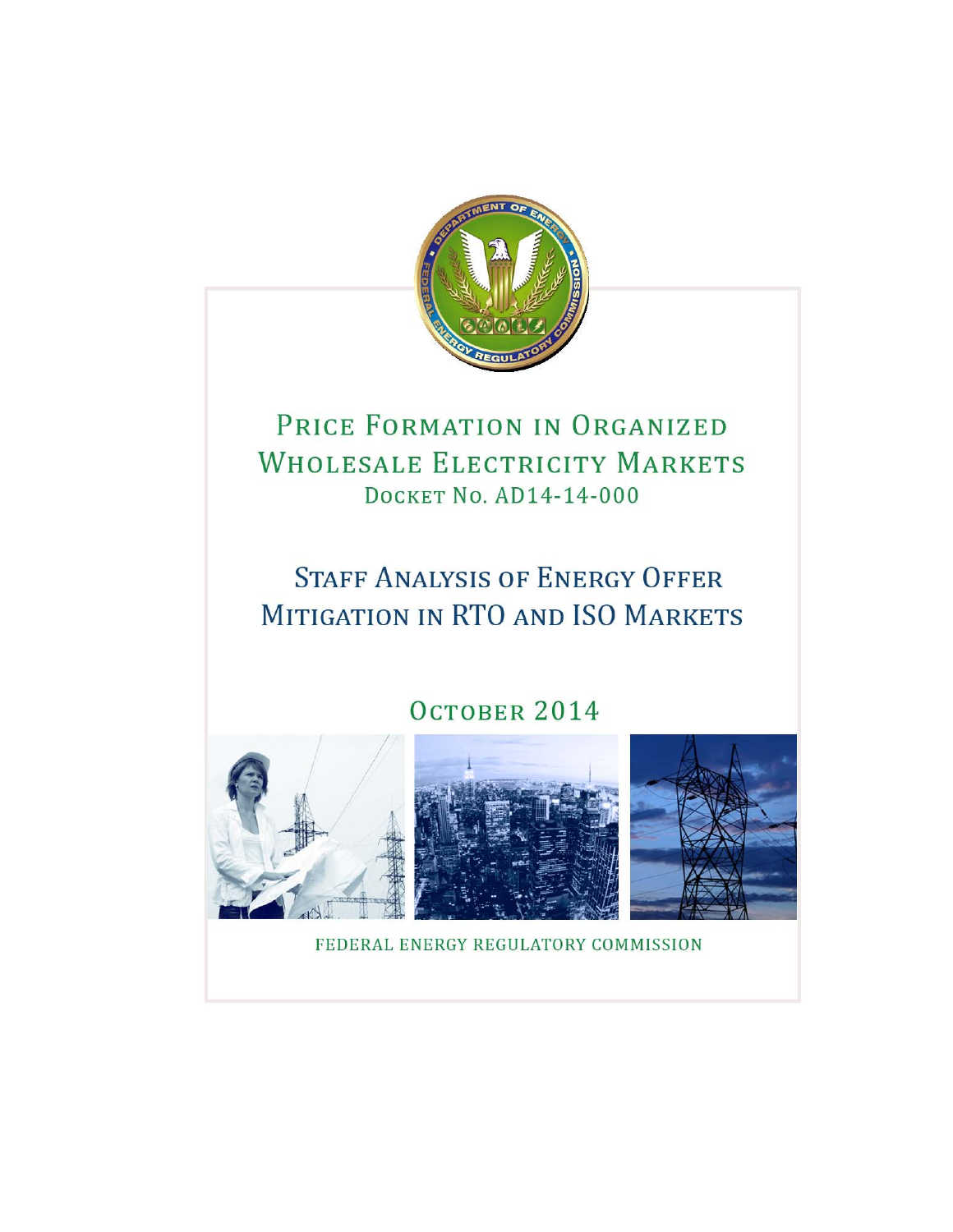

# Price Formation in Organized Wholesale Electricity Markets

# Docket No. AD14-14-000

# **Staff Analysis of**

# **Energy Offer Mitigation in RTO and ISO Markets**

October 2014

For further information, please contact:

Emma Nicholson Office of Energy Policy and Innovation Federal Energy Regulatory Commission 888 First Street, NE Washington, DC 20426 (202) 502‐8846 emma.nicholson@ferc.gov

*This report is a product of the Staff of the Federal Energy Regulatory Commission. The opinions and views expressed in this paper represent the preliminary analysis of the Commission Staff. This report does not necessarily reflect the views of the Commission.*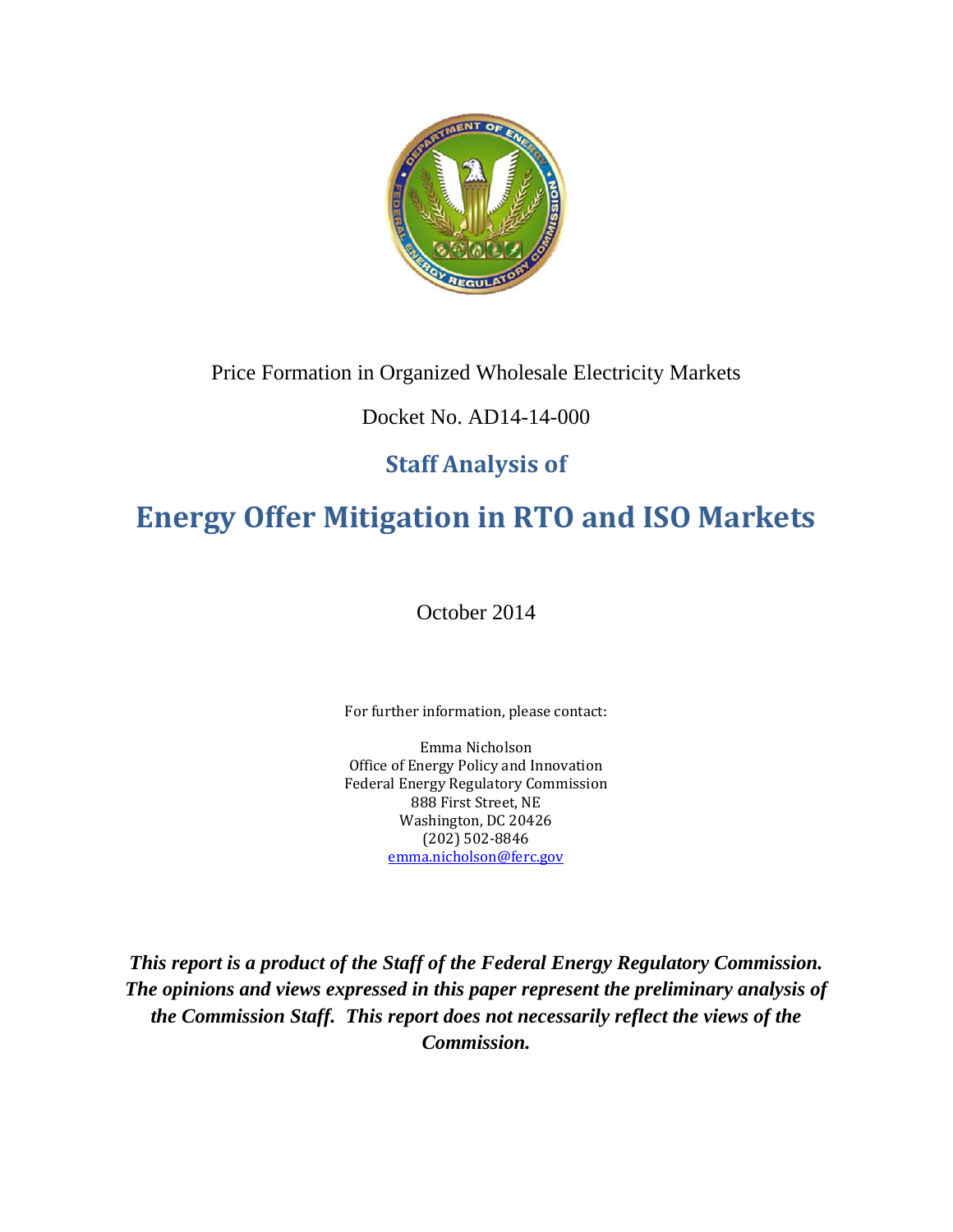# **Table of Contents**

| 1.     |  |
|--------|--|
| 2.     |  |
| 2.1.   |  |
| 2.2.   |  |
| 2.3.   |  |
| 3.     |  |
| 3.1.   |  |
|        |  |
| 3.2.1. |  |
| 3.2.2. |  |
| 3.2.3. |  |
|        |  |
| 3.3.1. |  |
| 3.3.2. |  |
|        |  |
|        |  |
|        |  |
|        |  |
|        |  |
|        |  |
|        |  |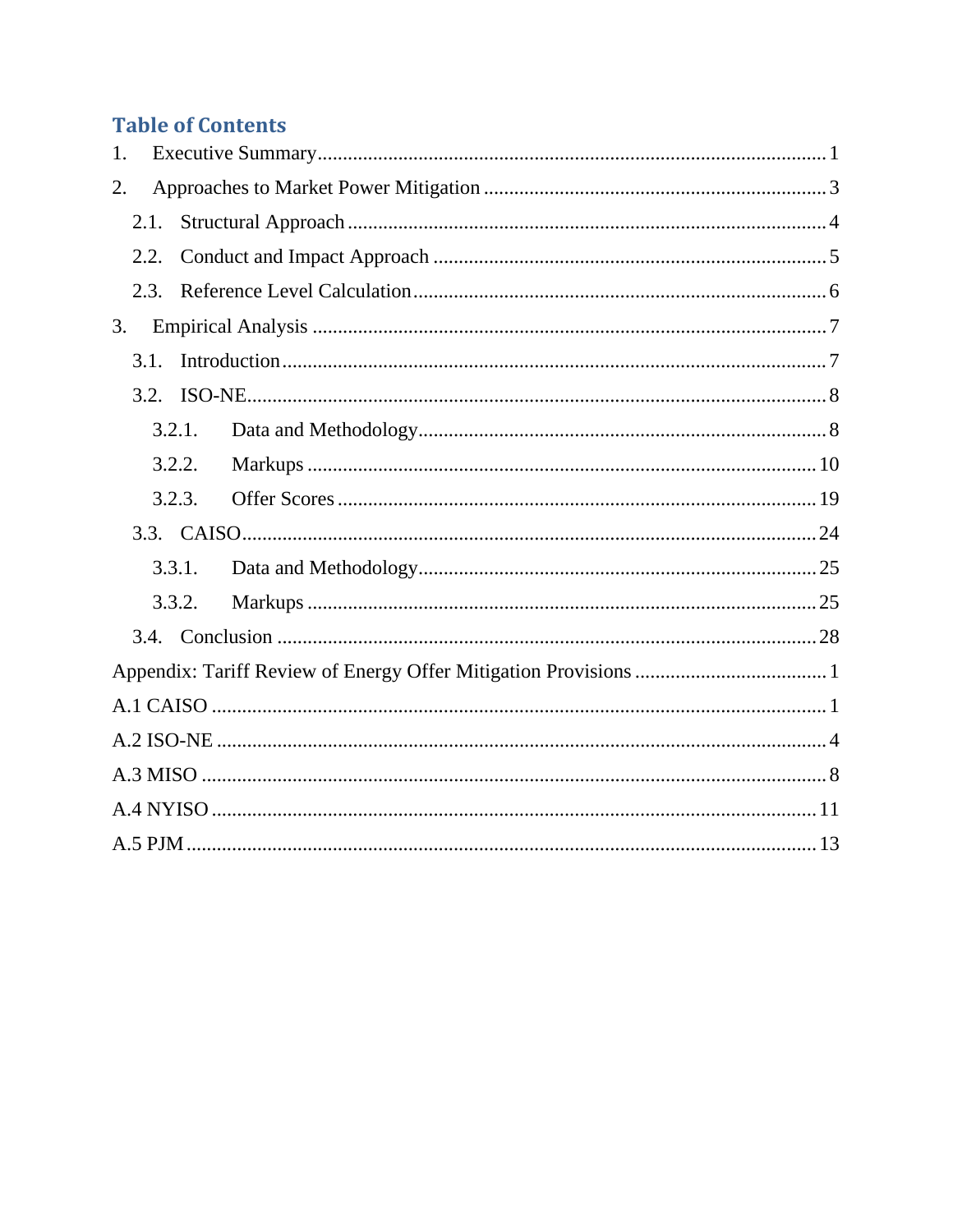#### **1. Executive Summary**

 $\overline{a}$ 

This paper is part of an effort to evaluate matters affecting price formation in the energy and ancillary services markets operated by Regional Transmission Operators (RTOs) and Independent System Operators (ISOs) subject to the jurisdiction of the Federal Energy Regulatory Commission (Commission). The RTO and ISO market structures are designed to encourage competitive, efficient outcomes through resource offers made consistent with marginal cost bidding and the use of least cost centralized dispatch. When that is not possible because of structural or behavioral issues, market power mitigation rules take effect. This paper: (1) reviews and summarizes the different approaches to market power mitigation that apply to incremental offers in the day-ahead and real-time energy markets in the RTOs and ISOs; (2) uses information regarding incremental energy supply offers submitted through the RTOs and ISOs' economic market clearing processes, as reported in data submitted to the Commission pursuant to Order No. 760<sup>1</sup>, to analyze the operation of market power mitigation rules during a representative peak hour in 2013 for ISO New England Inc. (ISO-NE) and the California Independent System Operator Corporation  $(CAISO)^2$ ; and (3) make some initial observations based on an empirical analysis of the data.

Central to well-functioning market power mitigation, as currently used by the RTOs and ISOs, is the measurement of marginal cost. The mitigation rules employed by the RTOs and ISOs are designed to ensure that resources are able to bid their marginal costs, but are not able to exercise market power. In practice, however, measuring marginal cost can be a complicated endeavor. For example, fuel costs, particularly the costs of natural gas and fuel oil, can change substantially day-to-day and potentially within the day; further opportunity costs for some resources can be difficult to determine with precision. For all of these reasons, mitigation rules have been designed to allow resources some bidding flexibility. Despite this flexibility, other RTO and ISO bidding rules not related to market power mitigation can impair the ability of a resource to bid its marginal cost. Some stakeholders argue that bidding rules that require generators to submit offer prices

<sup>1</sup> *Enhancement of Electricity Market Surveillance and Analysis Through Ongoing Electronic Delivery of Data from Regional Transmission Organizations and Independent System Operators*, Order No. 760, FERC Stats. & Regs. ¶ 31,330 (2012). Paragraph 35 of Order No. 760 states the Commission may make publicly available staff white papers, among other things, that contain analyses derived from data that the Commission uses.<br>
<sup>2</sup> Out of merket commitments are not included in this analysis because such commitments do n

Out-of-market commitments are not included in this analysis because such commitments do not occur in a competitive framework. Out- of-market commitments often face more stringent market power mitigation rules that are not addressed in this paper.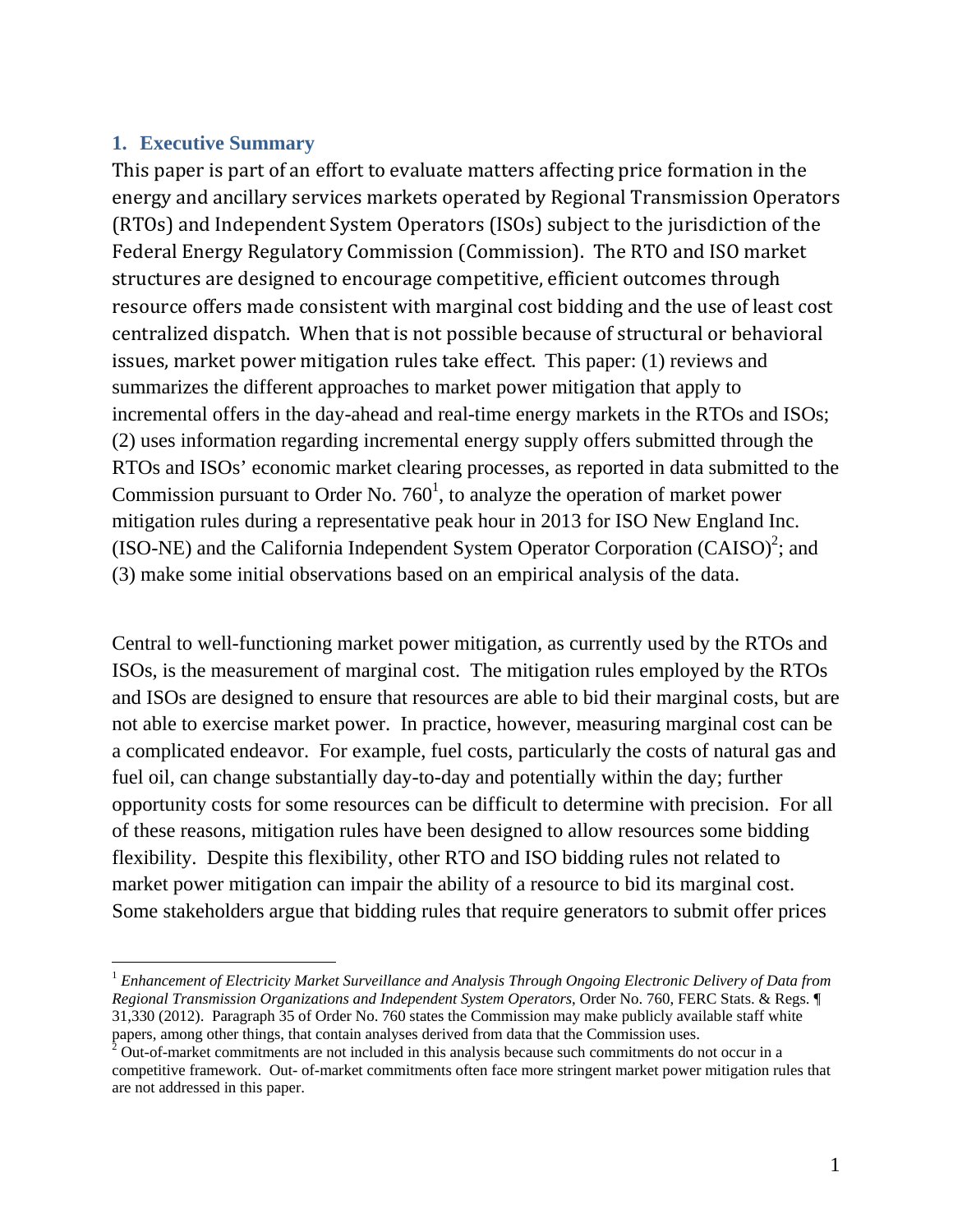far in advance of real-time operation or that require the same offer for every hour of the day may limit a resource's ability to reflect its true marginal cost in its offer price.<sup>3</sup> In addition, a generator's perception that the rules result in excessive mitigation may lead it to routinely offer in a manner that avoids mitigation but is not necessarily reflective of its marginal cost. As such, this paper attempts to make observations regarding resources' offers relative to their respective marginal costs as represented by their reference levels.

An analysis of incremental energy supply offers shows that in both ISO-NE and CAISO:

- More than half of all resource offers have no markup above reference levels. This is in part because a significant percentage of resources submit self-schedules or negative offers.
- Markups in most portions of the supply curve tend to stay relatively constant as load increases.
- Resource offers in the portion of the supply curve that includes the marginal resource (ignoring transmission constraints) tend to have relatively low markups.
	- o In ISO-NE, resources that are just above or just below the intersection of supply and real-time demand have a mean markup of between 7 and 13 percent at almost all load levels.
		- The median markup of such resources was zero for virtually all load levels
		- $\blacksquare$  The 75<sup>th</sup> percentile markup for such resources were between 5 and ten percent for most load levels.
	- o In CAISO, relevant resource offers have a mean markup between 2 percent and 7 percent relative to reference levels that include a ten percent adder.
- The markups of the highest ten percent of offers are substantially more than marginal cost (roughly 60 percent in ISO-NE and 177 percent in CAISO). In addition, the mean markup of resources in the most expensive part of the supply curve is also substantially greater than marginal cost.

The observation that offers are concentrated at levels very close to marginal cost is consistent with either the suggestion that market forces are putting competitive pressure on resource offers or that a resource is inclined to offer close to its reference level to

<sup>3</sup> *See* Electric Power Supply Association, Post-Technical Conference Comments, Docket No. AD14-8-000, at 23-25 (May 15, 2014).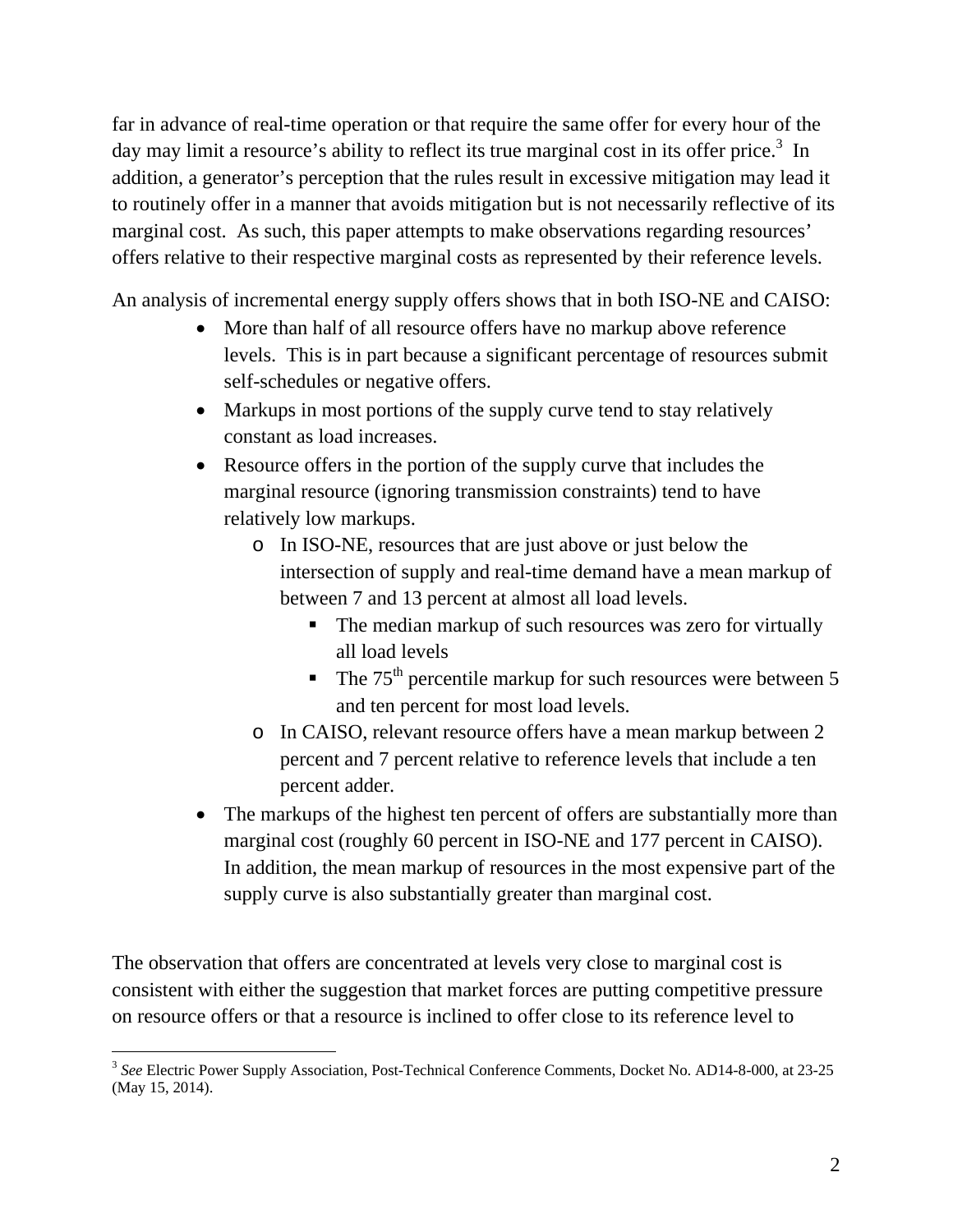avoid mitigation. The observation that at least some offers exceed marginal costs as represented by the reference levels could be viewed as evidence that the mitigation rules provide some flexibility to account for inaccurate marginal cost estimates. Alternatively, recognizing there may be legitimate reasons resources bid above marginal cost, offers substantially above marginal cost could suggest the lack of competitive pressure to discipline offers.

This paper does not attempt to assess whether existing market power mitigation provisions are appropriate or require revision. The paper is intended to spur discussion and lead to a more comprehensive understanding of how market power mitigation procedures affect price formation. The conference scheduled for October 28, 2014 will provide an opportunity for the Commission staff to learn the views of market monitors, market participants, and RTOs and ISOs.

#### **2. Approaches to Market Power Mitigation**

 $\overline{a}$ 

The Commission ensures that the rates, terms and conditions of wholesale market service established by market rules are just and reasonable and not unduly discriminatory or preferential. Prices in organized electricity markets are established through tariffs and practices that enable a competitive market. Market power mitigation measures help to ensure competitive outcomes and are carried out by a combination of independent internal market monitoring units within each RTO and ISO and an independent external market monitor, or an independent external market monitor alone.<sup>4</sup>

The mitigation procedures in the RTO and ISO energy markets, as set forth in the Commission-jurisdictional tariffs, are based on the premise that in a competitive wholesale electricity market, a resource's offer will be approximately equal to its shortrun marginal cost (including opportunity costs). All energy offers are capped at an administratively determined value of \$1,000/MWh, such that, in the absence of market power mitigation, resources are allowed to offer at any price up to \$1,000/MWh. If a resource does not have market power, competitive pressure should discipline the resource into bidding offer prices at or near its marginal cost.

<sup>&</sup>lt;sup>4</sup> ISO-NE and New York Independent System Operator, Inc. (NYISO) have both internal and external market monitors while PJM Interconnection, L.L.C. (PJM) and Midcontinent Independent System Operator, Inc. (MISO) have external market monitors. CAISO has an internal market monitor and a Market Surveillance Committee that serves as an external market advisor.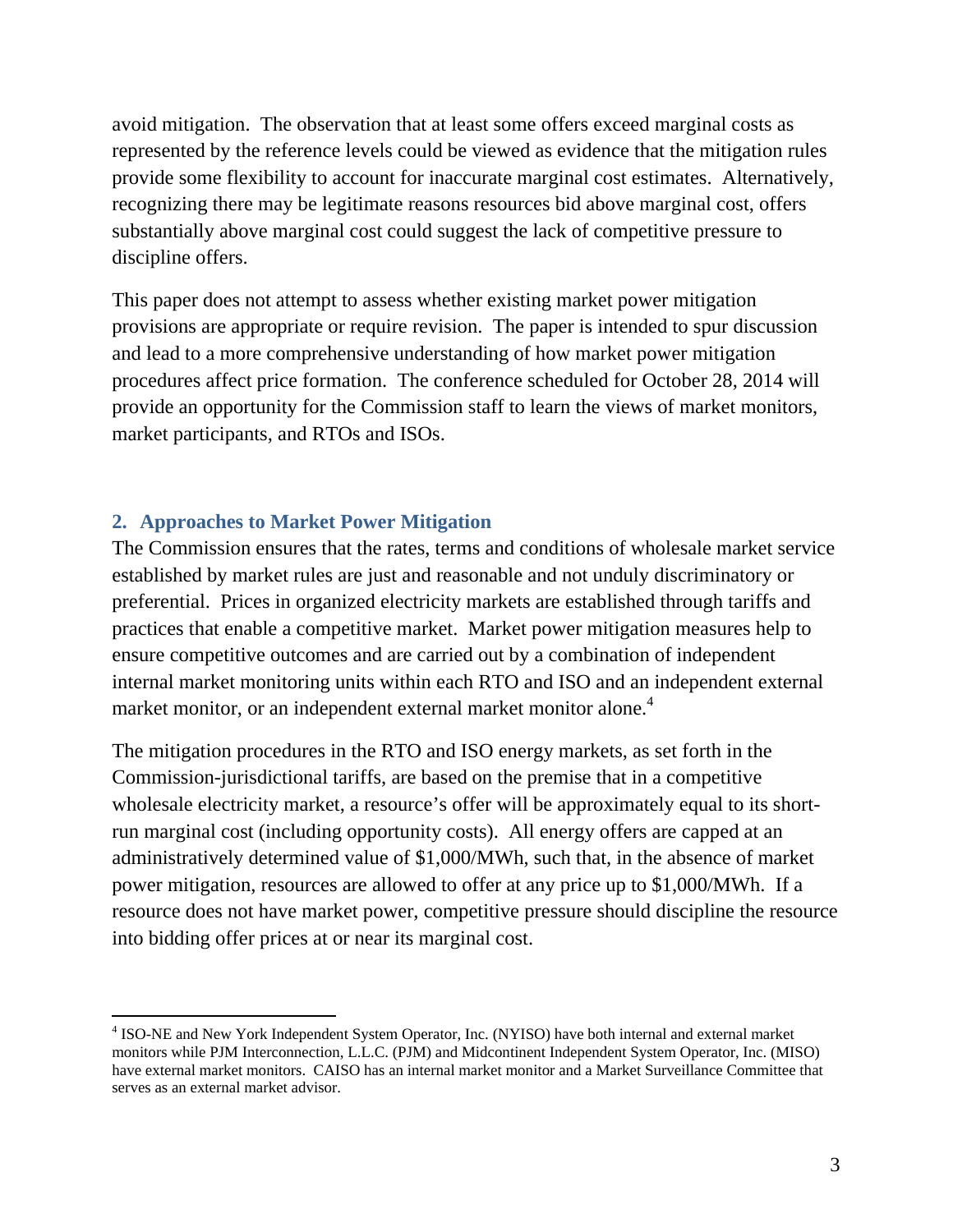The details of the market mitigation provisions in each RTO and ISO vary, but two general approaches are used: "Structural" and "Conduct and Impact." PJM and CAISO use a Structural approach. ISO-NE, MISO and NYISO use a Conduct and Impact approach. $5$  These approaches are discussed in more detail below.

The following elements are common to all six RTOs and ISOs: the use of reference levels, the \$1,000/MWh offer cap, the use of transmission constraints to identify system conditions where resources may require mitigation, and the consideration of resource ownership and affiliation.<sup>6</sup> Generally speaking, if a resource is deemed to have market power under the mitigation procedures, the resource's offer will be mitigated to that resource's reference level.<sup>7</sup>

Either the market monitors, or the resources themselves in the case of PJM, develop reference levels, which are based on short-run marginal cost estimates for each resource and updated regularly (daily in most markets) based on information from resources and fuel price indices. The marginal cost estimates are referred to as "reference levels" in ISO-NE, MISO, and NYISO, "cost-based offers" in PJM, and "default energy bids" in CAISO. For simplicity's sake, this paper refers to such estimates as "reference levels." Reference levels in CAISO and PJM include marginal cost estimates plus a ten percent adder, while reference levels in ISO-NE, MISO, and NYISO only include a marginal cost estimate.

#### **2.1. Structural Approach**

 $\overline{a}$ 

In a Structural approach to market power mitigation, resource offers are subject to mitigation when pre-specified conditions are met. The conditions focus on the concentration of ownership among the set of suppliers available to relieve binding transmission constraints that limit competition from neighboring areas.

 PJM applies the Three Pivotal Supplier test any time that the market solution indicates that out of merit resources are needed to relieve a given transmission constraint. $8$ Specifically, the Three Pivotal Supplier test determines, using resource distribution

<sup>&</sup>lt;sup>5</sup> Southwest Power Pool, Inc. (SPP) also uses a Conduct and Impact approach. SPP's market power mitigation rules are largely excluded from this discussion because its Day-2 market is fairly new and some of the issues related to SPP's market power mitigation provisions are currently pending before the Commission.

<sup>&</sup>lt;sup>6</sup> Throughout this paper, "supplier" refers to an entity that owns one or more resources.

<sup>&</sup>lt;sup>7</sup> Resources that bid below their reference levels are not mitigated.

<sup>8</sup> Monitoring Analytics, LLC, *2013 State of the Market Report for PJM*, at 81 (Mar. 13, 2014), *available at* http://www.monitoringanalytics.com/reports/pjm\_state\_of\_the\_market/2013.shtml.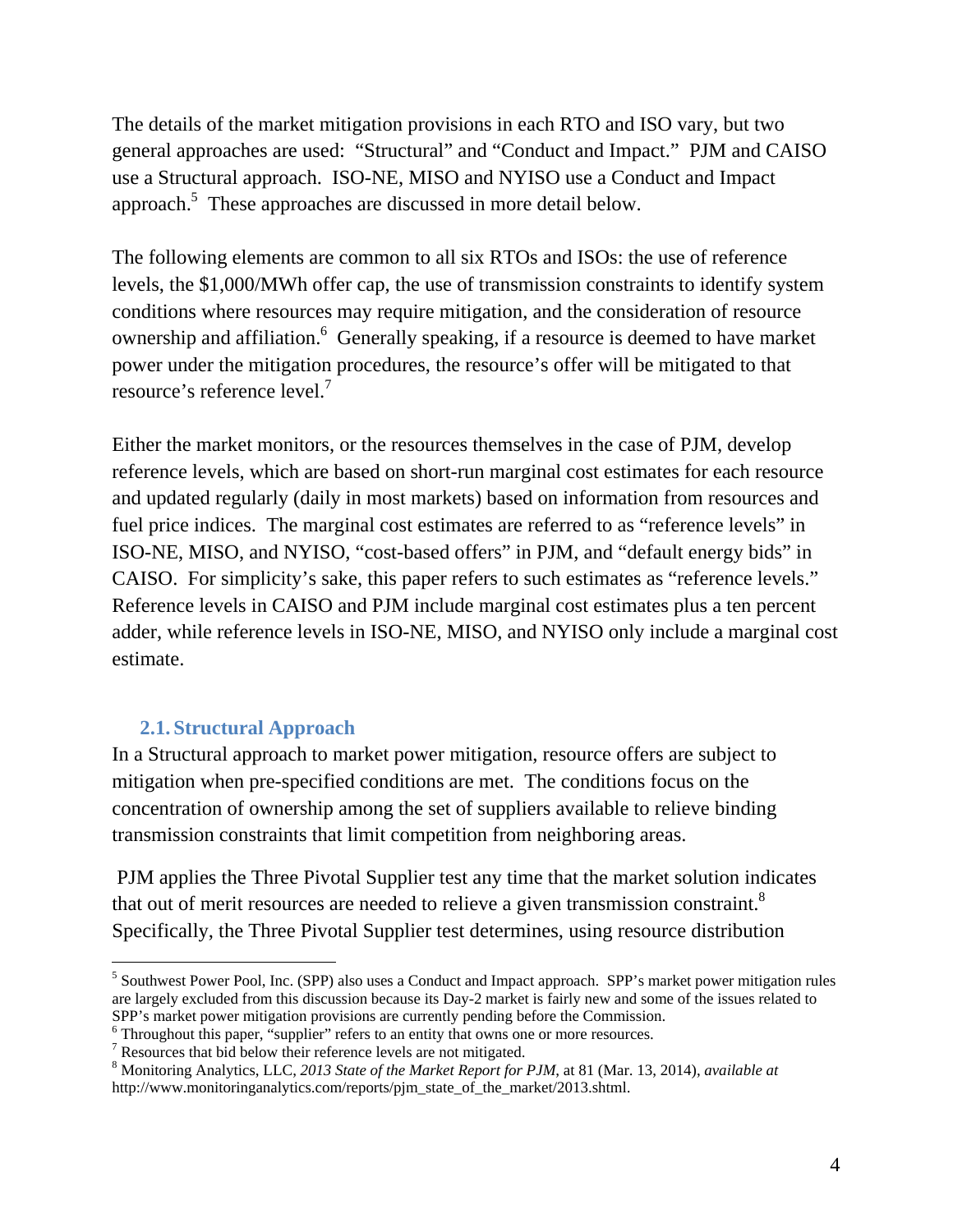factors, the set of resources that are available to relieve a given transmission constraint. For this set of resources, the Three Pivotal Supplier test assesses whether the three largest suppliers available to relieve a given constraint are *jointly* necessary to relieve the constraint. Resources that fail the Three Pivotal Supplier test in PJM are mitigated to their reference level offers, which consist of a marginal cost estimate plus a ten percent adder.<sup>9</sup>

CAISO uses a test similar to the Three Pivotal Supplier test to assess whether a constraint is structurally competitive or non-competitive. If the three largest resources available to relieve a given constraint are jointly pivotal, then the constraint is deemed noncompetitive and *all* of the resources that can relieve that constraint are subject to potential mitigation, even if a resource is not among the set of jointly pivotal resources.<sup>10</sup> Resources that are dispatched to relieve a non-competitive constraint in CAISO are mitigated to the higher of their reference level and a competitive proxy price calculated by the internal market monitor. Like PJM, CAISO's reference level includes a ten percent adder above marginal cost.

#### **2.2. Conduct and Impact Approach**

The Conduct and Impact mitigation approach requires two steps. The first prong is a Conduct test that establishes whether a resource's offer exceeds its reference level by a pre-specified threshold. The second prong is the Impact test that assesses the impact of that offer on the market clearing price for energy. If a resource's offer fails the Conduct test and the impact of its offer exceeds the pre-specified Impact threshold, that resource's offer is mitigated to its reference level. Thus, mitigated resource offers are replaced with reference level offers.

The Conduct and Impact approach also uses transmission constraints to identify areas vulnerable to market power abuses. ISO-NE, MISO, and NYISO adopted similar approaches and generally define two market "areas" where market power concerns can arise due to transmission constraints: unconstrained and constrained. In unconstrained areas, a resource's energy offer fails the Conduct test if it exceeds its reference level by the lower of \$100/MWh or 300 percent. It is then subject to the Impact test, which determines if that resource's offer will raise the clearing price by the lower of 200 percent or \$100/MWh. Resource offers that fail both the Conduct and Impact tests in unconstrained areas have their offers replaced with reference levels before the market clearing process is executed. In ISO-NE, only pivotal suppliers are subject to the

<sup>&</sup>lt;sup>9</sup> *See* Appendix for details about PJM's mitigation procedures.<br><sup>10</sup> *See* Appendix for details about CAISO's mitigation procedures.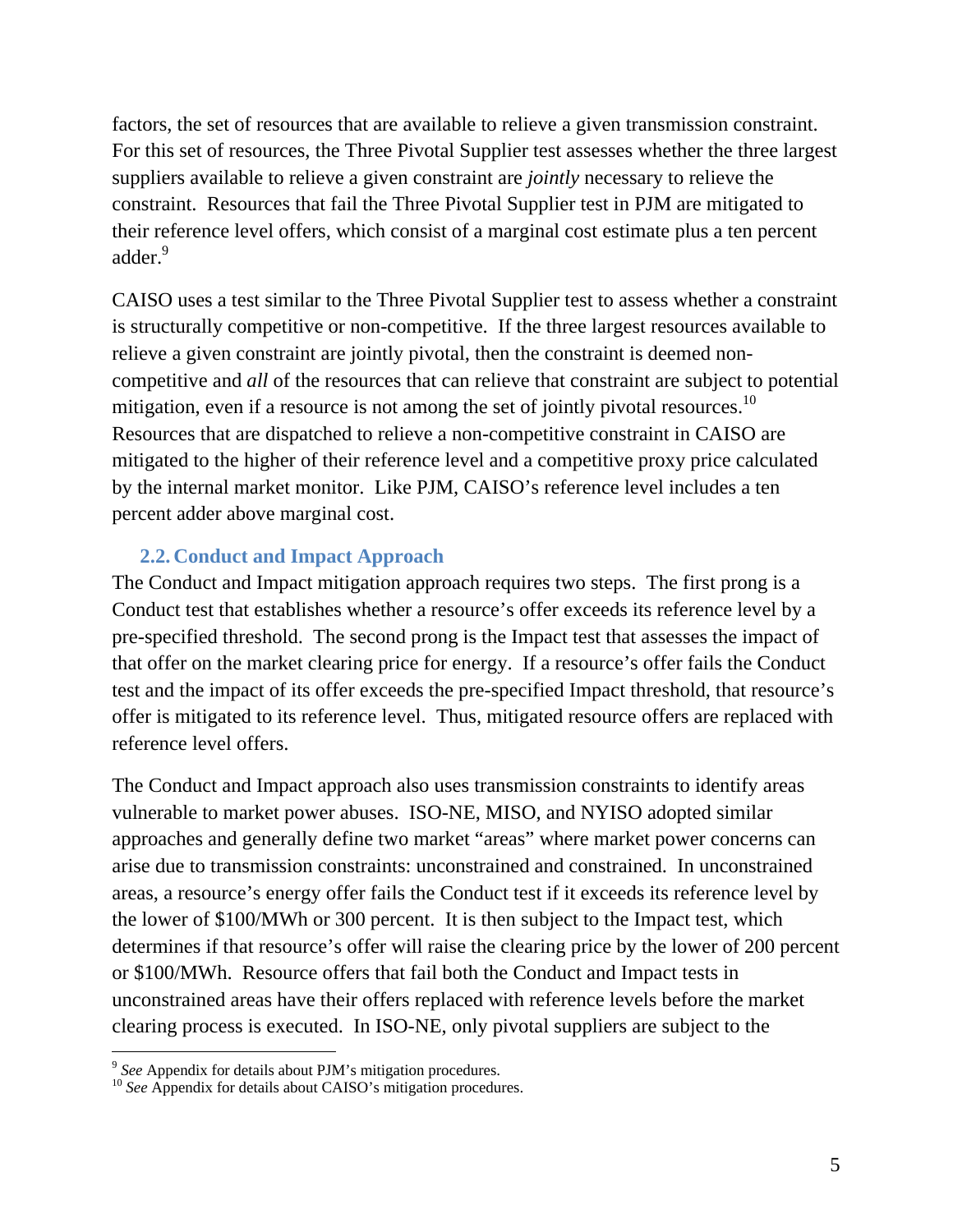unconstrained area Conduct and Impact tests, while all resources in MISO and NYISO are subject to them.<sup>11</sup>

Resources located within chronically constrained areas are subject to more stringent Conduct and Impact tests. These chronically constrained areas are typically identified on a static basis, with the designation lasting for approximately 12 months.<sup>12</sup> The New York City zone in NYISO and the Western Upper Michigan zone in MISO are examples of chronically constrained areas. The Conduct and Impact tests for constrained areas in ISO-NE, NYISO, and MISO differ slightly but have the same general structure with a single threshold that serves as both the Conduct and Impact threshold that is applied during periods when transmission constraints bind.

The threshold in ISO-NE is based on a fixed \$/MWh and percentage values, whereas the thresholds in MISO and NYISO depend on other factors and can vary by location. ISO-NE's Conduct and Impact tests for constrained areas evaluate whether a resource's offer exceeds its reference level by the lower of \$25/MWh or 50 percent. The constrained area Conduct and Impact thresholds in MISO are based on the net annual fixed cost of a new peaker divided by the number of constrained hours in the constrained area during the past 12 months.13 NYISO's constrained area Conduct and Impact threshold rises with the average historical electricity price in the area and falls with the number of constrained hours.<sup>14</sup> The Appendix provides further details about the market power mitigation provisions in each RTO and ISO.

#### **2.3. Reference Level Calculation**

 $\overline{a}$ 

Both the Conduct and Impact and Structural approaches to market power mitigation require the development of reference levels. Market monitors (internal or external) for ISO-NE, MISO, CAISO and NYISO calculate reference levels for incremental energy and ancillary service offers. If fuel prices change daily, as is the case with natural gas resources, the market monitor may update the reference price every day. If a resource in these RTOs and ISOs believes that the market monitor has miscalculated its reference levels, it has the opportunity to contact the market monitor and request that the reference

<sup>&</sup>lt;sup>11</sup> The Commission approved ISO-NE's proposal to eliminate General Area Conduct mitigation on pivotal suppliers in the Day-Ahead market once ISO-NE implements its new Flexible Offer Rules in December 2014. *ISO New England Inc.*, 145 FERC ¶ 61,014 (2013).<br><sup>12</sup> Chronically constrained areas can be redesignated as unconstrained if the transmission topology changes due to

new transmission or generation capacity.

<sup>13</sup> MISO posts the Narrow Constrained Area Mitigation thresholds on its website. *See, e.g.*, MISO, Narrow Constrained Area Mitigation Thresholds (Mar. 7, 2014), *available at* https://www.misoenergy.org/ Library/Repository/Report/IMM/2014\_NCA\_Threshold\_Update.pdf.

<sup>&</sup>lt;sup>14</sup> See Appendix for details about NYISO's mitigation procedures.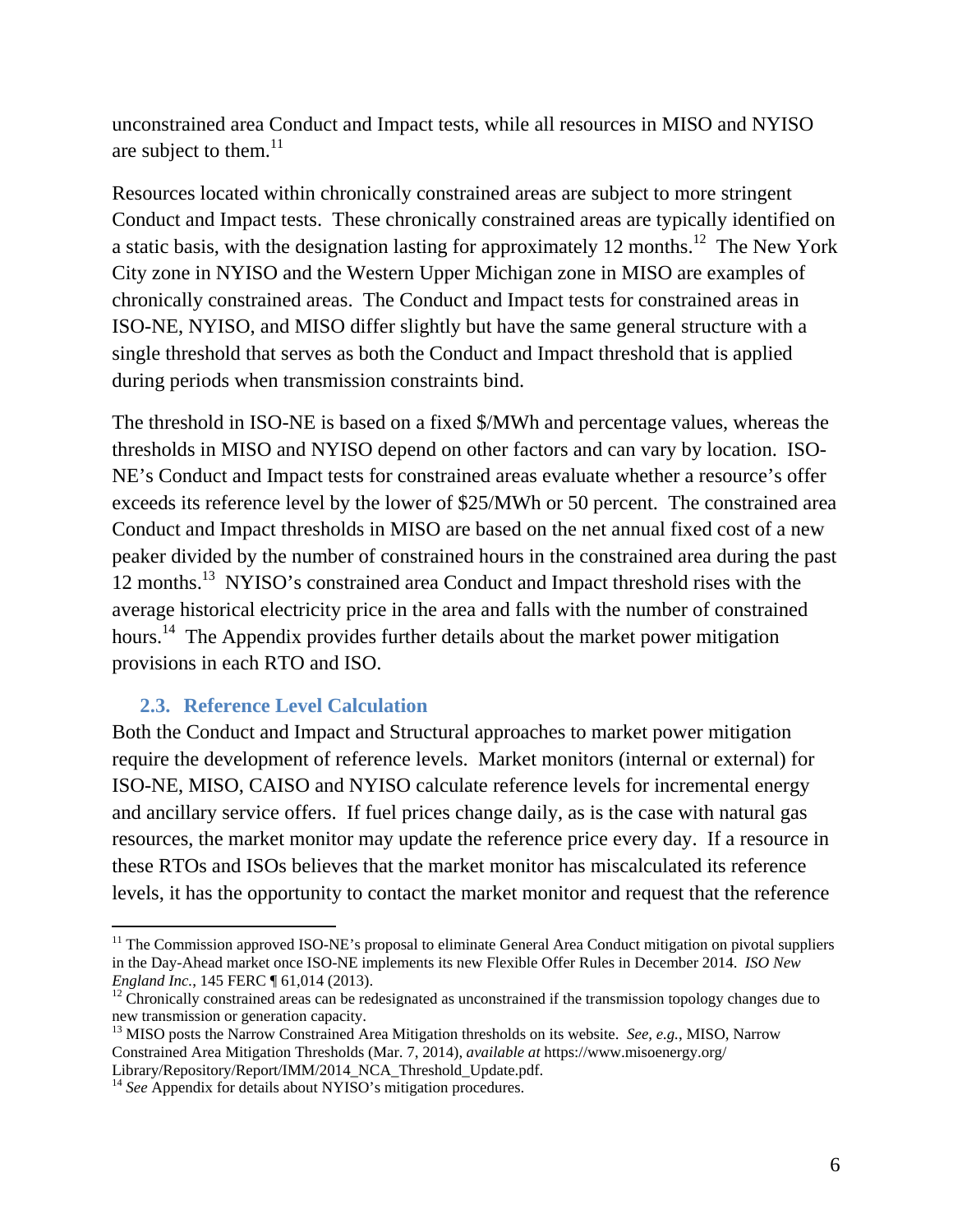levels be updated. In contrast, resources in PJM submit their own reference levels pursuant to PJM's Cost Development Guidelines.15

The market monitors in each RTO and ISO estimate reference levels differently. Market monitors in CAISO, ISO-NE, NYISO and MISO calculate reference levels via several methods, including using a resource's lowest previous offers, using the lowest previous prices at a resource's node, and deriving marginal cost from fundamentals like fuel prices and heat rates. All of the RTOs and ISOs, including PJM, include provisions to account for opportunity costs in reference levels. A key distinction between the Structural and Conduct and Impact approaches is that reference levels in the Structural approach include a ten percent markup over estimated marginal cost. Reference levels equal an estimate of marginal cost in the Conduct and Impact approach.<sup>16</sup>

# **3. Empirical Analysis**

#### **3.1.Introduction**

Staff undertook an empirical analysis of energy supply offers for a representative peak hour in 2013 for ISO-NE, and CAISO for the purpose of observing offers relative to respective marginal cost as represented by reference levels.<sup>17</sup>

The analysis attempts to shed light on whether competitive pressures result in resource offers that are consistent with a resource's short-run marginal cost while allowing a resource to offer at least its short-run marginal cost. Understanding the answers to these questions is an important element to understanding whether energy market power mitigation is inappropriately impeding price formation.

Staff selected one RTO or ISO from each market power mitigation approach for the analysis. ISO-NE was selected for its use of the Conduct and Impact approach and CAISO was selected for its use of a Structural approach.<sup>18</sup> The analysis uses real-time

<sup>&</sup>lt;sup>15</sup> PJM, Manual 15 Cost Development Guidelines.

<sup>&</sup>lt;sup>16</sup> Mitigation provisions often permit resource offers that are frequently mitigated to include costs above marginal costs where appropriate.

 $17$  The analysis does not attempt to discern whether resource offers would be higher in the absence of the mitigation rules. In part, this is because staff took as given the principle that resource offers should reflect short-run marginal cost at all times. In addition, it is inherently difficult to measure the degree to which market power mitigation rules discipline offer prices because the only outcomes observable are those from a regime where all resources are subject to market power mitigation procedures.

<sup>&</sup>lt;sup>18</sup> This paper's focus on CAISO and ISO-NE is not intended to suggest concern with the manner by which either implements its mitigation procedures.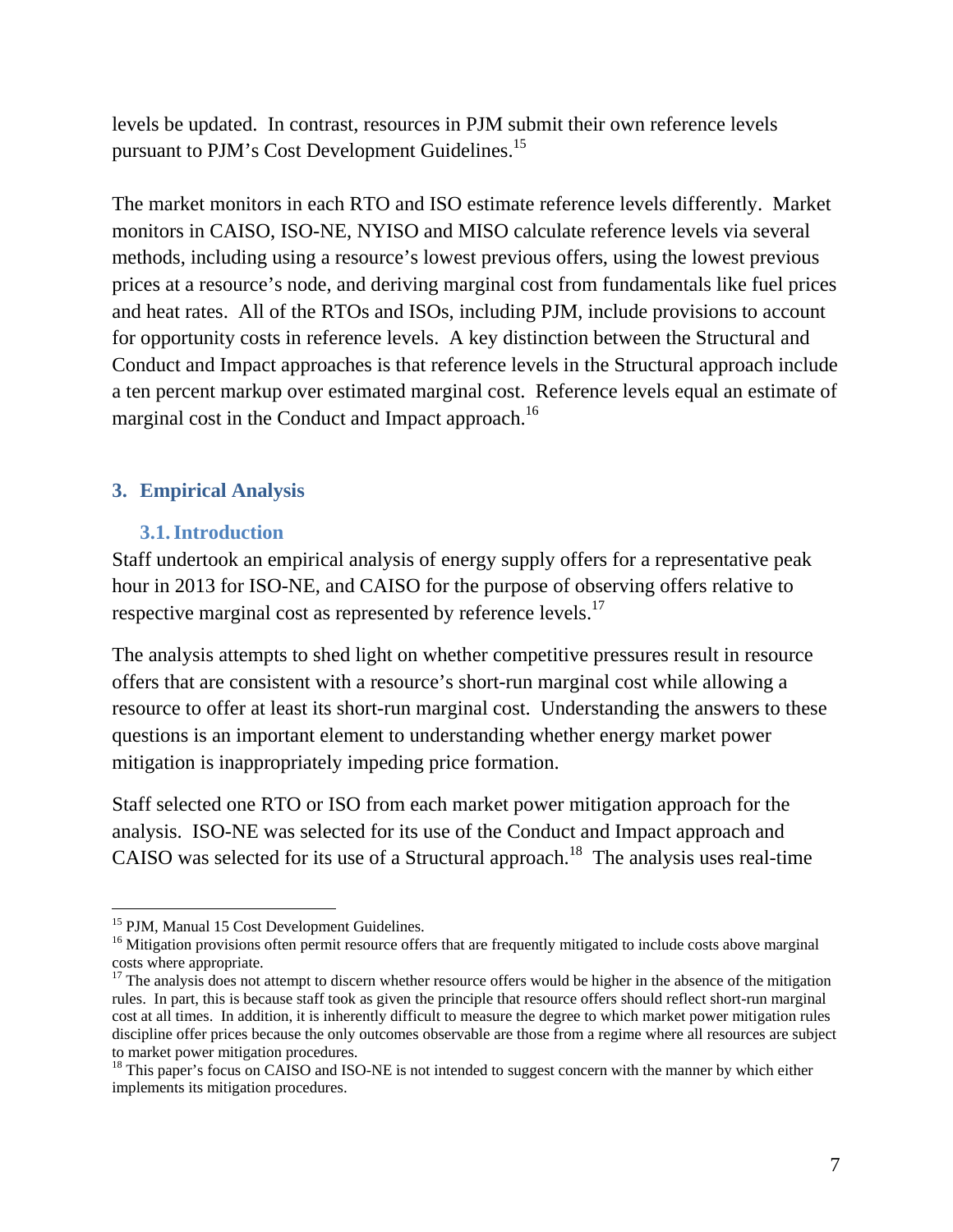incremental energy offers submitted by resources and resource reference levels calculated by the market monitors to estimate resource markups. The markup represents the extent to which a resource's real-time energy offer exceeded its reference level. Real-time markets were selected because real-time loads are more volatile and real-time price spikes are more frequent. In addition, some of the uncertainties inherent in measuring a resource's marginal cost are more acute when applied to real-time offers.<sup>19</sup>

#### **3.2. ISO-NE**

ISO-NE uses Conduct and Impact tests to implement market power mitigation. ISO-NE's mitigation rules depend on whether a resource is located in an area deemed to be constrained. All resources in Constrained Areas<sup>20</sup> are subject to the Conduct and Impact screens while only pivotal suppliers in General Areas are subject to them.<sup>21</sup> Resources in Constrained Areas may not submit offers that exceed their reference levels by the lower of: \$25/MWh and 50 percent (*i.e.*, a 50 percent markup). Resources that are pivotal in General Areas may not submit offers that exceed their reference levels by the minimum of \$100/MWh and 300 percent of its reference level (*i.e.*, a 300 percent markup). Resources that are not located in a Constrained Area and are not pivotal in a transiently constrained General Area are not subject to Conduct and Impact mitigation and are instead subject to a system-wide cap of \$1,000/MWh. If an ISO-NE resource's markup exceeds the relevant Conduct threshold and the impact of that conduct on the clearing price for energy exceeds the pre-determined Impact threshold, that resource's offer is mitigated to its reference level.

#### **3.2.1. Data and Methodology**

 $\overline{a}$ 

During the calendar year 2013 study period, resources in ISO-NE were permitted to submit a single incremental energy offer in the day-ahead market that applied to all 24 hours of the following operating day. Offers or portions of offers that did not clear the day-ahead market could be re-offered into the real-time market during the re-offer period, which closed before the operating day began. Offers that cleared the day-ahead market

<sup>&</sup>lt;sup>19</sup> An examination of day-ahead incremental energy offers yielded similar results to the real-time results presented here.

<sup>&</sup>lt;sup>20</sup> The definition of a Constrained Area in ISO-NE depends on whether the resource is offering supply into the realtime market or the day-ahead market. Constrained Areas in the real-time market are located on the import side of a binding constraint. Constrained Areas in the day-ahead market are defined as resource nodes with LMPs that exceed the Hub by more than \$25/MWh. See ISO-NE Tariff, Market Rule 1, App. A, § III.A.5.2.2.

<sup>&</sup>lt;sup>21</sup> A resource is deemed to be pivotal if its output is necessary to satisfy load because transmission constraints restrict the availability of supply from other (non-affiliated) resources.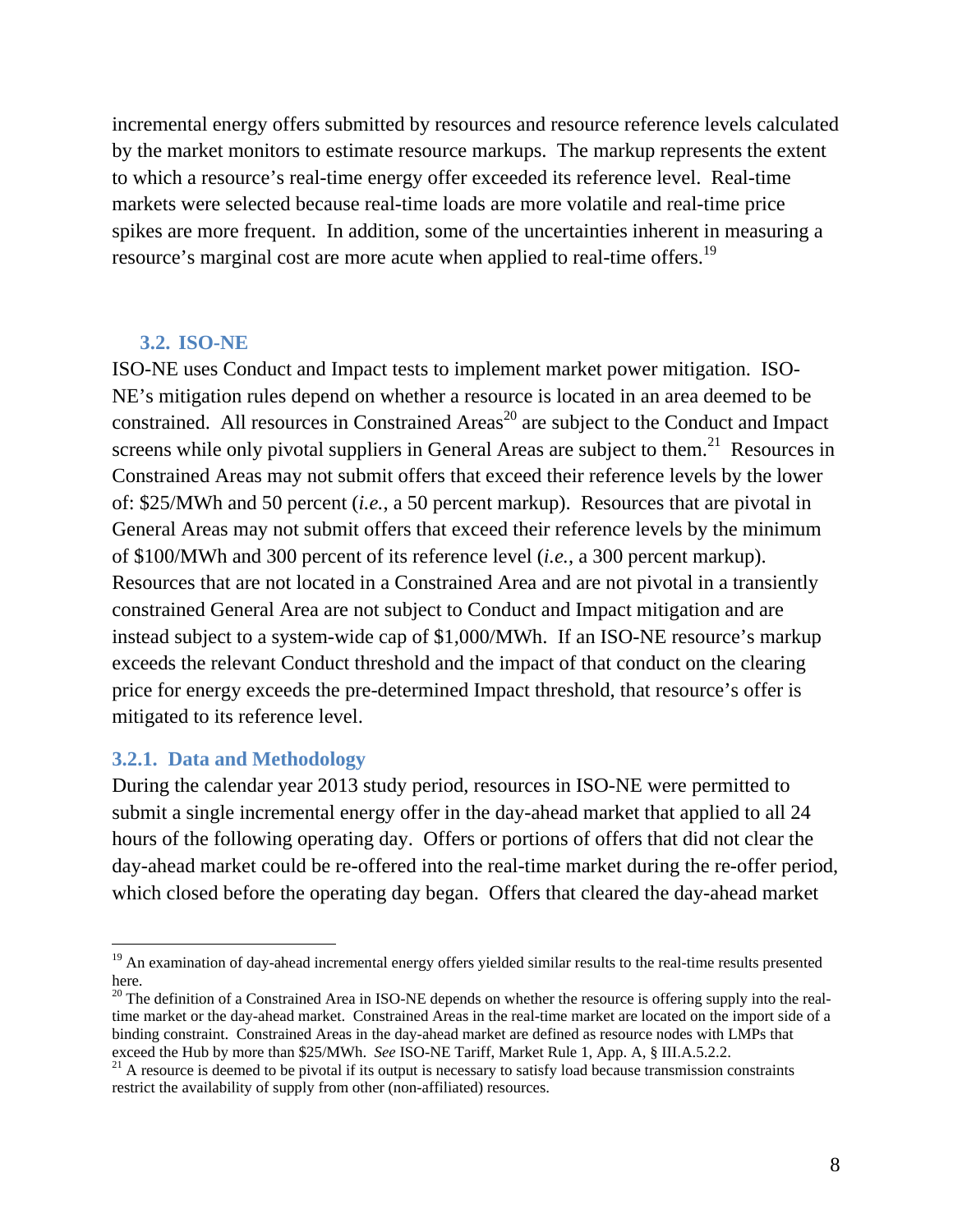remained in effect throughout real-time. Resources were also permitted to submit selfschedules into the day-ahead market, which in most cases guarantees that the resource would be committed and generate an amount equal to at least its self-schedule quantity.<sup>22</sup> As such, the real-time offers consist of a combination of self-schedules, cleared dayahead offers, original day-ahead offers that did not clear the day-ahead market, and reoffers. During periods of extreme fuel price volatility, it is possible that offer prices were not reflective of the actual cost of production simply because actual fuel costs were realized after offers were submitted. To the extent a resource did not request a fuel price adjustment to its reference level calculation, this will tend to overstate markups during periods of extreme fuel price volatility.

The results that follow are based on calendar year 2013 data that ISO-NE provided pursuant to Order No. 760. The data includes resource offers and resource reference levels that were calculated by the market monitors. However, the data only includes a resource's mitigated offer (which was equal to its reference level). Given that mitigation was relatively rare in ISO-NE during the study period, staff does not expect that using mitigated offers will have a significant impact on the results.<sup>23</sup> Additionally, the data available do not indicate whether resources were subject to General Area mitigation, Constrained Area mitigation, or neither.

The analysis focused on real-time markups at different load levels because market conditions change with the level of demand. Given that short-run supply is fixed, low periods of demand are typically characterized by more competition than during high demand levels.<sup>24</sup> It is instructive to examine markups at different load levels because it gives some sense of how markups change with the level of competition. The hour ending 18:00 is when loads are typically at their highest in ISO-NE. ISO-NE real-time system loads for each day during the hour ending 18:00 are plotted in Figure 1.

 $^{22}$  Resources that self-schedule their capacity essentially self-commit and forego any uplift payments from the RTO or ISO associated with starting up and producing the self-scheduled MW.

 $^{23}$  According to ISO-NE's Internal Market Monitor, resource energy offers were mitigated on a total of 129 occasions in 2013 in the day-ahead and real-time markets combined. *See* ISO New England Internal Market Monitor, *2013 Annual Markets Report*, at 30 (May 6, 2014), *available at* http://www.iso-ne.com/staticassets/documents/markets/mkt\_anlys\_rpts/annl\_mkt\_rpts/2013/2013\_amr\_final\_050614.pdf.

<sup>&</sup>lt;sup>24</sup> This is not always the case because supply can be tight relative to demand during periods of relatively low demand due to generator maintenance cycles. However, higher demand typically implies tighter market conditions.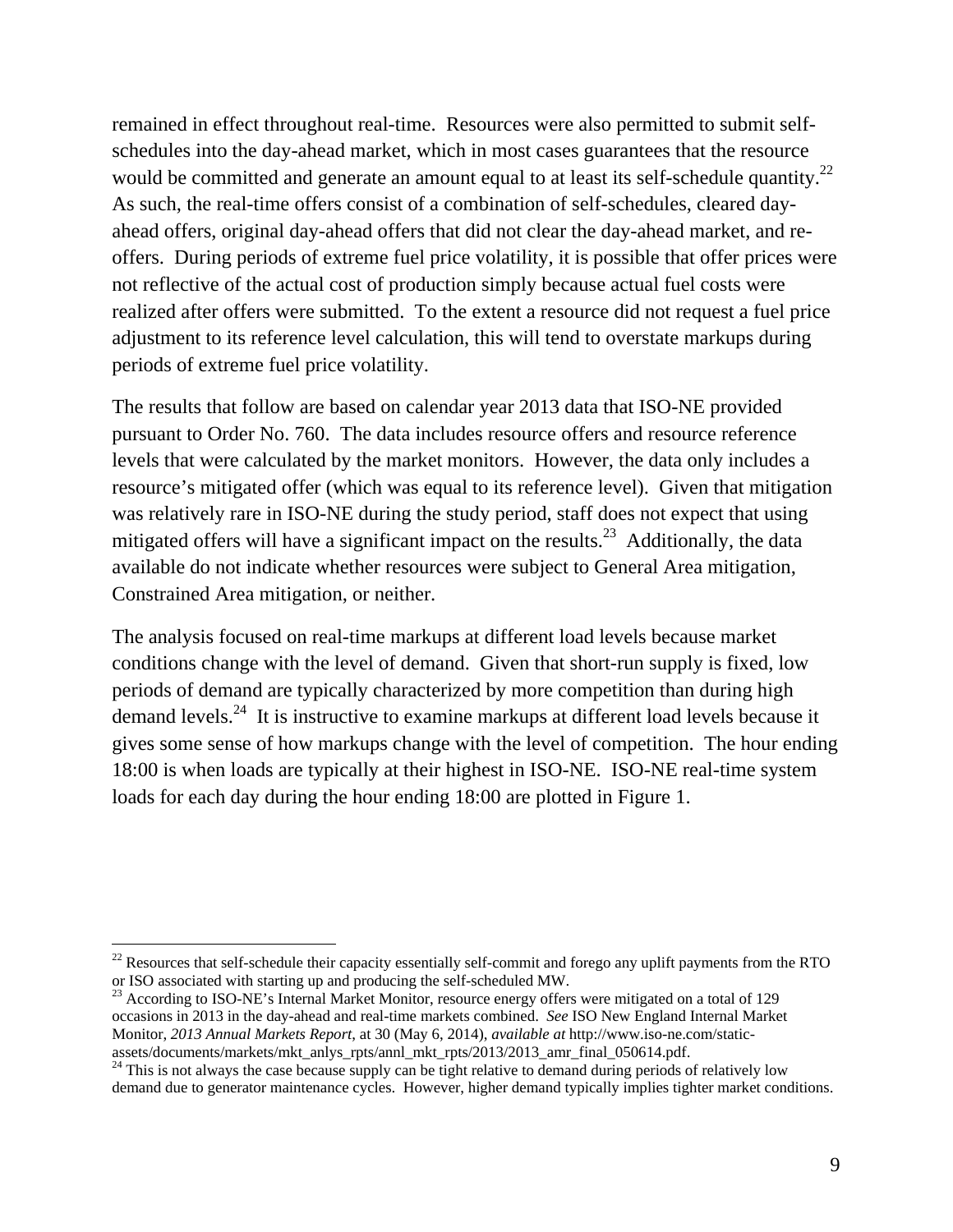

Source: ISO-New England

ISO-NE loads in the hour ending 18:00 were highest in the summer months of July and August 2013, and lowest in the spring and fall periods. The peak load during the study period was 27,088 MW and the average load was 17,083 MW.

#### **3.2.2. Markups**

 $\overline{a}$ 

Resource markups measure the extent to which a resource's real-time energy offer exceeded its reference level and are defined as follows: [offer - reference level]/reference level.<sup>25</sup> For example, if a resource offers 10 MW at \$35/MWh and has a \$30/MWh reference level, its markup is 16.7 percent ((\$35-\$30)/\$30). If a resource submitted a self-schedule or an offer less than or equal to its reference level, its markup was recorded as zero.<sup>26</sup> Markups were also capped at 300 percent in an effort to limit the impact that high markups bias the summary statistics.<sup>27</sup> While a resource's reference level may not exactly equal its marginal cost, the reference level should generally move in the same direction as a resource's actual marginal cost. If the reference level is too low, then the

 $25$  Separate components of block energy supply were treated as separate offers. It was only possible to calculate markups when ISO-NE provided a reference level estimate for the resource.

 $^{26}$  45.6 percent of the markups were coded to zero to reflect self-schedules.

 $27$  For example, if a resource offer had a markup of 340 percent, its markup was replaced with a 300 percent markup for purposes of this analysis. Of the sample, 2.3 percent of the markups were replaced with 300 percent because they exceeded 300 percent. Capping the markups at 300 percent does not change the results qualitatively but does increase the average markup and standard deviation.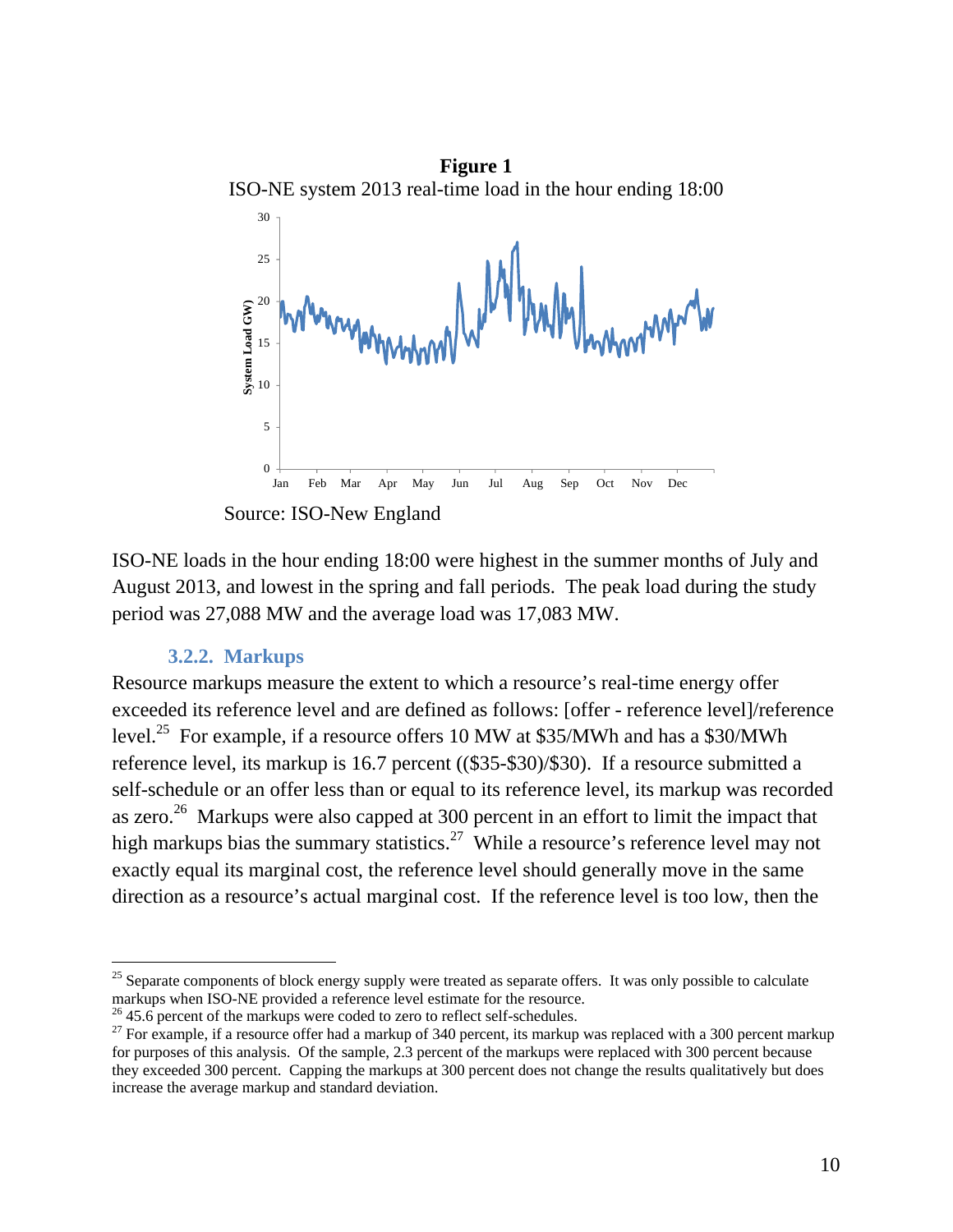markup in this analysis will be overstated, and if the reference level is too high, the markup will be understated.

Table 1 presents summary statistics for real-time markup in ISO-NE during the study period. The bottom panel of the table contains markup values at key points of the distribution, including its median and major quartiles. The average markup was 21.56 percent and the median markup was zero, which means the bottom 50 percent of resource offers involved a zero or negative markup.28 Many of the zero markups are associated with self-schedules.

| submnuu rai-mnu onurs                                               |         |  |  |  |  |  |
|---------------------------------------------------------------------|---------|--|--|--|--|--|
| Mean                                                                | 21.56%  |  |  |  |  |  |
| <b>Standard Deviation</b>                                           | 55.42%  |  |  |  |  |  |
| n. obs.                                                             | 239,926 |  |  |  |  |  |
| Quartiles and key deciles                                           |         |  |  |  |  |  |
| 10%                                                                 | 0.00%   |  |  |  |  |  |
| 25%                                                                 | 0.00%   |  |  |  |  |  |
| 50% (median)                                                        | 0.00%   |  |  |  |  |  |
| 75%                                                                 | 12.81%  |  |  |  |  |  |
| 90%                                                                 | 59.63%  |  |  |  |  |  |
| 100% (max)                                                          | 300%    |  |  |  |  |  |
| $H \wedge N$ $\cdots$<br>$\blacksquare$<br>п.<br><b>T</b><br>$\sim$ | 21.2012 |  |  |  |  |  |

**Table 1: ISO-NE markup summary statistics from submitted real-time offers** 

Source: 760 Database, January 1-December 31, 2013

The  $75<sup>th</sup>$  percentile markup is 12.81 percent, which is lower than the mean markup, evidence that the distribution is skewed.

Several resource offers during the study period had markups that were well above both the General and Constrained Area thresholds.<sup>29</sup> Resources with such high markups typically include resources that fall into one of the following categories: resources with a Forward Reserve Requirement<sup>30</sup> that are instructed by ISO-NE to submit relatively high

<sup>&</sup>lt;sup>28</sup> If resource offers with negative markups are not coded at zero and instead left unchanged, the mean markup equals 18.72 percent.

 $^{29}$  In ISO-NE, the Unconstrained Area Conduct threshold is a resource offer that exceeds its reference level by the lower of \$100/MWh or 300 percent and the Constrained Area Conduct threshold is a resource offer that exceeds its reference level by the lower of \$25/MWh or 50 percent.

<sup>&</sup>lt;sup>30</sup> Forward Reserve Resources are resources that have received a forward payment to provide reserves. These resources are instructed to submit offers into the real-time energy market "at or above the Forward Threshold Reserve Price" which "should provide a high probability that the generating resource will not be producing Energy, thus allowing the Resource to supply the delivered reserve megawatts when needed." ISO-NE, Manual 36 for Forward Reserve, Revision 18, § 4.1. The Forward Reserve Threshold price is updated daily based on an assumed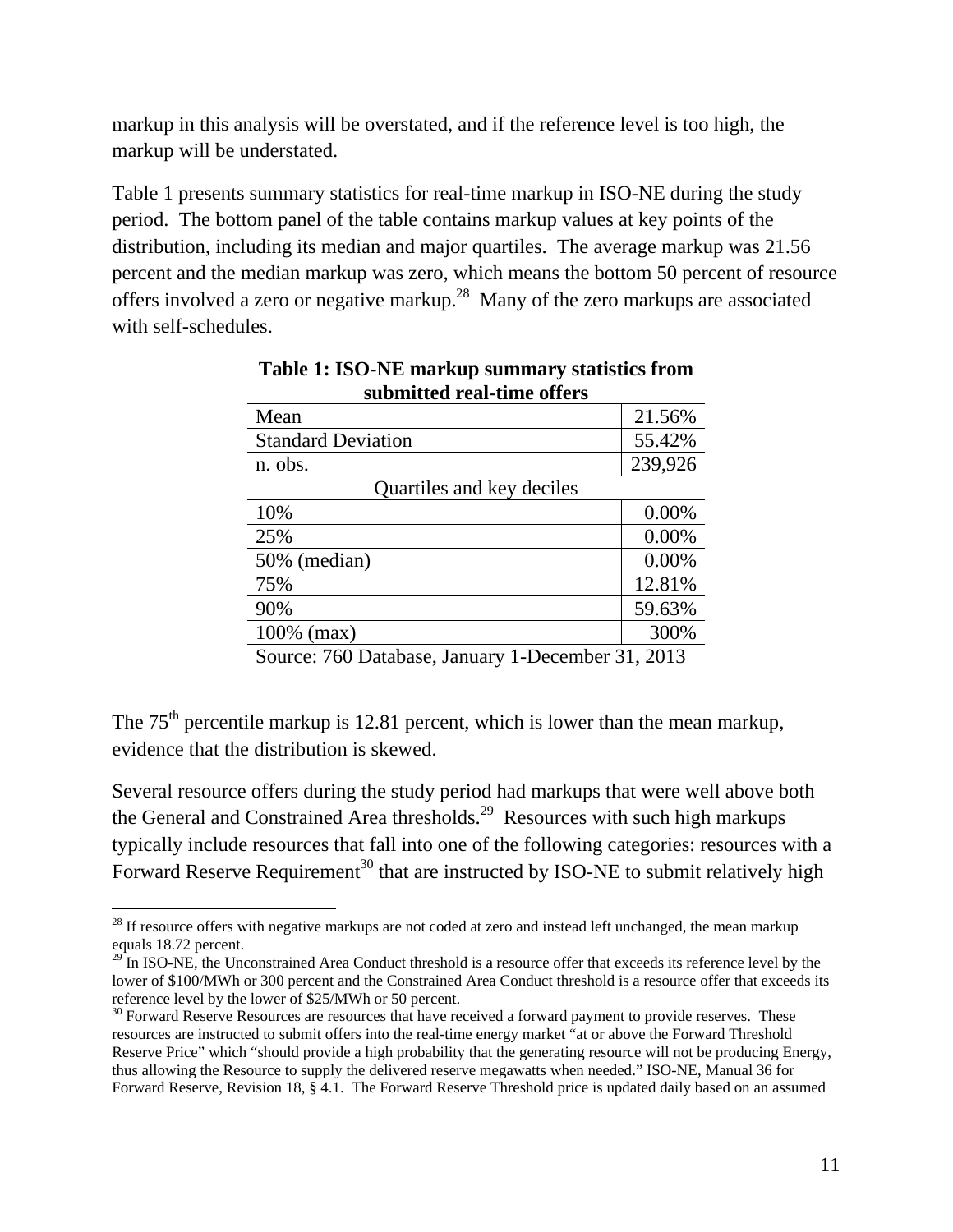energy offers that indicate they are available but reduce the probability that the resource will clear the energy market; resources that have higher short-run marginal costs than the market monitor's reference level estimate; and resources that simply submit high markups. Recognizing there may be legitimate reasons resources bid above marginal cost, the existence of markups in excess of 60 percent (the  $90<sup>th</sup>$  percentile) leaves open the possibility that competitive pressure is not disciplining such offers, though further analysis would be needed to reach any conclusion. ISO-NE's external Market Monitor examined energy offers and found little evidence of economic withholding in 2013.<sup>31</sup>

The statistics in Table 1 represent markups of *all* incremental offers submitted into the real-time market for the hour ending 18:00 – not just *cleared* offers. Self-schedules and resources that submit low offers are virtually guaranteed to clear and thus constitute a larger proportion of cleared offers than they do submitted offers. As a result, the markups inherent in cleared offers are much lower than the markups of submitted offers. In its 2013 State of the Market report, ISO-NE's internal market monitor found that markups contained in the offer of the marginal resource contributed an average of \$6.30/MWh to the cleared energy price in 2013. The average real-time hub price was \$56.06/MWh, which suggests that the average resource offer on the margin had a markup that was well below the average markup of all submitted offers in Table 1 (21.56 percent). $32$ 

One would expect that markups depend, at least in part, on where a resource falls in the supply mix. Baseload resources that are operating in all hours are likely to either selfschedule or bid at or below their reference cost to avoid being cycled during low load periods. Energy limited resources and resources that have a forward reserve obligation may bid well above their reference cost.

To better understand how the dynamics of resource markups change in relation to where the resource is in the supply stack, the loads for the hour ending 18:00 on each day were separated into ten groups, or load deciles groups  $(L-0)$  through  $L-9$ ,  $33$  and energy offers

ind\_mkt\_advsr/isone\_2013\_emm\_report\_final\_6\_25\_2014.pdf.

heat rate and the natural gas price. For example, the daily Forward Reserve Threshold was \$49.99/MWh on September 9, 2014.

<sup>31</sup> Potomac Economics, *2013 Assessment of the ISO New England Electricity Markets*, at 183 (June 2014) *available at* http://www.iso-ne.com/static-assets/documents/markets/mktmonmit/rpts/

<sup>32</sup> ISO New England Internal Market Monitor, *2013 Annual Markets Report*, at 58-59 (May 6, 2014), *available at*  http://www.iso-ne.com/static-

assets/documents/markets/mkt\_anlys\_rpts/annl\_mkt\_rpts/2013/2013\_amr\_final\_050614.pdf.

<sup>&</sup>lt;sup>33</sup> Decile L-0 represents the lowest ten percent of the hour ending 18:00 loads, and L-9 represents the highest ten percent of the hour ending 18:00 loads.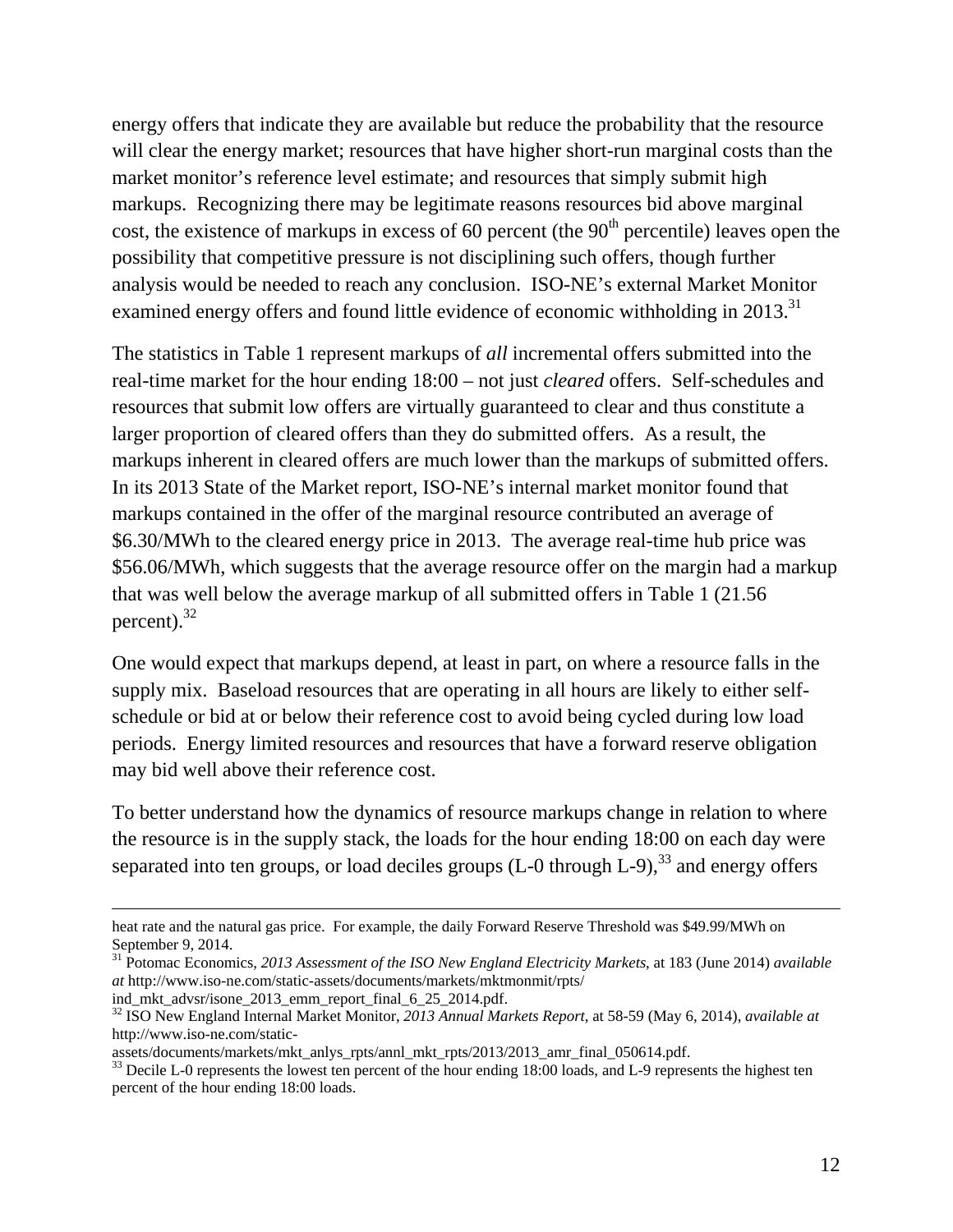that made up the real-time supply stack were separated into ten offer deciles (O-0 through  $(0-9)^{34}$ 

Table 2 summarizes the mean markup by load and offer decile. The results are also graphed in Figure 2. Focusing on offer decile 5 (O-5), and reading down the O-5 column of Table 2 gives some indication of how bids in the fifth offer decile changed due to load. For example, in the lowest ten percent of load hours, the mean markup in the O-5 offer decile was 22.8 percent, as compared to 12.7 percent in the top ten percent of load hours (L-9), suggesting that resources in this part of the supply stack may submit lower offers relative to their reference level (which implies a lower markup) in order to increase the likelihood of being dispatched. Viewed across the rows, the markups on days with loads in the bottom ten percent of load during the study period (L-0) show how the average markup changed across the supply stack.

From Figure 2, it can be seen, not surprisingly, that the resource offers with the lowest offers also tended to have the lowest markups. At all demand levels, the bottom 20 percent of the supply stack (O-0 and O-1) consisted of "price takers" that are either selfscheduling or submitting offers at or below reference cost. Recall from the sample summary statistics in Table 1 that the bottom 50 percent of markups are equal to zero. The figures in Table 2 present the mean (rather than median) markups by load and offer deciles, but they also indicate that the bottom portion of the supply curve submits offers with zero or negative markups. More price sensitive behavior occurs at other points of the supply stack. Bidding behavior by resources at the  $40<sup>th</sup>$  and higher percentiles of the supply stack does not appear to be substantially constrained by the mitigation rules regardless of the load level.

The plots in Figure 2 show that markups for the bottom 40 percent of the supply stack in ISO-NE's real-time market are relatively stable across load levels. It is interesting to note that the middle of the supply stack has lower mean markups at the highest load levels as compared to lower load levels (O-4 and O-5, respectively at 7.9 and 12.7 for L-9 as compared to 15.7 and 22.1 for L-8). At the top of the supply stack (O-9), the plots show that the markup tends to remain fairly stable or increase as load levels increase. Finally, mean markups tend to fall in all offer deciles during the highest load decile (L-9).

<sup>&</sup>lt;sup>34</sup> The prices were first calculated at the bid-step level for every real-time "market-day" and then sorted into deciles and assigned a decile value of O-0 through O-9. Markups were calculated independently for each portion of a resource's offer given that marginal costs and offers can vary by output level.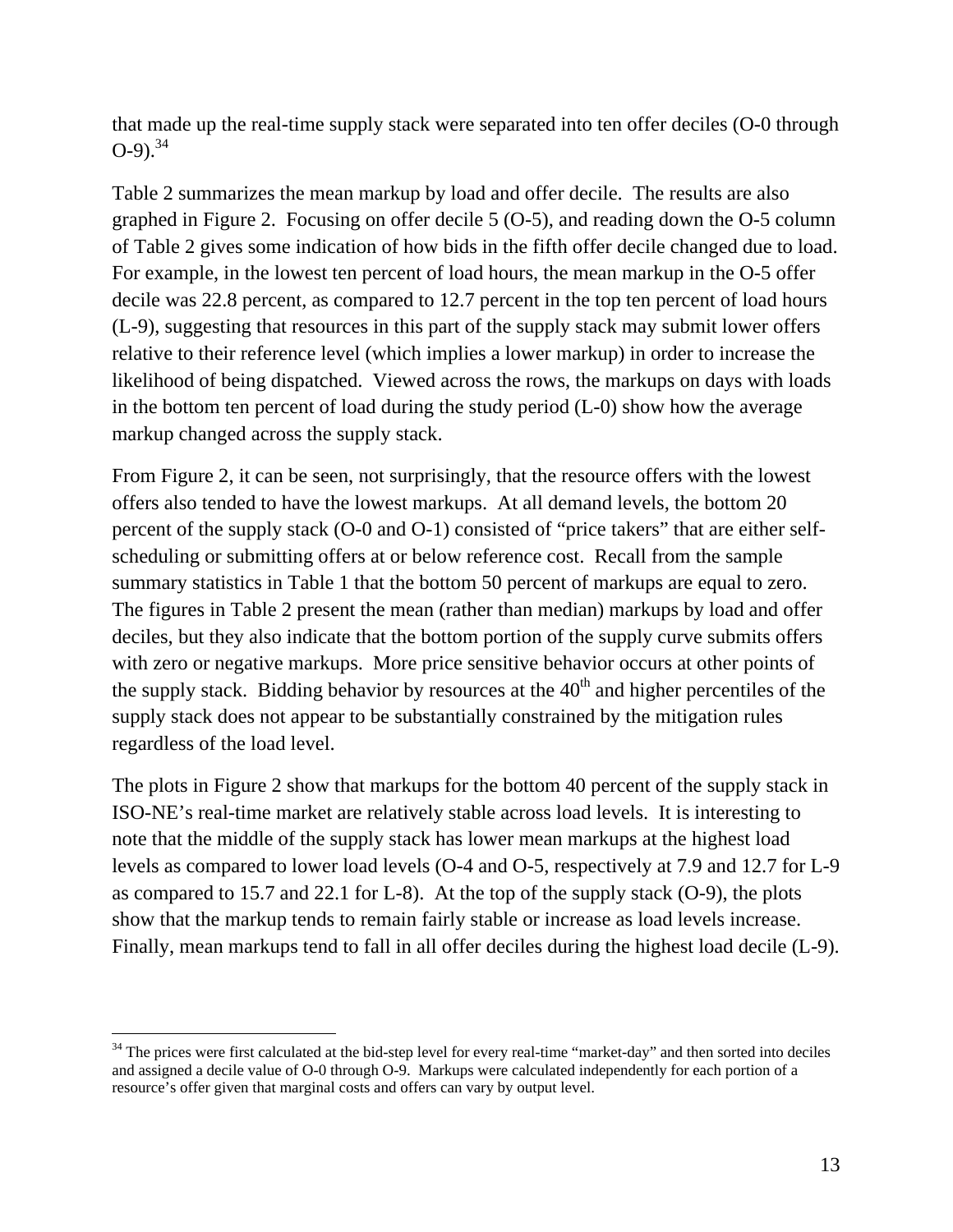|             | $\sim$ $\alpha$<br>$\sim$ |              |       |       |       |       |       |       |       |       |
|-------------|---------------------------|--------------|-------|-------|-------|-------|-------|-------|-------|-------|
|             |                           | offer decile |       |       |       |       |       |       |       |       |
| load decile | $O-0$                     | $O-1$        | $O-2$ | $O-3$ | $O-4$ | $O-5$ | $O-6$ | $O-7$ | $O-8$ | $O-9$ |
| $L-0$       | 0.0%                      | 0.0%         | 8.7%  | 9.9%  | 12.5% | 22.8% | 35.5% | 21.3% | 22.2% | 67.1% |
| $L-1$       | 0.0                       | 0.0          | 9.9   | 9.5   | 12.7  | 23.9  | 35.1  | 21.2  | 34.1  | 76.2  |
| $L-2$       | 0.0                       | 0.0          | 5.9   | 8.7   | 14.3  | 24.1  | 38.5  | 31.0  | 35.8  | 68.9  |
| $L-3$       | 0.0                       | 0.0          | 3.0   | 8.1   | 13.0  | 21.4  | 40.3  | 35.7  | 33.7  | 51.1  |
| $L-4$       | 0.0                       | 0.0          | 4.8   | 8.2   | 17.5  | 25.9  | 35.1  | 32.4  | 33.9  | 64.1  |
| $L-5$       | 0.0                       | 0.0          | 4.5   | 9.9   | 16.9  | 28.2  | 41.3  | 34.8  | 32.9  | 62.3  |
| $L-6$       | 0.0                       | 0.0          | 3.9   | 9.7   | 18.1  | 27.3  | 35.6  | 31.8  | 29.0  | 60.5  |
| $L-7$       | 0.0                       | 0.0          | 2.3   | 6.9   | 14.0  | 20.0  | 30.5  | 36.3  | 30.1  | 61.7  |
| $L-8$       | 0.0                       | 0.0          | 3.6   | 7.9   | 15.7  | 22.1  | 32.6  | 36.9  | 30.4  | 60.6  |
| $L-9$       | 0.0                       | 0.0          | 2.8   | 5.2   | 7.9   | 12.7  | 24.8  | 43.2  | 29.1  | 57.6  |

**Table 2: ISO-NE mean markups from submitted real-time offers by load and offer deciles**

Source: 760 Database, January 1-December 31, 2013



**Figure 2** 

Because Conduct and Impact screens are more likely to be implemented during hours with high loads when transmission constraints bind (roughly L-7 though L-9), lower markups could be expected during these load ranges if the mitigation measures limit energy offers in a systematic way. However, the data do not appear to support this. Markups are fairly stable along the supply stack (from O-0 to O-8). Mean markups tend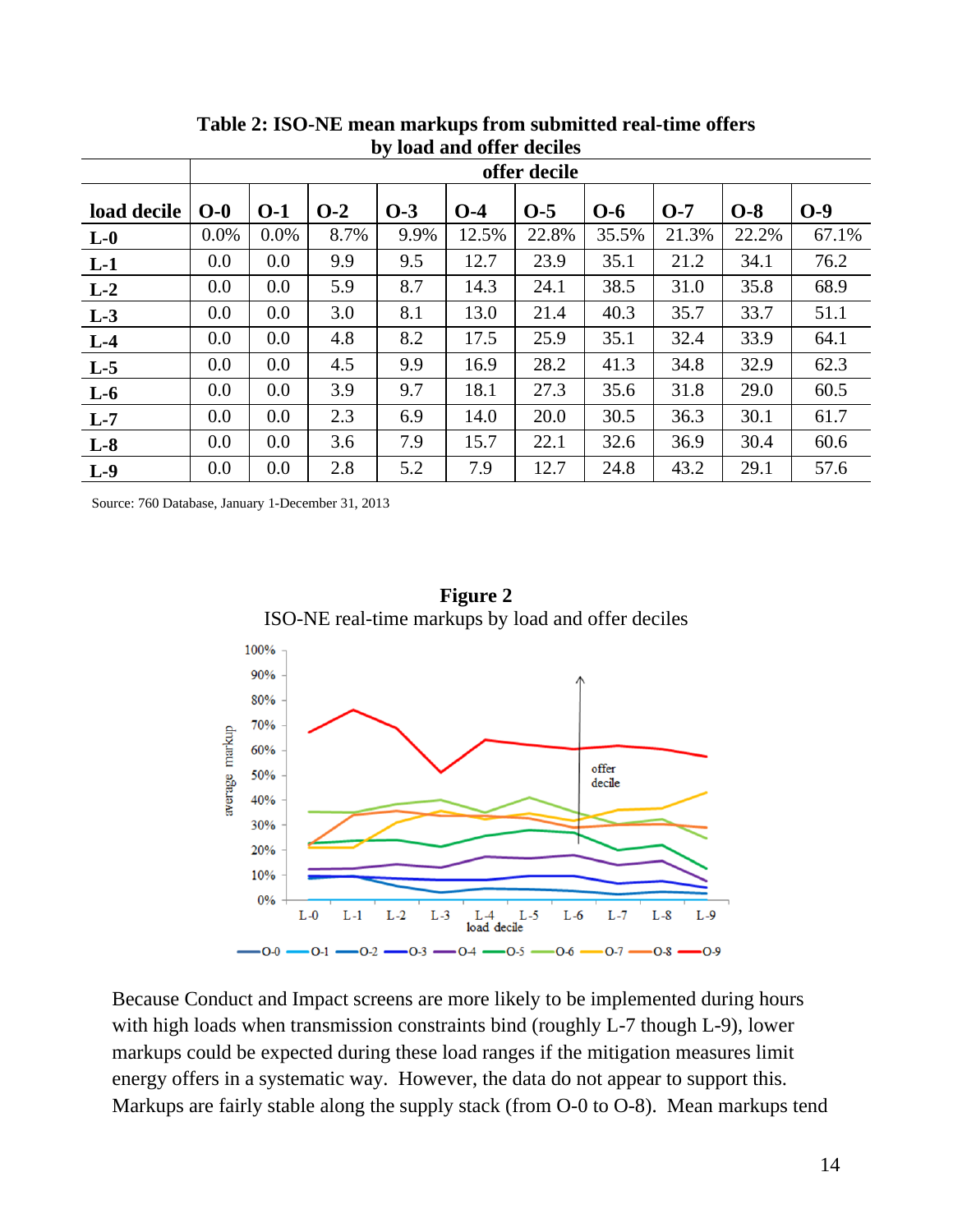to fall between load deciles L-8 and L-9, but mean offers in L-9 still involve positive markups that increase with the offer price.

It warrants mention that some of the mean markups in offer decile O-9 are substantial, mostly in excess of 60 percent. Recall that only resources located in Constrained Areas and pivotal suppliers in General Areas during constrained periods are potentially subject to market power mitigation in ISO-NE. Resources located in areas with sufficient competition are not subject to mitigation and are only subject to the system-wide offer cap of \$1,000/MWh. Resources that offer in the top ten percent of the supply stack rarely clear the real-time market because there is typically more than enough capacity in the supply stack to serve load. Given that some resources in the O-9 offer decile submit offers with relatively high markups, they are seemingly unconstrained in their bidding behavior. There may be legitimate reasons to bid above marginal cost. For instance, energy limited resources may bid above marginal cost to preserve limited operating hours. Nonetheless, offers substantially above marginal cost could suggest the lack of competitive pressure to discipline offers.

Some of the dynamics of mean markups apparent in Table 2 seem to suggest that bidding behavior is dependent on when a resource is close to being marginal. For instance, as noted above, resource offers in the  $60<sup>th</sup>$  and  $70<sup>th</sup>$  percentile of the supply stack (O-5 and O-6) have lower markups as load reaches the  $80<sup>th</sup>$  and  $90<sup>th</sup>$  percentiles (L-8 and L-9). This is consistent with the suggestion that such resources need to bid more competitively to ensure that they are able to operate as load increases to the point that these resources may be close to marginal. Conversely, resources in the  $80<sup>th</sup>$  percentile (O-7) have higher mean markups as load levels increase. In order to explore this perspective on bidding behavior further, the markups were also examined by "offer group" where the daily offer curve is divided into groups by their proximity to the quantity demanded for that hour.

When resources' real-time offers are finalized in ISO-NE's re-offer period, real-time demand is unknown. Therefore, a range of resources along the supply curve could potentially be the marginal unit, depending on where real-time demand intersects the supply curve. In a competitive market, resources with costs in the region of the supply curve that is likely to intersect with demand need to bid at or near their marginal cost to be sure they are called on to operate.<sup>35</sup> Resources with costs that typically fall clearly above the intersection of supply and demand - comprising the highest cost resources on the supply curve - are not typically adversely affected by offers higher than their marginal

<sup>&</sup>lt;sup>35</sup> In a market where some resources have the potential to exercise market power and are part of a larger portfolio of resources, they may be able to increase corporate profits by bidding above marginal costs for some resources.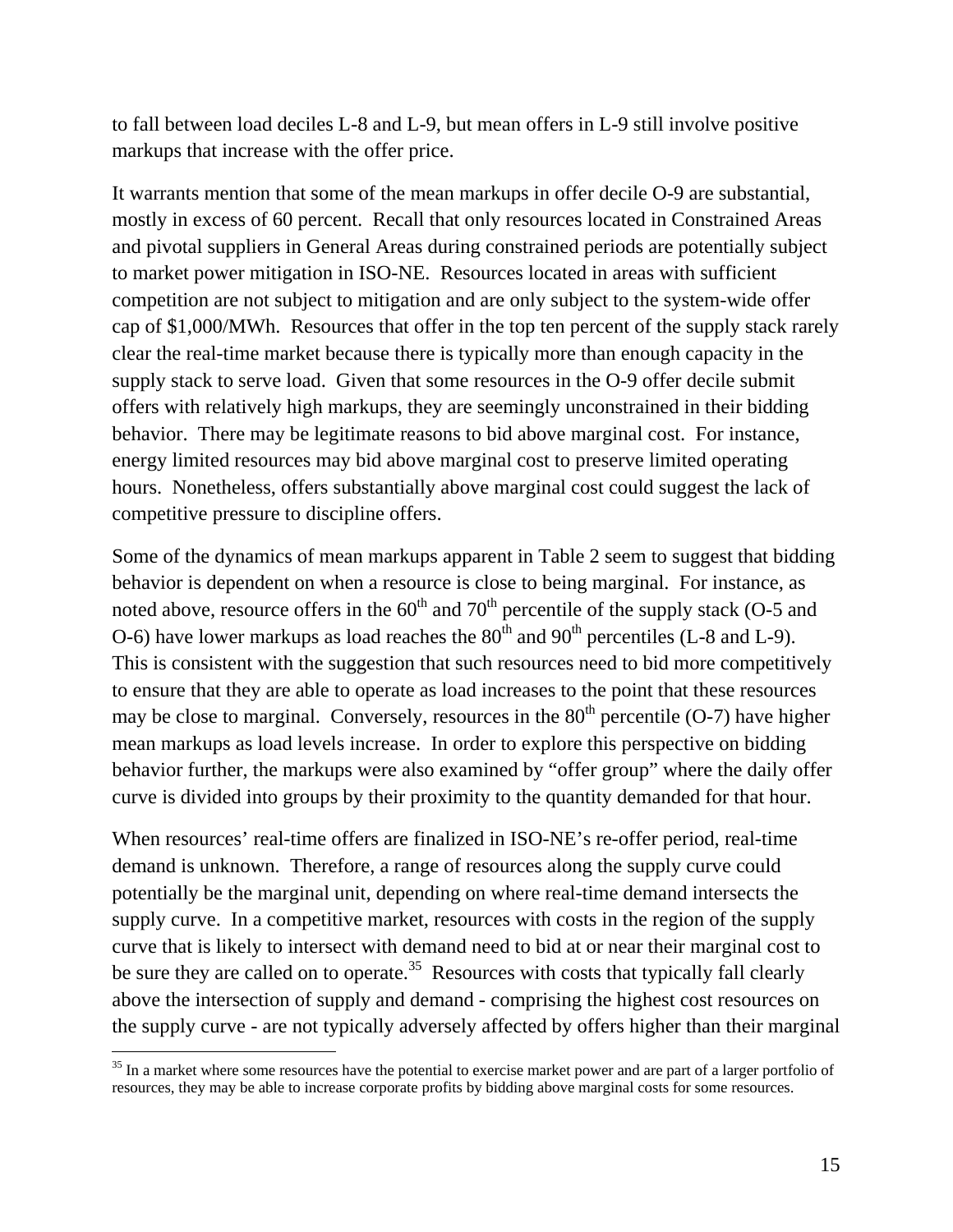cost because an offer at marginal cost is unlikely to clear in the first place. Finally, the portion of the supply curve to the left of the intersection of supply and demand always contains resources that either self-schedule or submit offers that are virtually guaranteed to clear.

In order to understand how bidding behavior changes depending on whether a resource is clearly inframarginal, close to marginal, or clearly not economic, offers have been grouped into four categories. The first step was to make a market-wide supply curve for real-time offers in the hour ending 18:00 for each day in the sample period by sorting the offers in ascending order of price. As displayed in Figure 3, the next step was to separate the offers into four offer groups based on their proximity to the quantity demanded in a given hour (green vertical line).<sup>36</sup> The offer groups are defined as follows: G1 - offers that fell on the portion of the supply stack below 95 percent of the quantity demanded  $(Q^*)$ ; G2 - offers that fell between 95 and 100 percent of the quantity demanded; G3 offers that fell between 100 and 105 percent of the quantity demanded; and G4 - offers above 105 percent of the quantity demanded.<sup>37</sup> This grouping was performed for every day in the sample period.

<sup>&</sup>lt;sup>36</sup> Real-time imports were subtracted from ISO-NE's real-time load in the hour ending 18:00 to estimate the quantity demanded from internal ISO-NE resources.

Staff performed a sensitivity analysis of the 5 percent threshold to determine offer groups and found that using 2.5, 7.5, and ten percent thresholds yields similar results.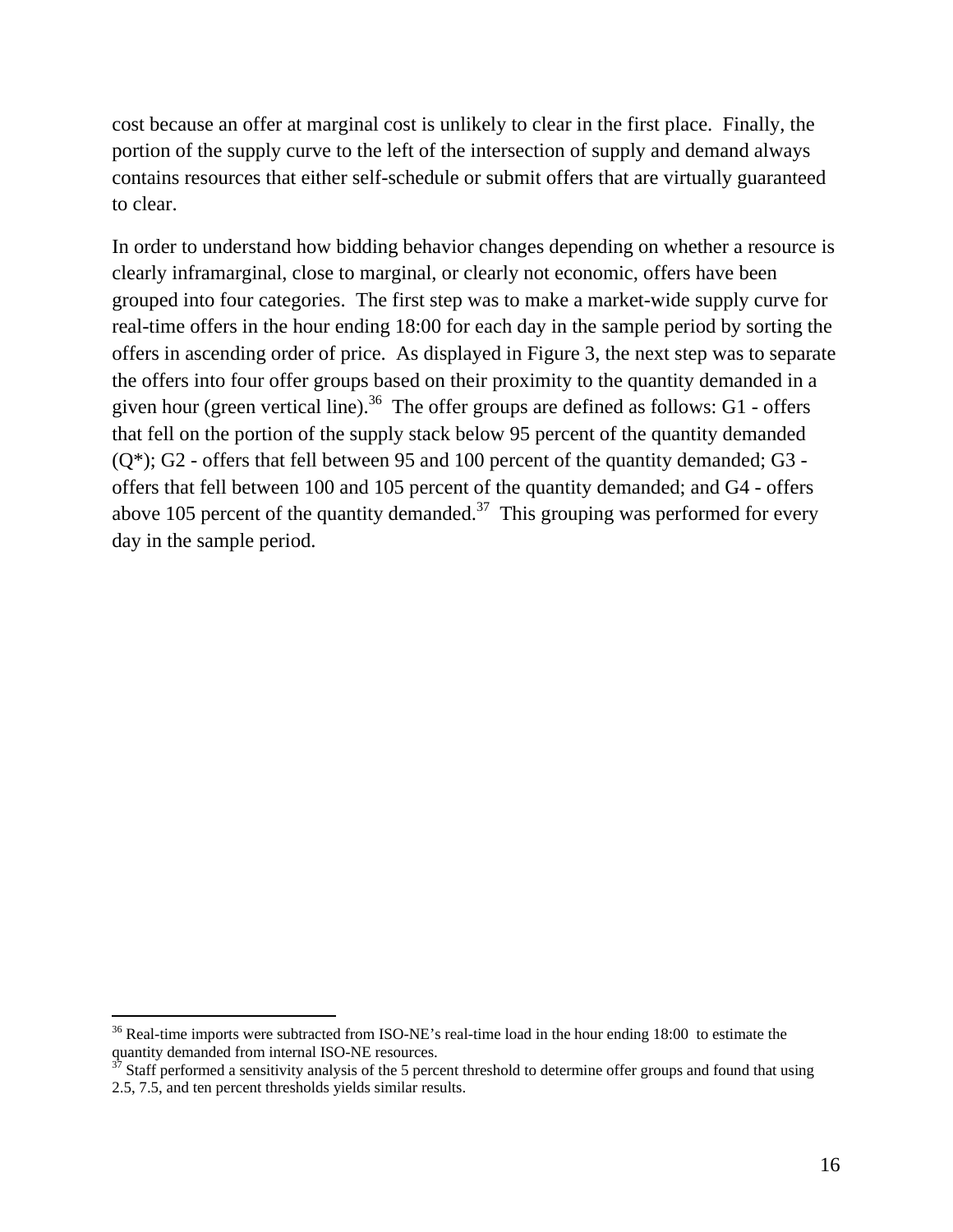

By design, "potentially marginal" resources would fall within group G2 or G3. As the focus of this analysis is on whether market power mitigation is affecting offers in ISO-NE *at the margin*, the focus is on offers in G2 and G3. If the resource offers in G2 and G3 are able to bid above marginal cost, but in a manner that appears to demonstrate similar competitive behavior, then there would be evidence consistent with the suggestion that competitive pressure is appropriately disciplining offers at or near the margin while market power mitigation provisions provide flexibility to allow resource offers to reflect marginal cost.

Table 3 and Figure 4 present the mean markup implicit in offers submitted into the realtime market by offer group. The markups of resources in groups G2 and G3 are similar, which suggests that ISO-NE's current market power mitigation provisions affect potentially marginal resources in a similar way. Furthermore, average markup statistics of the potentially marginal resources in G2 and G3 are significantly below the 50 percent margin that forms one element of the Constrained Area threshold at all load levels.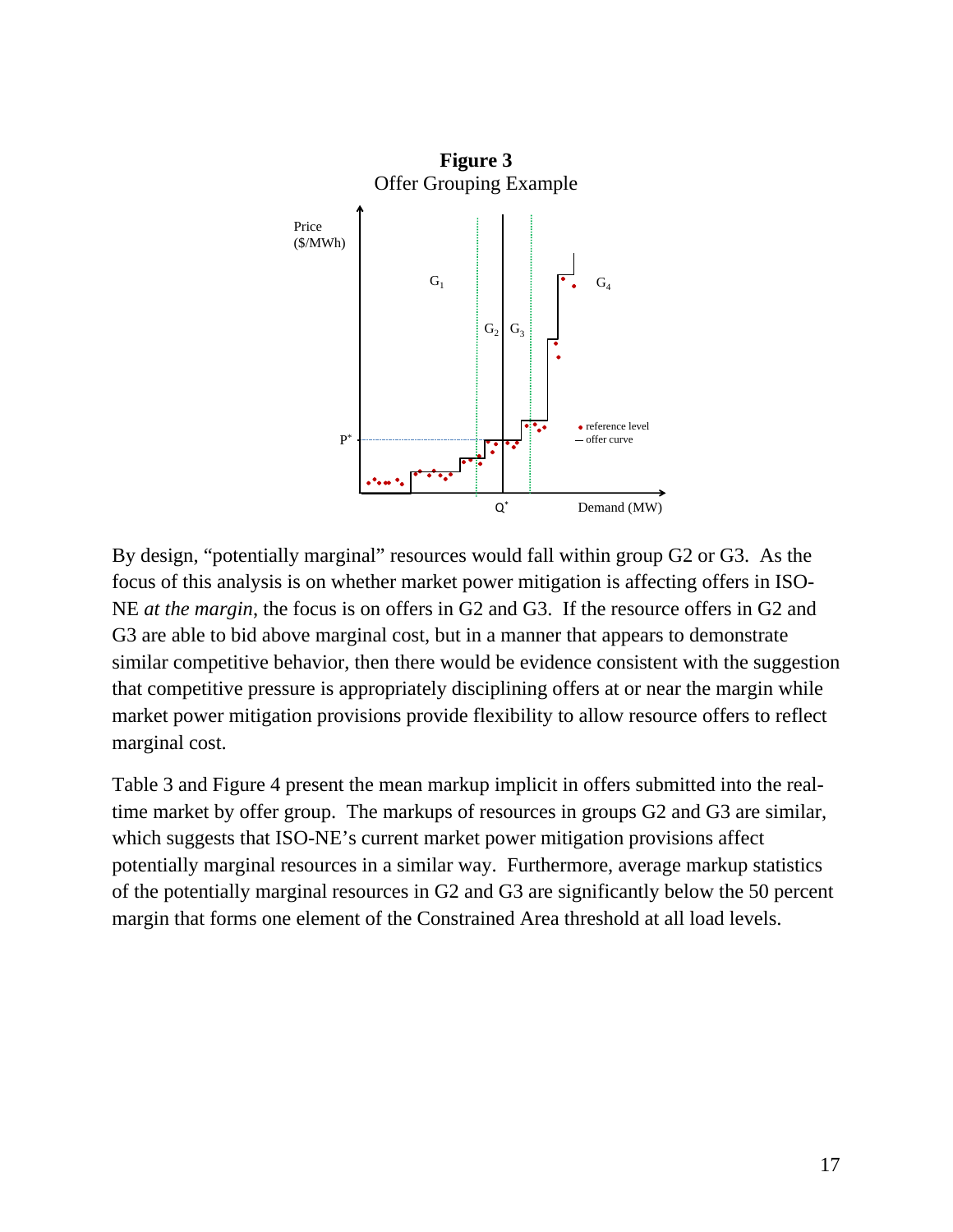|             |             | 70 J           |                |                |  |  |  |  |
|-------------|-------------|----------------|----------------|----------------|--|--|--|--|
|             | offer group |                |                |                |  |  |  |  |
| load decile | G1          | G <sub>2</sub> | G <sub>3</sub> | G <sub>4</sub> |  |  |  |  |
| $L-0$       | 2.7%        | 8.2%           | 9.8            | 27.7%          |  |  |  |  |
| $L-1$       | 3.7         | 8.6            | 8.2            | 32.0           |  |  |  |  |
| $L-2$       | 2.4         | 6.7            | 7.0            | 33.4           |  |  |  |  |
| $L-3$       | 1.6         | 6.8            | 6.2            | 31.2           |  |  |  |  |
| $L-4$       | 2.1         | 7.1            | 7.3            | 33.5           |  |  |  |  |
| $L-5$       | 2.7         | 7.7            | 11.1           | 35.4           |  |  |  |  |
| $L-6$       | 2.5         | 16.3           | 10.4           | 33.2           |  |  |  |  |
| $L-7$       | 1.6         | 8.3            | 10.7           | 32.0           |  |  |  |  |
| $L-8$       | 2.9         | 11.3           | 13.2           | 34.5           |  |  |  |  |
| $L-9$       | 3.4         | 11.6           | 20.5           | 36.9           |  |  |  |  |

**Table 3: ISO-NE average submitted markup by offer group**   $(0/6)$ 

Source: 760 Database, January 1-December 31, 2013

As such, the markups by offer group do not indicate that market power mitigation procedures have systematically limited offers below marginal cost. With the exception of load deciles L-6 and L-9, markups in offer groups G2 and G3 are similar, as shown in Figure 4 below. The markups of potentially marginal resources also increase with load.

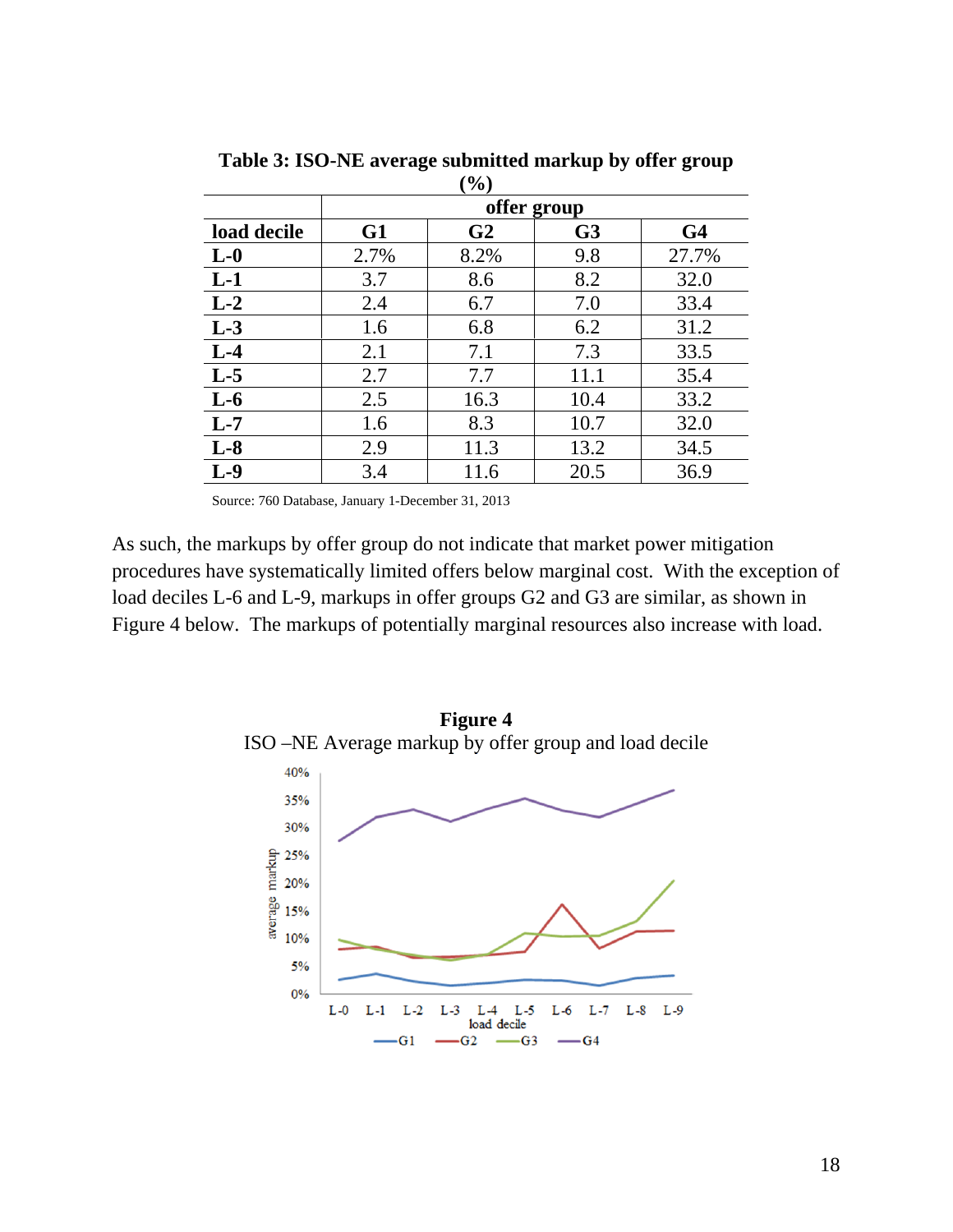The within-group variation in the offer groups at each load decile is significant. Table 4 below presents the median and  $75<sup>th</sup>$  percentile markups to better characterize the markups in the potentially marginal groups.

|                  |      | G <sub>2</sub> |                    | G <sub>3</sub> |        |                 |  |
|------------------|------|----------------|--------------------|----------------|--------|-----------------|--|
| load<br>decile   | mean | median         | $75^{\text{th}}$ % | mean           | median | $75^{\rm th}$ % |  |
| $L-0$            | 8.2% | 0.0%           | 8.3%               | 9.8%           | 0.0%   | 9.8%            |  |
| $L-1$            | 8.6  | 0.0            | 8.5                | 8.2            | 0.0    | 12.3            |  |
| $\overline{L-2}$ | 6.7  | 0.0            | 6.3                | 7.0            | 0.0    | 7.8             |  |
| $L-3$            | 6.8  | 0.0            | 5.4                | 6.2            | 0.0    | 5.7             |  |
| $L-4$            | 7.1  | 0.0            | 5.0                | 7.3            | 0.0    | 7.4             |  |
| $\overline{L-5}$ | 7.7  | 0.0            | 5.3                | 11.1           | 0.0    | 10.0            |  |
| $L-6$            | 16.3 | 0.0            | 13.1               | 10.4           | 0.0    | 8.1             |  |
| $L-7$            | 8.3  | 0.0            | 4.3                | 10.7           | 0.0    | 8.4             |  |
| $L-8$            | 11.3 | 0.0            | 6.3                | 13.2           | 0.0    | 12.2            |  |
| $L-9$            | 11.6 | 0.0            | 7.8                | 20.5           | 0.9    | 18.2            |  |

**Table 4: ISO-NE potentially marginal resource markup summary statistics** 

Source: 760 Database, January 1-December 31, 2013

The mean markup for resources in G3 at high load levels approach the level at which it may be appropriate to consider whether the mitigation rules are working as designed to encourage competitive bidding. That said, the median markup in load decile L-9 for both G2 and G3 is below 1 percent. This suggests that at least 50 percent of resource offers have markups of zero or less than one percent. However, markups increase between the median and  $75<sup>th</sup>$  percentile, to 7.8 and 18.2% in G2 and G3, respectively. The mean markup for L-9 is higher than the  $75<sup>th</sup>$  values for both G2 and G3, a further indication of the skew in the data characterized by the majority of resources having zero or no markup and a relatively small share of resources with higher markups. Thus, to the extent that the mitigation rules may not be resulting in competitive bidding for all resources at high load levels, the number of resources that are bidding substantially above marginal cost appears to be relatively small.

#### **3.2.3. Offer Scores**

Staff developed an offer score to better understand how resources use the flexibility that mitigation rules provide. The offer score estimates the difference, or "headroom," between a resource's offer price and the General Area Conduct thresholds for energy offers. Because data available for this analysis do not indicate which Conduct and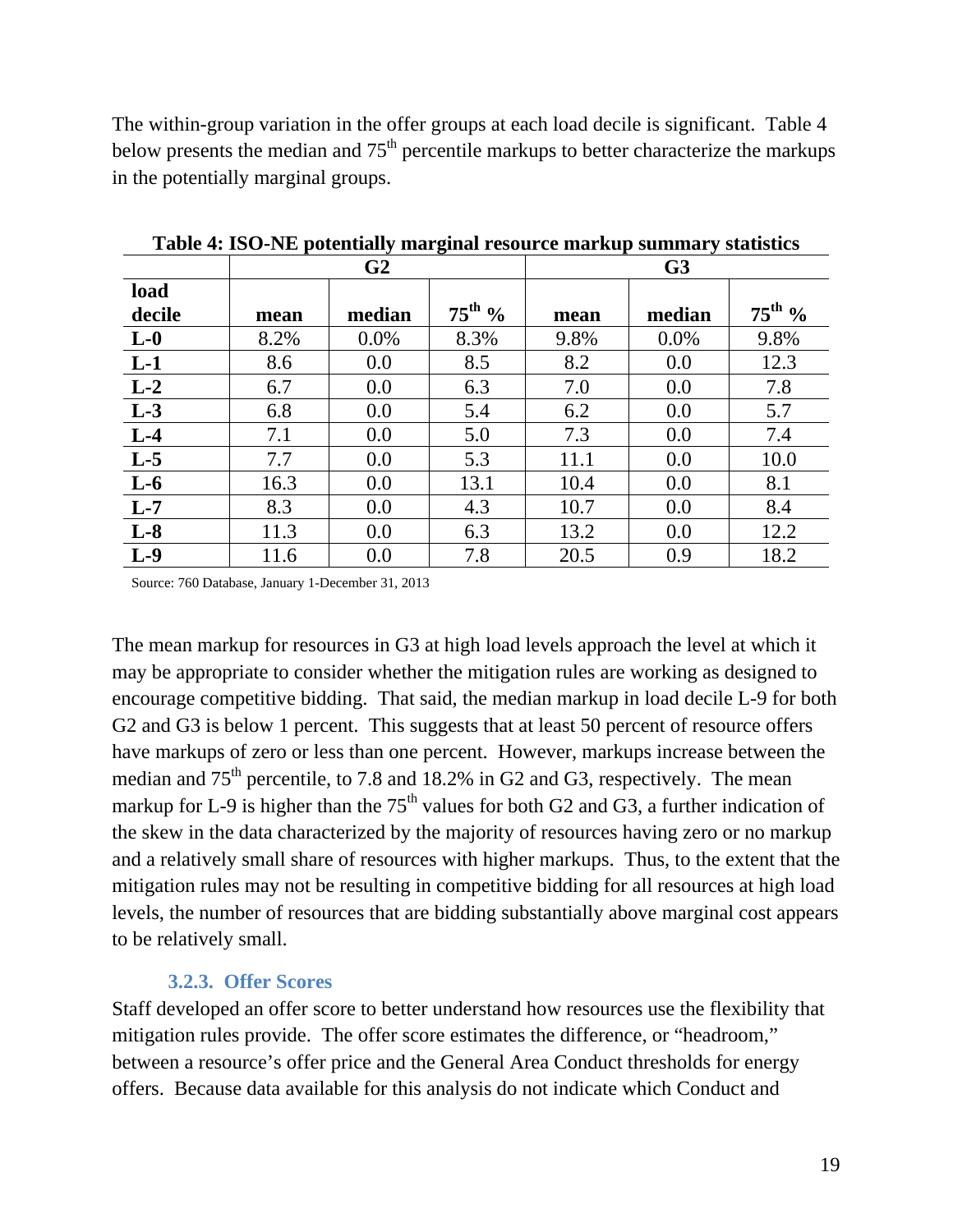Impact thresholds resource offers are subject to, the following analysis assumed that all resources were subject to the General Area Conduct threshold, which essentially limits resources to the minimum of a \$100/MWh or a 300 percent markup.

The headroom "score" was calculated for each offer segment submitted in the real-time market during the study period. The score for resource *j*'s offer on day *t* is defined as follows:

score<sub>*it*</sub> = [offer<sub>*it*</sub>– reference price<sub>*it*</sub>] / [General Area threshold<sub>*it*</sub>– reference price<sub>*it*</sub>]

The score is restricted to a value between zero and one. If the General Area Conduct threshold was systematically restricting bids (*e.g.*, because reference levels were measured poorly or with a systematic low bias), the offer scores would approach one. Offers with scores above one do not contribute to the analysis because they suggest that the resources were *not* restrained to General Area Conduct threshold. Instead, the resource is likely subject to the system-wide ISO-NE offer cap of \$1,000/MWh.<sup>38</sup> These scores are an imperfect measure because some resources in ISO-NE are subject to the more stringent Constrained Area threshold, and their scores as calculated here are biased downwards.

Table 5 presents summary statistics of the real-time offer scores in ISO-NE during the study period. Similar to the markup, examining the mean or standard deviation in isolation does not fully describe the score's characteristics. The mean score is 0.139 (i.e., resources use just about 14 percent of the headroom available to them under the General Area Conduct threshold), which implies generous headroom in the average offer and that the General Threshold cap is not constraining average real-time energy offers.<sup>39</sup> As before, restricting attention to the sample mean score can be misleading. Table 5 also reflects that a significant portion (at least 50 percent) of resources bid at or below their respective reference levels. The  $90<sup>th</sup>$  percentile score is 0.545, indicating significant headroom that the resource could have included in its energy offer without triggering the General Area Conduct threshold. It is not surprising that the General Area Conduct threshold did not constrain markups because it enables a resource's offer to exceed its reference level by the lower of 300 percent and \$100/MWh.

<sup>&</sup>lt;sup>38</sup> Offers that fail the General Area Conduct Threshold are not mitigated if they pass the Impact test, meaning that the offer did not increase the real-time energy price at the resource's node by 300 percent or \$100/MWh, whichever is lower. Further, only pivotal suppliers in the General Area are subject to the Conduct and Impact tests.

 $39$  If the Constrained Area general thresholds are used to compute the scores, the mean score is 0.273, which is higher than the score implied by the General Area threshold. It still indicates that, on average, even when subject to the more stringent mitigation thresholds, resources could have submitted higher offers without being mitigated.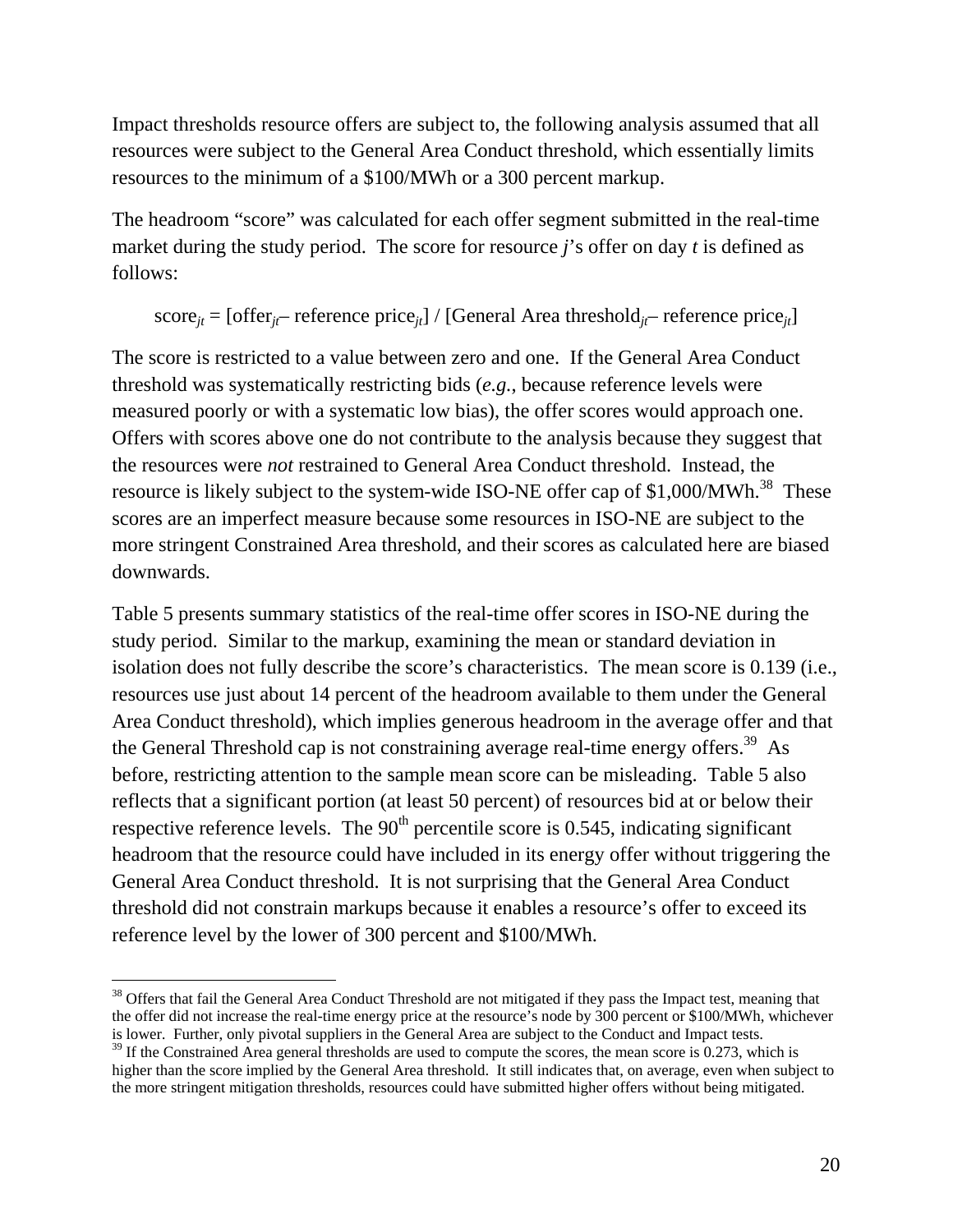| Summal y statistics       |         |  |  |  |  |  |  |
|---------------------------|---------|--|--|--|--|--|--|
| Mean                      | 0.139   |  |  |  |  |  |  |
| <b>Standard Deviation</b> | 0.277   |  |  |  |  |  |  |
| n. obs.                   | 239,926 |  |  |  |  |  |  |
| Quartiles and key deciles |         |  |  |  |  |  |  |
| 10%                       | 0.000   |  |  |  |  |  |  |
| 25%                       | 0.000   |  |  |  |  |  |  |
| 50% (median)              | 0.000   |  |  |  |  |  |  |
| 75%                       | 0.127   |  |  |  |  |  |  |
| 90%                       | 0.545   |  |  |  |  |  |  |
| 100% (max)                | 1.0000  |  |  |  |  |  |  |

#### **Table 5: ISO-NE real-time score summary statistics**

Source: 760 Database, January 1- December 31, 2013

Approximately 6 percent of bids have a score of one. However, many of the scores equal to one involve offers that were well above the General Area Conduct threshold, which suggests that the resource may not have been subject to any energy offer mitigation.<sup>40</sup>

Table 6 presents the mean scores of ISO-NE resource bids for the hour ending 18:00 by both offer and load decile. Figure 5 plots the mean scores presented in Table 6. The score results across offer and load deciles are similar to the markup results.

<sup>&</sup>lt;sup>40</sup> The offers with a score equal to one almost always involved offers well in excess of the General Area threshold. The average amount by which the offer exceeded the resource-specific General Area threshold was \$139/MWh.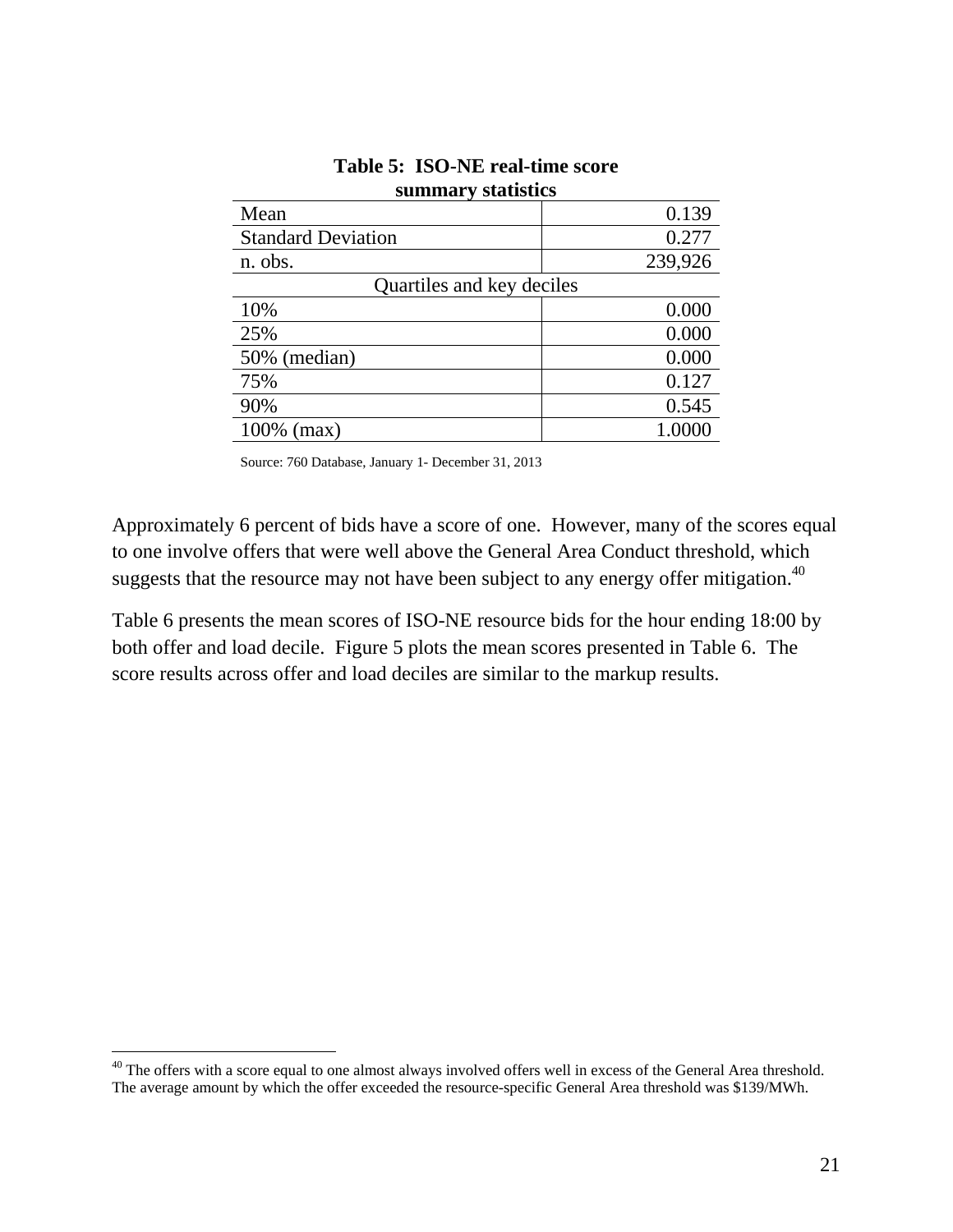|        |       | offer decile |       |       |       |       |       |       |       |       |
|--------|-------|--------------|-------|-------|-------|-------|-------|-------|-------|-------|
| load   |       |              |       |       |       |       |       |       |       |       |
| decile | $O-0$ | $O-1$        | $O-2$ | $O-3$ | $O-4$ | $O-5$ | $O-6$ | $O-7$ | $O-8$ | $O-9$ |
| $L-0$  | 0.000 | 0.000        | 0.029 | 0.037 | 0.053 | 0.103 | 0.204 | 0.167 | 0.204 | 0.528 |
| $L-1$  | 0.000 | 0.000        | 0.033 | 0.037 | 0.057 | 0.111 | 0.194 | 0.160 | 0.231 | 0.509 |
| $L-2$  | 0.000 | 0.000        | 0.020 | 0.035 | 0.070 | 0.126 | 0.217 | 0.222 | 0.240 | 0.487 |
| $L-3$  | 0.000 | 0.000        | 0.011 | 0.038 | 0.065 | 0.116 | 0.219 | 0.237 | 0.241 | 0.437 |
| $L-4$  | 0.000 | 0.000        | 0.017 | 0.034 | 0.081 | 0.129 | 0.204 | 0.220 | 0.233 | 0.459 |
| $L-5$  | 0.000 | 0.000        | 0.016 | 0.045 | 0.088 | 0.153 | 0.242 | 0.248 | 0.236 | 0.454 |
| $L-6$  | 0.000 | 0.000        | 0.014 | 0.050 | 0.104 | 0.154 | 0.225 | 0.230 | 0.235 | 0.460 |
| $L-7$  | 0.000 | 0.000        | 0.008 | 0.032 | 0.076 | 0.114 | 0.186 | 0.246 | 0.228 | 0.447 |
| $L-8$  | 0.000 | 0.000        | 0.014 | 0.043 | 0.085 | 0.125 | 0.197 | 0.250 | 0.247 | 0.449 |
| $L-9$  | 0.000 | 0.000        | 0.010 | 0.023 | 0.042 | 0.065 | 0.137 | 0.277 | 0.198 | 0.395 |

**Table 6: ISO-NE average real-time score** 

Source: 760 Database, January 1-December 31, 2013



The average scores in offer groups G2 and G3 also exhibit similar characteristics. Table 7 presents the scores by offer group and Figure 6 plots them. As with the markups, the scores of resource offers in G2 and G3 are very similar. Given the significant headroom implied by the scores, these results suggest that General Area Conduct thresholds do not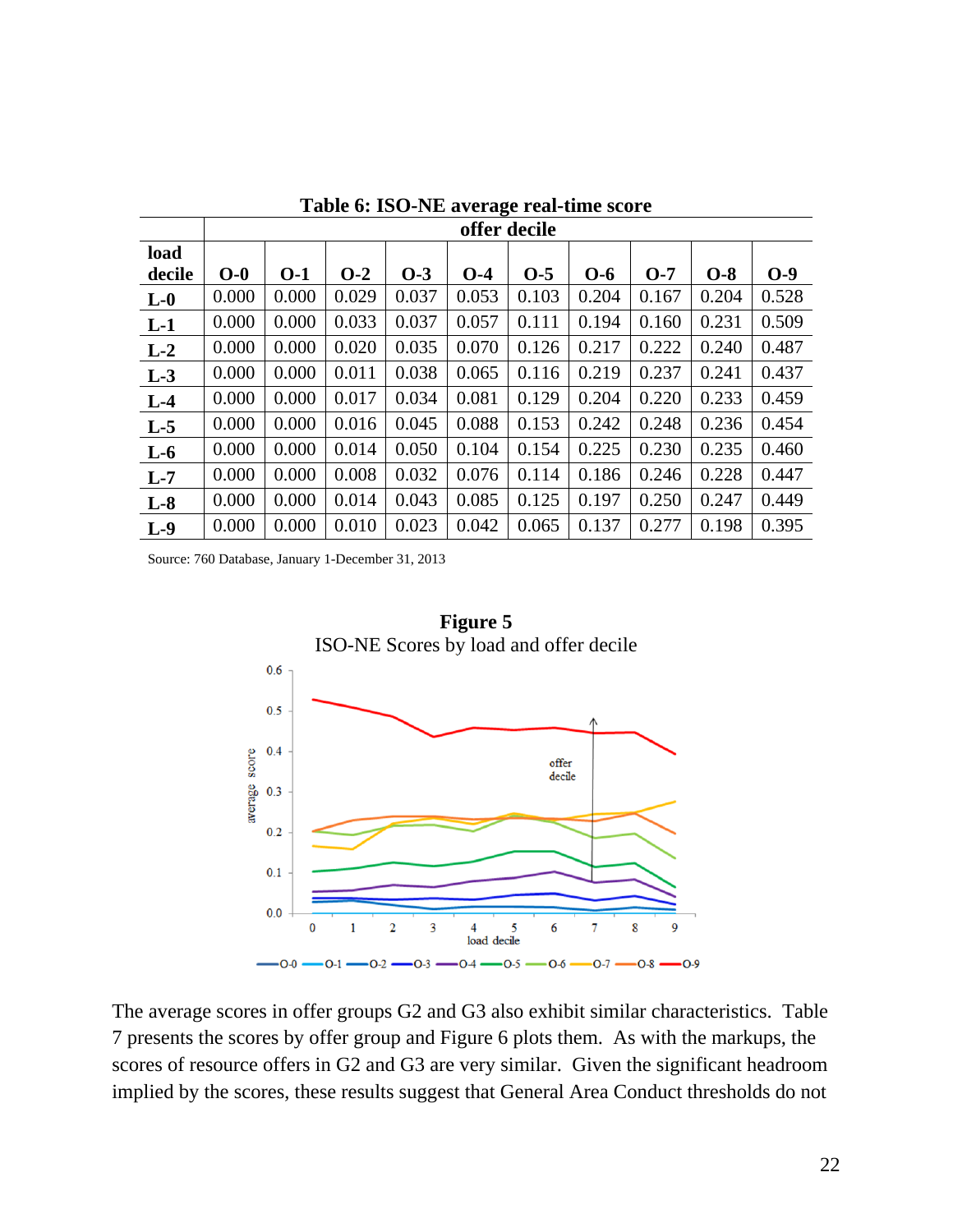have a systematic or significant effect on resources that are potentially marginal. In addition, even resource offers that were clearly not economic (group G4) had substantial headroom on average, again suggesting that the mitigation rules did not artificially restrict offers.

|             | offer group |                |                |                |  |  |  |  |
|-------------|-------------|----------------|----------------|----------------|--|--|--|--|
| load decile | G1          | G <sub>2</sub> | G <sub>3</sub> | G <sub>4</sub> |  |  |  |  |
| $L-0$       | 0.009       | 0.028          | 0.034          | 0.188          |  |  |  |  |
| $L-1$       | 0.013       | 0.031          | 0.031          | 0.196          |  |  |  |  |
| $L-2$       | 0.009       | 0.025          | 0.029          | 0.212          |  |  |  |  |
| $L-3$       | 0.007       | 0.029          | 0.029          | 0.209          |  |  |  |  |
| $L-4$       | 0.008       | 0.030          | 0.029          | 0.211          |  |  |  |  |
| $L-5$       | 0.011       | 0.038          | 0.053          | 0.231          |  |  |  |  |
| $L-6$       | 0.012       | 0.074          | 0.056          | 0.231          |  |  |  |  |
| $L-7$       | 0.007       | 0.039          | 0.050          | 0.215          |  |  |  |  |
| $L-8$       | 0.015       | 0.054          | 0.072          | 0.237          |  |  |  |  |
| $L-9$       | 0.015       | 0.064          | 0.118          | 0.241          |  |  |  |  |

**Table 7: ISO-NE RT average score by offer group**

Source: Order 760 Database, January 1-December 31, 2013



Similar to the markups, the scores in ISO-NE also increase with the loads, particularly in the highest ten percent of loads. Table 8 presents the mean, median, and  $75<sup>th</sup>$  percentile scores for the potentially marginal offer groups. The offer group scores, like the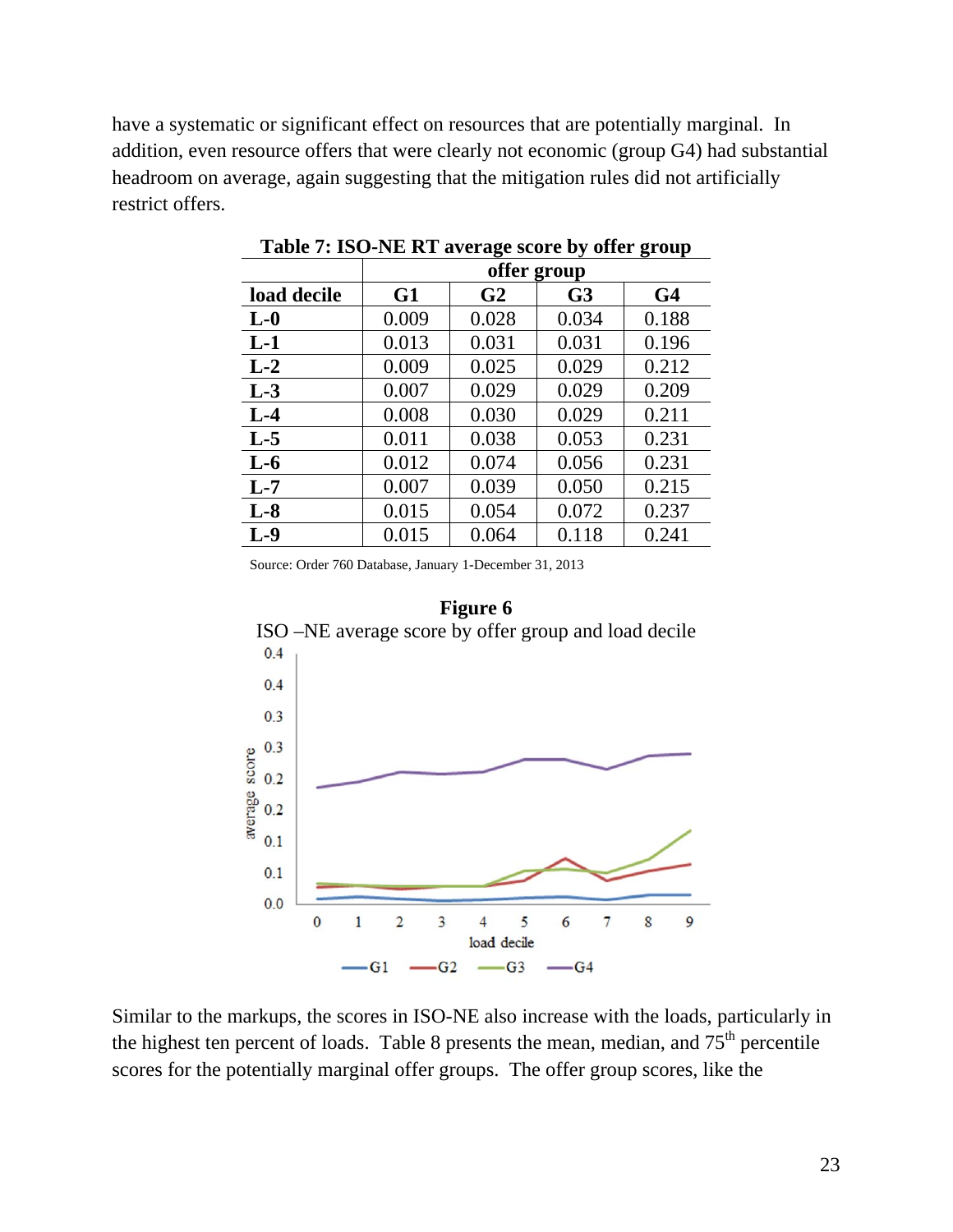markups, exhibit a high within-group variance. The median score of the potentially marginal resource is zero in all load deciles except the  $90<sup>th</sup>$  percentile (L-9).

|             |       | G <sub>2</sub> |                    | G <sub>3</sub> |        |             |  |
|-------------|-------|----------------|--------------------|----------------|--------|-------------|--|
| load decile | mean  | median         | $75^{\text{th}}$ % | mean           | median | $75^{th}$ % |  |
| $L-0$       | 0.028 | 0.000          | 0.028              | 0.034          | 0.000  | 0.034       |  |
| $L-1$       | 0.031 | 0.000          | 0.030              | 0.031          | 0.000  | 0.045       |  |
| $L-2$       | 0.025 | 0.000          | 0.022              | 0.029          | 0.000  | 0.029       |  |
| $L-3$       | 0.029 | 0.000          | 0.022              | 0.029          | 0.000  | 0.021       |  |
| $L-4$       | 0.030 | 0.000          | 0.018              | 0.029          | 0.000  | 0.028       |  |
| $L-5$       | 0.038 | 0.000          | 0.021              | 0.053          | 0.000  | 0.046       |  |
| $L-6$       | 0.074 | 0.000          | 0.066              | 0.056          | 0.000  | 0.041       |  |
| $L-7$       | 0.039 | 0.000          | 0.016              | 0.050          | 0.000  | 0.038       |  |
| $L-8$       | 0.054 | 0.000          | 0.028              | 0.072          | 0.000  | 0.062       |  |
| $L-9$       | 0.064 | 0.000          | 0.043              | 0.118          | 0.005  | 0.120       |  |

**Table 8: ISO-NE potentially marginal resource score summary statistics**

Source: Order 760 Database, January 1-December 31, 2013

#### **3.3. CAISO**

 $\overline{a}$ 

CAISO employs Structural mitigation. CAISO's internal market monitor, the Department of Market Monitoring, uses a dynamic competitive path assessment to determine whether constraints are competitive or non-competitive. In CAISO, resources that can relieve non-competitive constraints are presumed to potentially possess market power and are consequently subject to automatic Local Market Power Mitigation. CAISO mitigates these resource offers if they exceed the higher of the resource's reference level and the internal market monitor's estimated competitive proxy price for the resource's node.<sup>41</sup> Resources that are mitigated have their bids replaced by the higher of their reference level and the competitive proxy price. During the study period, resources in CAISO were permitted to update their offers between day-ahead and realtime and throughout the operating day. Real-time offers were due 75 minutes prior to the operating hour.

<sup>41</sup> *See* Appendix for details about CAISO's mitigation procedures.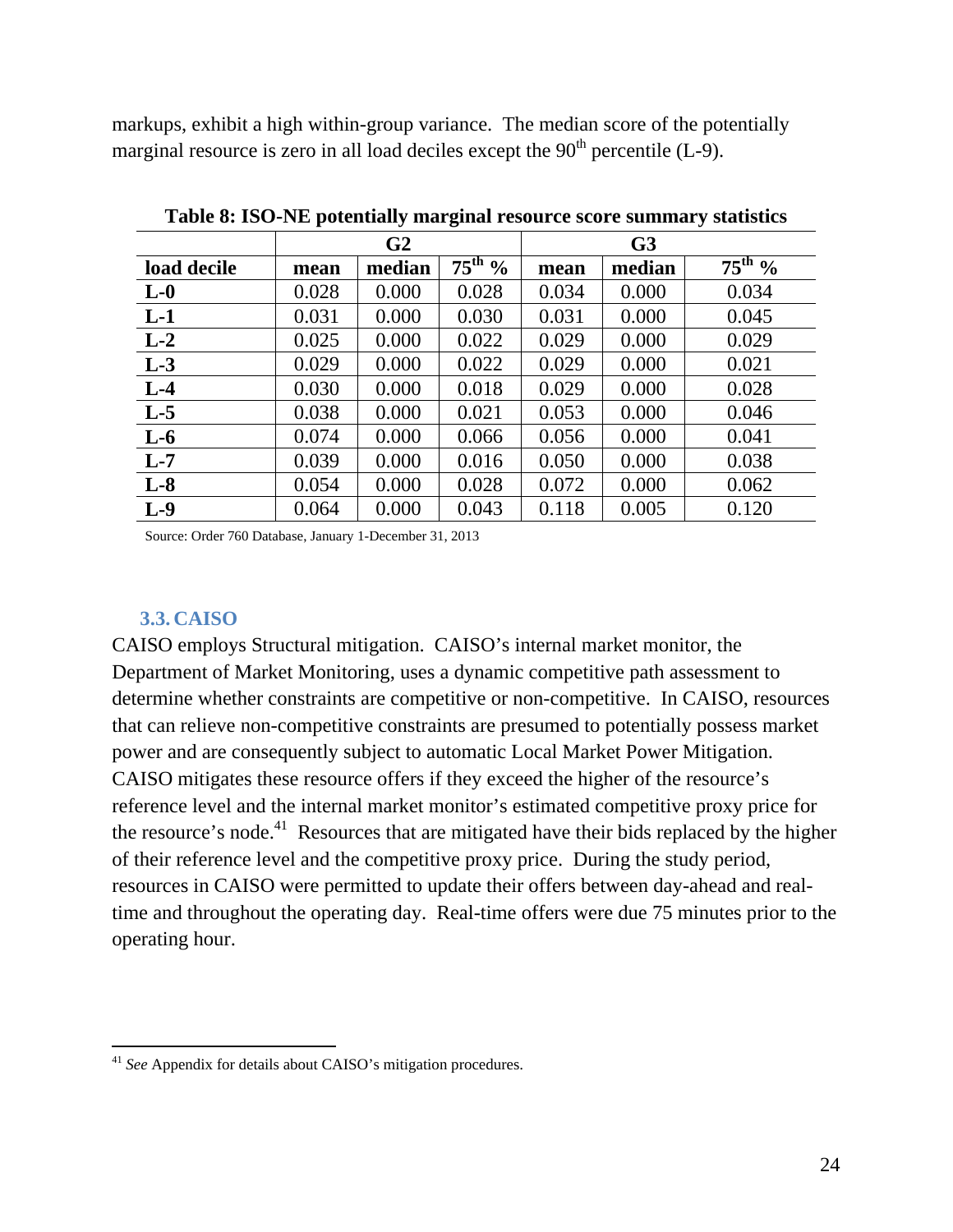#### **3.3.1. Data and Methodology**

Unlike the analysis above for ISO-NE, this analysis focuses exclusively on markups as they vary across load levels and across supply curve position. This was necessary because CAISO does not use the Conduct and Impact structure from which to compute offer scores. In addition, CAISO is frequently congested, preventing development of a market supply curve and the ability to reliably categorize resource offers into offer groups.<sup>42</sup> The following analysis of markup in CAISO energy offers mirrors the analysis of markups in ISO-NE.

Reference levels in CAISO are based on marginal cost estimates plus a ten percent adder. Accordingly, when interpreting the results below, the reader should keep in mind that the reference level estimate is designed to be ten percent higher than a resource's marginal cost. Because imports can be a significant resource to CAISO, import offers were used to place offers in the offer deciles. However, imports were excluded from the markup summary statistics because of a lack of access to reference levels for imports.

#### **3.3.2. Markups**

Staff examined real-time offers in the hour ending 14:00 during calendar year 2013 because the hour ending 14:00 is frequently the daily peak hour of the day. Figure 7 plots CAISO's system load in the hour ending 14:00 during the sample period, which was 28,797 MW on average and 42,591 MW at its peak.



 $42$  If one were to identify the marginal resource based on the intersection of quantity demanded and an unconstrained supply curve, the marginal resource would typically be in offer decile O-4 for low load levels and offer decile O-5 for higher load levels.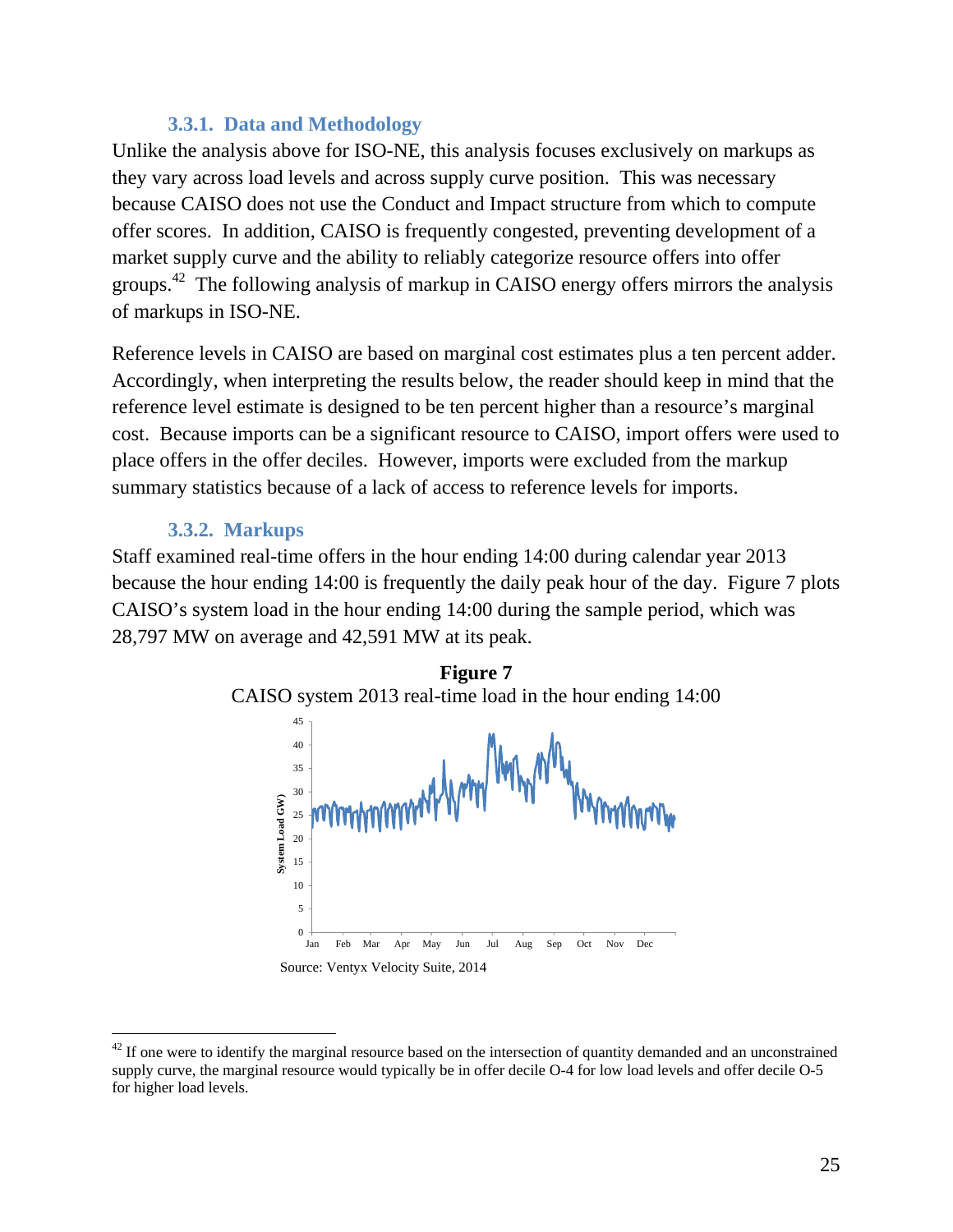Markups were calculated for each offer based on the internal market monitor's reference levels. The mean real-time markup in CAISO during the study period was 25.09 percent, with a standard deviation of approximately 64 percent. As in the ISO-NE analysis, selfschedules and negative markups were recorded as zero and markups were capped at 300 percent.<sup>43</sup> Table 9 presents key summary statistics of markups. The CAISO markup statistics are based on the set of mitigated offers that were used to clear the real-time market.<sup>44</sup> Similar to ISO-NE, the bottom 50 percent of markups in CAISO were at or below zero.<sup>45</sup> This indicates that a significant amount of resources in CAISO selfschedule or submit energy offers below their reference levels.

| submitted real-time offers |         |  |  |  |  |  |  |  |
|----------------------------|---------|--|--|--|--|--|--|--|
| Mean                       | 25.09%  |  |  |  |  |  |  |  |
| <b>Standard Deviation</b>  | 64.30%  |  |  |  |  |  |  |  |
| n. obs.                    | 368,964 |  |  |  |  |  |  |  |
| Quartiles and key deciles  |         |  |  |  |  |  |  |  |
| 10%                        | 0.00%   |  |  |  |  |  |  |  |
| 25%                        | 0.00%   |  |  |  |  |  |  |  |
| 50% (median)               | 0.00%   |  |  |  |  |  |  |  |
| 75%                        | 9.44%   |  |  |  |  |  |  |  |
| 90%                        | 77.24%  |  |  |  |  |  |  |  |
| 100% (max)                 | 300.00% |  |  |  |  |  |  |  |

#### **Table 9: CAISO markup summary statistics from submitted real-time offers**

Source: 760 Database, January 1-December 31, 2013 for hour ending 14:00.

The markups summarized in Table 9 reflect all offers submitted into CAISO's real-time market during the hour ending 14:00, many of which did not clear. The markups inherent in real-time cleared offers - the offers that ultimately affect real-time prices - were much lower during the sample period. CAISO's internal market monitor estimated that the marginal resource offer (i.e., the offer that established the clearing price for energy) in 2013 contained a negative 3.8 percent markup on average relative to a competitive baseline.<sup>46</sup> While this figure is not directly comparable to the hour ending 14:00 markups

 $43$  Of the total sample, 42.4 percent of markups were coded at zero to correct for negative offers, self-schedules, or regulatory must-take schedules and 3.2 percent were coded at 300 percent.

<sup>&</sup>lt;sup>44</sup> Given the infrequency of mitigated markups relative to the sample as a whole, the sample mean of markups that were not mitigated is quite similar at 25.21 percent.

<sup>&</sup>lt;sup>45</sup> If negative markups during the study period were not coded as zero the mean markup of submitted offers falls from 25.09 to 11.55 percent. The CAISO offers contained more negative markups relative to reference levels than the ISO-NE offers because the CAISO reference level includes a ten percent markup.<br><sup>46</sup> CAISO Department of Market Monitoring, *2013 Annual Report on Market Issues & Performance*, at 65-66 (Apr.

<sup>2014),</sup> *available at* http://www.caiso.com/Documents/2013AnnualReport-MarketIssue-Performance.pdf.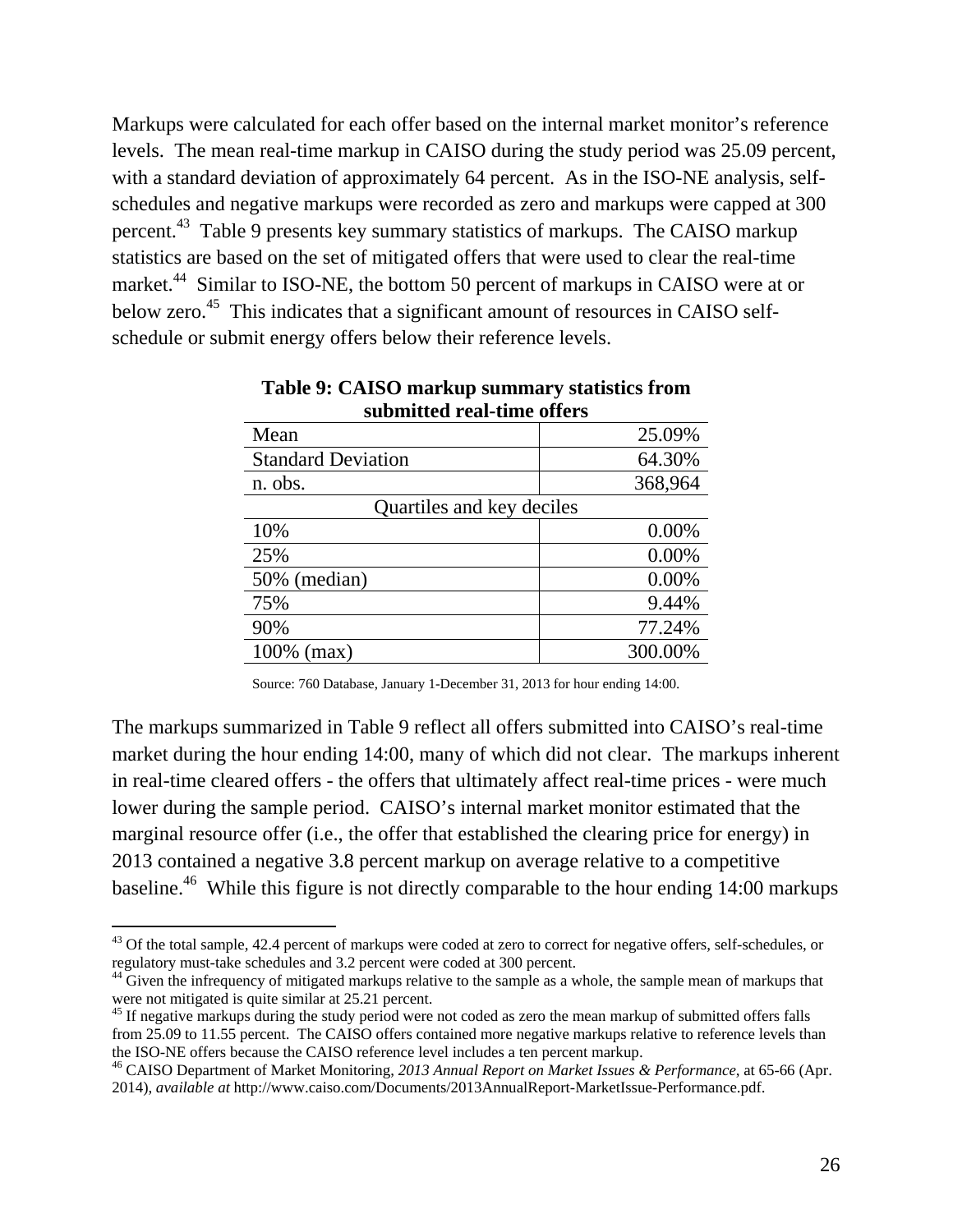in Table 9, it suggests that resources that submit offers with high markups typically do not clear the market and thus do not impact the market clearing price, except to the extent a resource would have been economic but for bidding above its marginal cost. The markups implicit in cleared offers are much lower than the markups in submitted offers.

Table 10 presents the average markup in CAISO during the sample period by both load and offer decile. The average markups are plotted in Figure 8. The markups are fairly stable across the load deciles, suggesting that average markups are not highly sensitive to loads. Like ISO-NE, the resources concentrated at the top of the supply curve submitted energy offers with significant markups. Recall that resources that are not capable of relieving a non-competitive constraint in CAISO are free to bid up to the \$1,000/MWh system-wide offer cap. Resource offers below the  $70<sup>th</sup>$  percentile of offers tend to have very modest markups. This may be in part because the reference cost includes a ten percent adder. As long as the reference cost, including the ten percent adder, is a reasonable estimate of marginal cost, low markups are consistent with competitive pressure disciplining offers and are not necessarily indicative of overly restrictive mitigation rules.

| ◡<br>offer decile |       |         |         |       |       |       |       |       |       |        |
|-------------------|-------|---------|---------|-------|-------|-------|-------|-------|-------|--------|
| load<br>decile    | $O-0$ | $0 - 1$ | $O-2$   | $O-3$ | $O-4$ | $O-5$ | $O-6$ | $O-7$ | $O-8$ | $O-9$  |
| $L-0$             | 0.0%  | 0.0%    | 0.0%    | 1.9%  | 5.4%  | 3.8%  | 10.8% | 25.1% | 75.4% | 174.1% |
| $L-1$             | 0.0   | 0.0     | 0.0     | 1.2   | 5.6   | 3.4   | 12.2  | 30.2  | 75.4  | 177.0  |
| $L-2$             | 0.0   | 0.0     | 0.0     | 1.4   | 6.5   | 4.1   | 11.8  | 22.7  | 69.0  | 171.3  |
| $L-3$             | 0.0   | 0.0     | 0.0     | 0.8   | 6.5   | 4.4   | 10.1  | 25.2  | 75.5  | 175.9  |
| $L-4$             | 0.0   | 0.0     | 0.0     | 0.8   | 7.1   | 3.5   | 10.1  | 22.7  | 70.5  | 173.1  |
| $L-5$             | 0.0   | 0.0     | $0.0\,$ | 0.4   | 5.2   | 4.0   | 11.4  | 28.3  | 64.9  | 175.9  |
| $L-6$             | 0.0   | 0.0     | 0.0     | 0.2   | 5.4   | 2.0   | 11.6  | 27.9  | 58.7  | 160.6  |
| $L-7$             | 0.0   | 0.0     | 0.0     | 0.0   | 4.5   | 2.5   | 11.4  | 31.5  | 64.4  | 173.9  |
| $L-8$             | 0.0   | 0.0     | 0.0     | 0.0   | 3.2   | 2.6   | 8.3   | 32.5  | 60.6  | 178.7  |
| $L-9$             | 0.0   | 0.0     | 0.0     | 0.0   | 1.5   | 2.7   | 5.2   | 24.1  | 55.4  | 174.3  |

**Table 10: CAISO markups from submitted real-time offers by load and offer deciles** 

Source: 760 Database, January 1-December 31, 2013 for hour ending 14:00.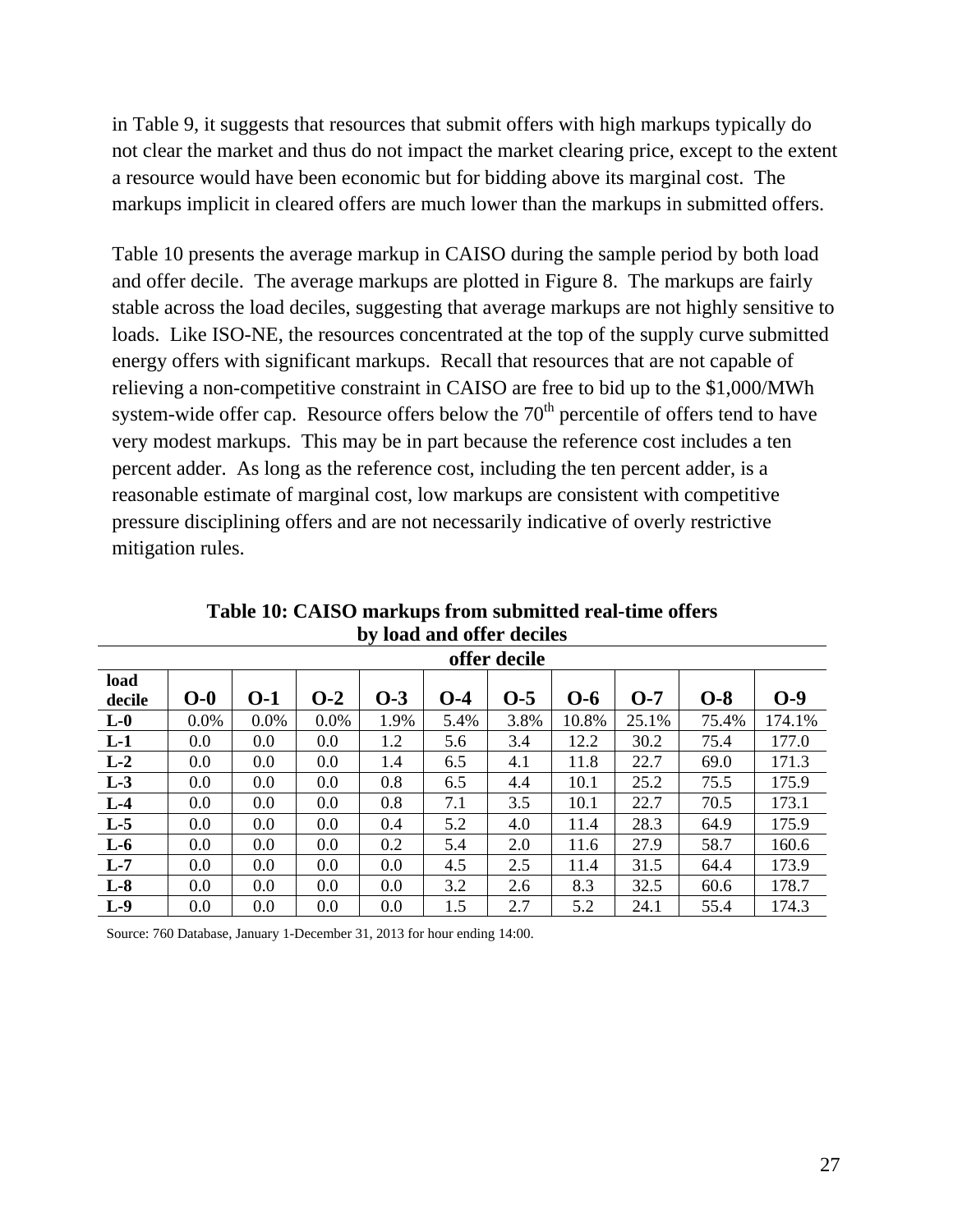

#### **3.4. Conclusion**

This paper employed an empirical analysis in two ISOs that use different approaches to mitigation in an attempt to ascertain whether mitigation is affecting price formation. An analysis of incremental energy supply offers shows that in both ISO-NE and CAISO:

- More than half of all resource offers have no markup above reference levels. This is in part because a significant percentage of resources submit self-schedules or negative offers.
- Markups in most portions of the supply curve tend to stay relatively constant as load increases.
- Resource offers in the portion of the supply curve that includes the marginal resource (ignoring transmission constraints) tend to have relatively low markups relative to reference levels.
	- o In ISO-NE, resources that are just above or just below the intersection of supply and real-time demand have a mean markup of between 7 and 13 percent at almost all load levels.
		- The median markup of such resources was zero for virtually all load levels.
		- The  $75<sup>th</sup>$  percentile markup for such resources was between 5 and ten percent for most load levels.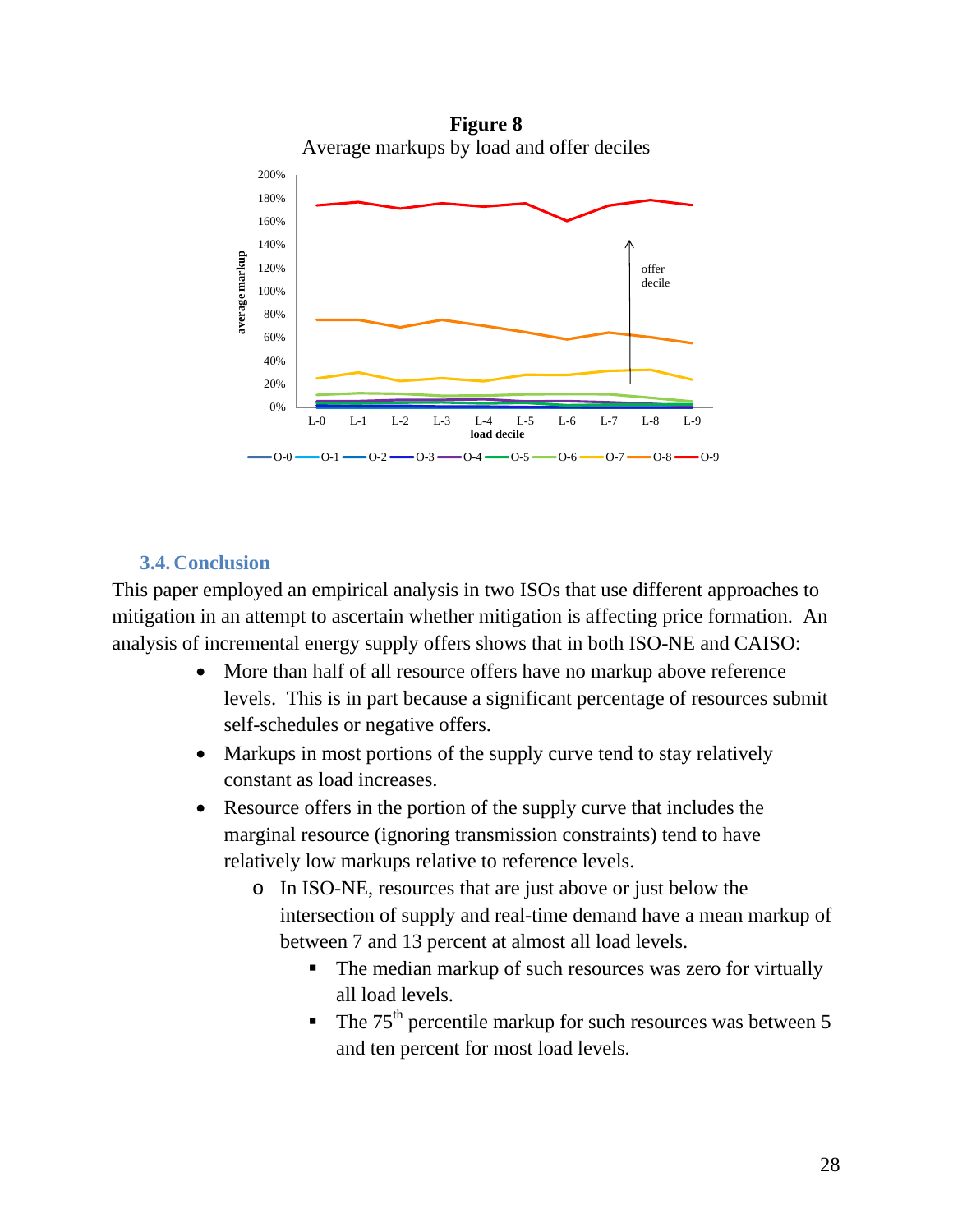- o In CAISO, relevant resource offers have a mean markup between 2 percent and 7 percent relative to reference levels that include a ten percent adder.
- The markups of the highest ten percent of offers are substantially more than marginal cost (roughly 60 percent in ISO-NE and 177 percent in CAISO). In addition, the mean markup of resources in the most expensive part of the supply curve is also substantially greater than marginal cost.

The observation that offers are concentrated at levels very close to marginal cost is consistent with either the suggestion that market forces are putting competitive pressure on resource offers or that a resource is inclined to offer close to its reference level to avoid mitigation. The observation that at least some offers exceed marginal costs as represented by the reference levels could be viewed as evidence that the mitigation rules provide some flexibility to account for inaccurate marginal cost estimates. Alternatively, recognizing there may be legitimate reasons resources bid above marginal cost, offers substantially above marginal cost could suggest the lack of competitive pressure to discipline offers.

The conference scheduled for October 28, 2014 will provide an opportunity for the Commission staff to learn the views of market monitors, market participants, and RTOs and ISOs on these observations and other issues associated with the mitigation rules.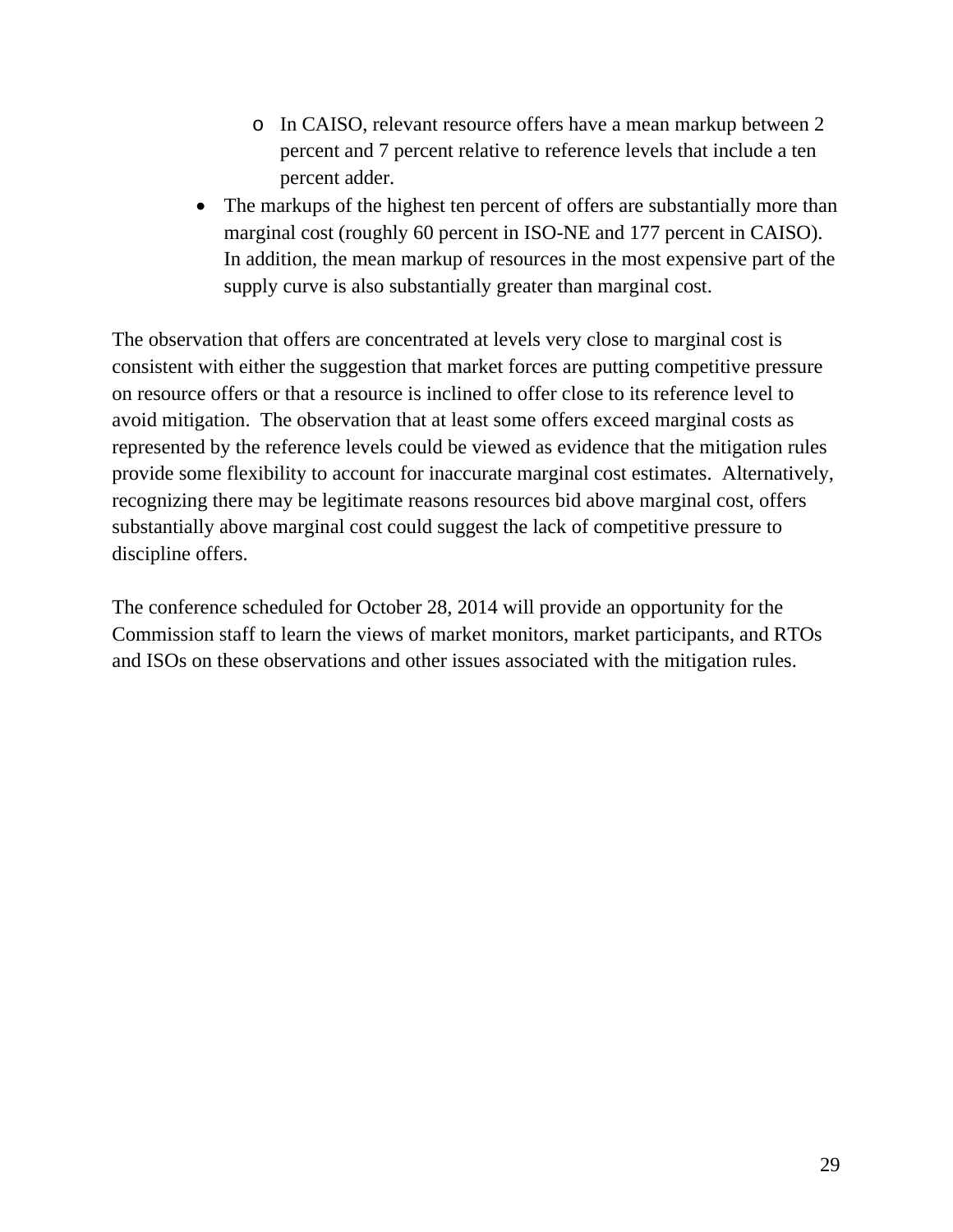# **Appendix: Tariff Review of Energy Offer Mitigation Provisions**

The following is a summary of the market power mitigation provisions that govern incremental energy offers submitted into the day-ahead and real-time markets for certain RTOs and ISOs. These provisions are designed to identify and mitigate economic withholding, whereby a resource attempts to increase its profits by raising its incremental energy offer above the competitive level. The RTOs and ISOs have separate market mitigation provisions for resources that are committed out of market, but these provisions are beyond the scope of this paper and not summarized below.

#### **A.1 CAISO**

Markets/products Subject to Mitigation

- Energy
- Ancillary services

#### Monitoring Structure

- Internal: Department of Market Monitoring
- Market Advisor: Market Surveillance Committee

#### **Mitigation Summary**

CAISO's market monitoring is conducted by the Department of Market Monitoring, the internal market monitor. The Market Surveillance Committee serves as an external advisor to the CAISO's Chief Executive Officer and Governing Board.<sup>47</sup> CAISO executes automated local market power mitigation procedures in the day-ahead market, the Hour-Ahead Scheduling Process, and the real-time market.<sup>48</sup> Under CAISO's mitigation procedures, only resources that affect constraints deemed non-competitive are potentially subject to mitigation. Local market power mitigation uses a competitive path assessment to determine whether constraints on the system are competitive or noncompetitive. Constraints that require three jointly pivotal suppliers to relieve them are deemed to fail the Three Pivotal Supplier test and are consequently deemed noncompetitive.<sup>49</sup> Any resource that is dispatched to relieve a non-competitive constraint is

 $\overline{a}$  $47$  CAISO Tariff, Att. O, § 1.

<sup>&</sup>lt;sup>48</sup> CAISO completed implementation of its local market power mitigation procedures in April 2012 in the day-ahead market and in May 2013 for the Hour-Ahead Scheduling Process and real-time market.

<sup>49</sup> CAISO Department of Market Monitoring, *2013 Annual Report on Market Issues & Performance*, at 157 (Apr. 2014), *available at* http://www.caiso.com/Documents/2013AnnualReport-MarketIssue-Performance.pdf.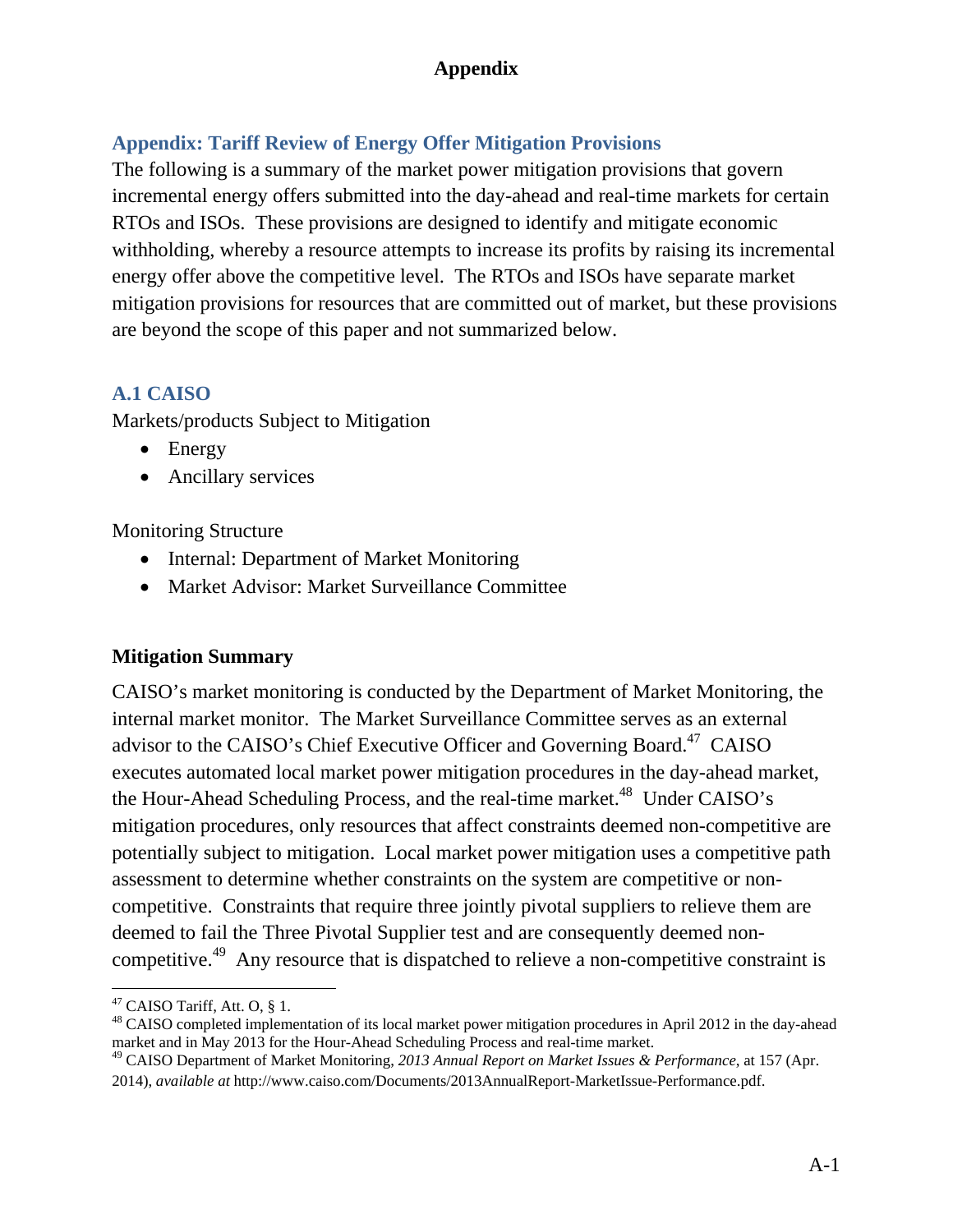subject to mitigation. Such a resource is mitigated if its offer would increase the price at the constraint above a competitive proxy price calculated by the market monitor. The competitive proxy price estimates what the price would be in the absence of the noncompetitive constraint.

Resources that are mitigated have their offers replaced with the higher of their reference level (referred to as a default energy bid in CAISO), or a competitive proxy price. The internal market monitor explained in a 2013 third quarter report that resource offers were more likely to be mitigated to a competitive proxy price than their reference levels.<sup>50</sup> CAISO also maintains a system-wide \$1,000/MWh offer cap.

The local market power mitigation process is performed in a pre-market mitigation run and the market (day-ahead or real-time market) is cleared on the set of bids that have been mitigated (where appropriate). While virtual bids and bids from demand response resources are monitored, they are not currently subject to automated local market power mitigation. $51$ 

# **Calculation of Reference Levels**

CAISO refers to reference levels as default energy bids. A resource can request that the CAISO use one of the following three options to calculate its "default bid":<sup>52</sup>

- 1. Variable cost option: incremental costs are calculated based on the following formula: fuel costs + greenhouse gas allowance costs + variable operation and maintenance costs. The reference level is equal to 1.1 times incremental costs (i.e., incremental costs plus a ten percent adder). A Bid Adder is included for frequently mitigated units, if applicable. $53$
- 2. Negotiated Rates option: a resource submits a proposed default bid with documentation that is either approved or rejected by the CAISO. If rejected, and if good faith negotiations are not successful, the market participant can make a filing with the Commission.

 $\overline{a}$ 50 CAISO Department of Market Monitoring, *Q3 2013 Report on Market Issues and Performance*, at 72 (Nov. 14, 2013), *available at* http://www.caiso.com/Documents/2013ThirdQuarterReport-MarketIssues\_Performance-Nov2013.pdf.

 $51$  CAISO Tariff, § 31.2.

<sup>52</sup> CAISO Tariff, § 39.7.1.

 $<sup>53</sup>$  A Bid Adder is available for units that were mitigated in 80 percent of hours where they offered energy during the</sup> past 12 months. Bid Adders are either negotiated with the CAISO or set at a default level of \$24/MWh. CAISO Tariff, §§ 39.8.1-38.8.3.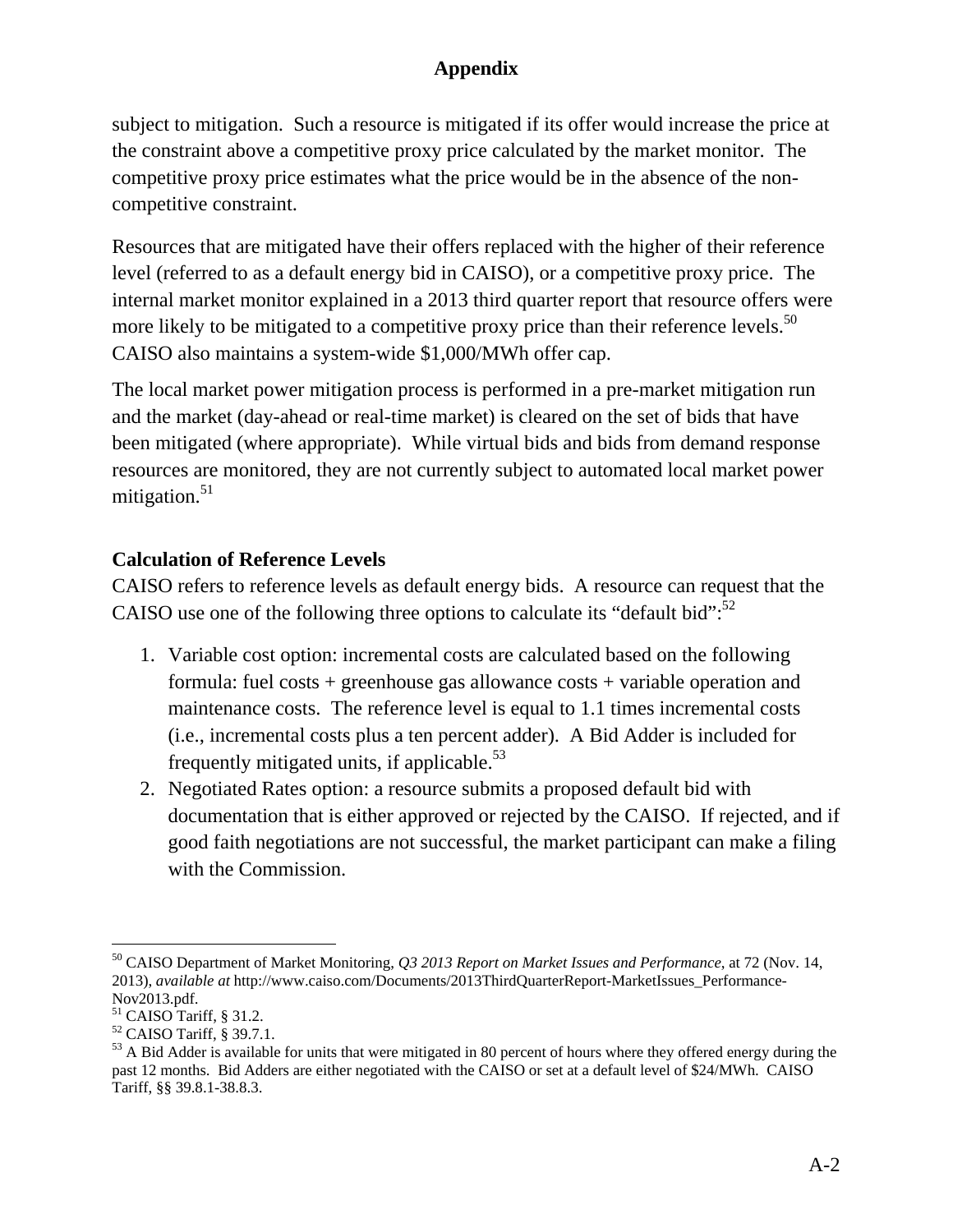3. LMP option: weighted average of the lowest quartile of LMPs in the relevant market (i.e., day-ahead or real-time) at the resource's node during hours when the resource was dispatched in the last 90 days. Weights are based on the MWh the resource would have been dispatched under its Default Energy Bid curve.

When natural gas-fueled units use the variable cost option, CAISO updates reference levels daily through the use of at least two publically available natural gas price indices. Non-natural gas resources must submit an average cost curve to the CAISO with up to 11 operating points. A resource may contact the internal market monitor and request changes if it believes its calculated reference levels do not reflect its actual incremental operating costs.

#### **Market Monitor Comments about Mitigation Practices**

In its 2013 market report, CAISO's internal market monitor, the Department of Market Monitoring, explained that completing its transition to the enhanced mitigation procedures increased the number of units potentially *subject* to mitigation but mitigation remained relatively low. In 2013, an average of 16 units per hour were subject to potential mitigation in the day-ahead market while an average of 0.5 units had their bids changed (i.e., were mitigated). Approximately 0.4 units were mitigated per hour in the real-time, compared to 1 unit per hour in the Hour-Ahead Scheduling Process.<sup>54</sup>

The internal market monitor calculated "competitive baseline prices" for the year 2013 based on market simulation that replaced natural gas unit bids with reference level bids, removed virtual bids, and used actual load levels. The internal market monitor found that the competitive baseline prices were roughly equal to actual day-ahead prices in most months in 2013, while real-time prices were lower than competitive baseline prices in most months.<sup>55</sup> The internal market monitor also estimated "price-cost markups" by comparing the competitive baseline prices to total average wholesale energy costs and found that the overall combined average of prices in the day-ahead and real-time market was approximately \$1.50/MWh (or 3.8 percent) lower than the competitive baseline prices. $\bar{56}$ 

<sup>54</sup> CAISO Department of Market Monitoring, *2013 Annual Report on Market Issues & Performance*, at 165-166, (Apr. 2014), *available at* http://www.caiso.com/Documents/2013AnnualReport-MarketIssue-Performance.pdf.<br><sup>55</sup> *Id.* at 64-65. *Id.* at 65-66.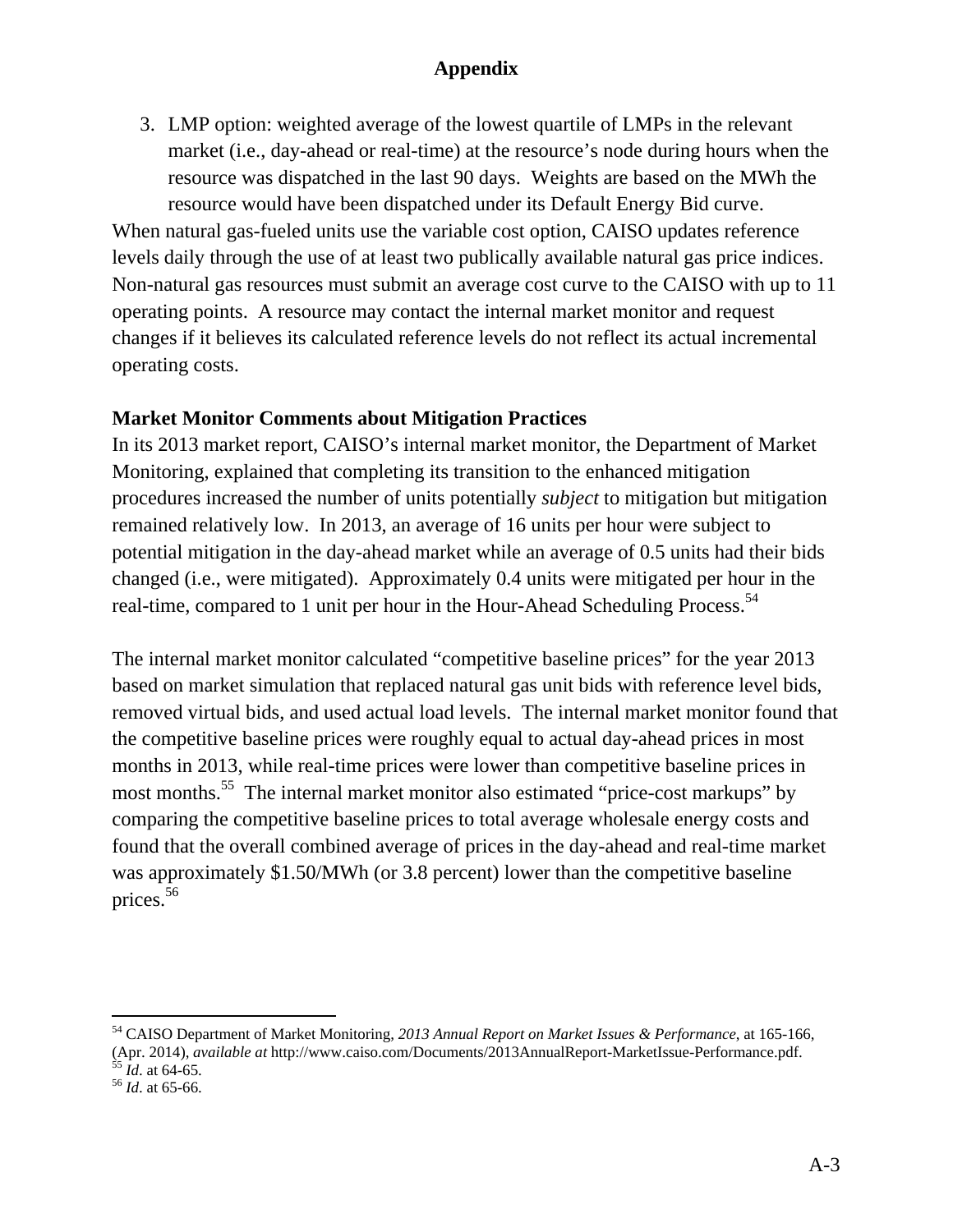## **A.2 ISO-NE**

Markets subject to mitigation

- Energy
- Unit Commitment
- Ancillary services
- Capacity
- Virtual bids

Monitoring Structure

- Internal: Internal Market Monitor
- External: Market Monitoring Unit -Potomac Economics

# **Mitigation Summary**

ISO-NE has both an internal and external market monitor. ISO-NE takes a two-part "Conduct and Impact" approach to mitigation, which first screens for specific conduct and then estimates the impact of that conduct on market outcomes. The criteria used to determine whether a resource is subject to the Conduct and Impact mitigation tests depends on whether the resource is located in a constrained area or not. ISO-NE's definition of a Constrained Area changes depending on which market the resource submits an offer to. A real-time resource supply offer is subject to Constrained Area mitigation if it is located on the import side of a binding constraint and the resource is dispatched to relieve the binding constraint.<sup>57</sup> A day-ahead resource supply offer is subject to Constrained Area mitigation if the LMP at its node exceeds the LMP at the Hub by more than  $$25/MWh.<sup>58</sup>$ 

A General Area is defined as any area that is not a Constrained Area. A resource located in a General Area is only subject to General Area Conduct and Impact mitigation if it is owned by a supplier that is unilaterally pivotal.<sup>59</sup> A supplier is unilaterally pivotal if the sum of the resources it owns in a given area is necessary to relieve a binding constraint in a General Area. ISO-NE uses a unilateral pivotal supplier screen in this case, as opposed to the three pivotal suppler test used in CAISO and PJM. Resources in General Areas that are not owned by pivotal suppliers are not subject to mitigation. $60$ 

 $\overline{a}$  $57$  ISO-NE Tariff, Market Rule 1, App. A, § III.A.5.2.2(a).

<sup>58</sup> ISO-NE Tariff, Market Rule 1, App. A, § III.A.5.2.2(a).

<sup>59</sup> ISO-NE Tariff, Market Rule 1, App. A, § III.A.5.2.

<sup>&</sup>lt;sup>60</sup> During the 2013 study period, the General Area Conduct and Impact tests were imposed in the day-ahead market. After the implementation of Flexible Offer Rules in December 2014, ISO-NE will not implement the General Area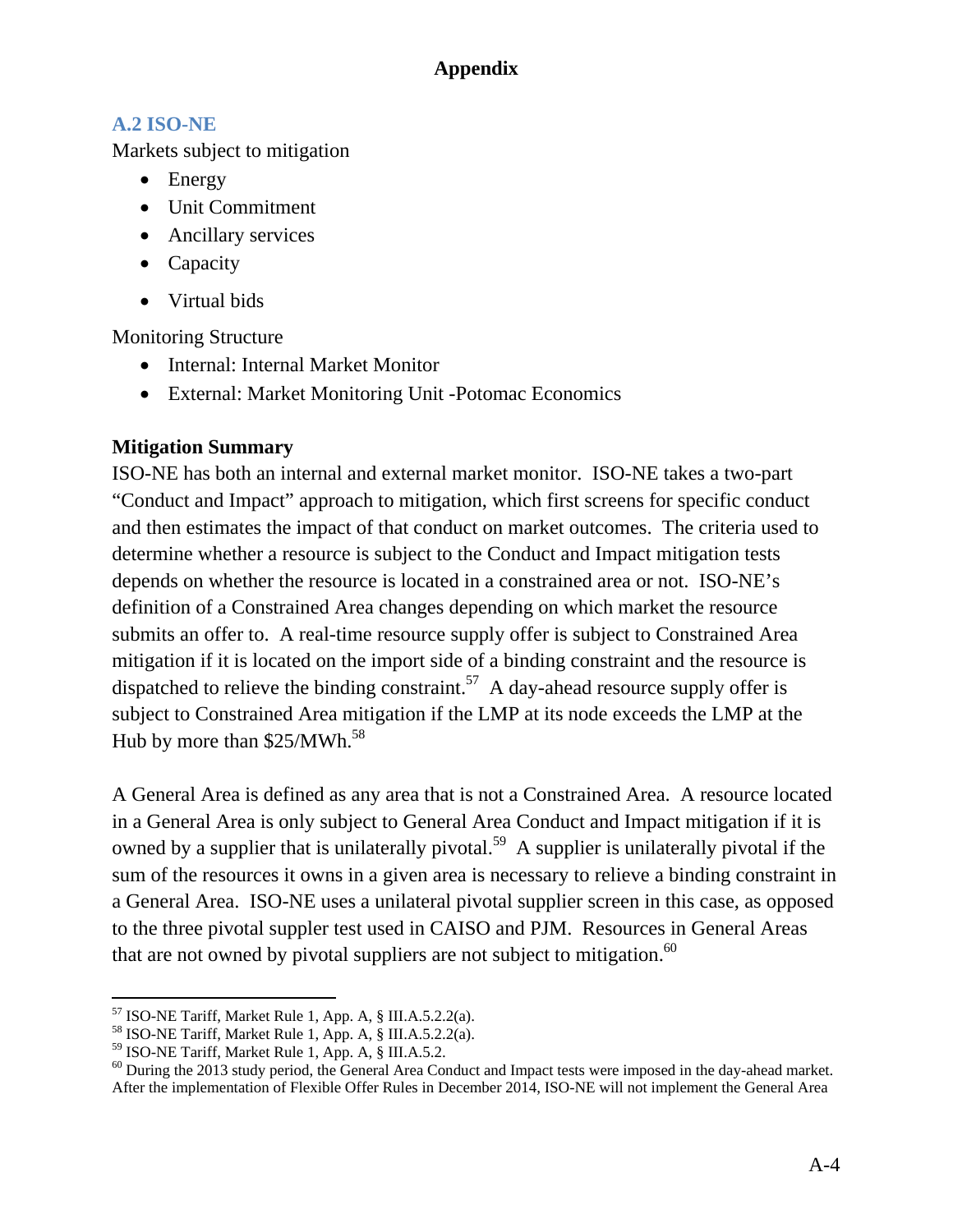The Conduct and Impact thresholds are more stringent in Constrained Areas than they are in General Areas. ISO-NE's Conduct test for General Areas for unilaterally pivotal suppliers during constrained periods evaluates whether a resource's offer exceeds its reference level by the lower of 300 percent and \$100/MWh. The Impact test for General Areas assesses whether the resource offer will raise the clearing price (be it day-ahead or real-time) by the lower of 200 percent or \$100/MWh. Resource offers below \$25/MWh in General Areas are not subject to the Conduct test.<sup>61</sup> The Constrained Area Conduct test evaluates whether a resource's offer exceeds its reference level by the lower of \$25/MWh or 50 percent. The Constrained area Impact test evaluates whether the resource's offer will raise the LMP by the lower of \$25/MWh or 50 percent (the same as the Conduct test). $62$  If a resource's conduct and impact exceed the predetermined thresholds, that resource's original offer is replaced with its reference level offer.

Mitigation is conducted before the final LMPs are calculated in both the day-ahead and real-time markets. ISO-NE's day-ahead market power mitigation is executed manually while the real-time mitigation is executed automatically and runs in parallel with the RT dispatch model. $63$ 

#### **Calculation of Reference Levels**

ISO-NE's internal market monitor calculates resource reference levels according to the following order of preference:

(1) Offer-based: reference level based on a resource's accepted offers during previous competitive periods in the last 90 days. The internal market monitor calculates the mean and median of those offers and uses the lower of the two to establish that resource's reference level. Offer-based reference levels are adjusted for fuel prices as necessary.<sup>64</sup>

(2) LMP-based: calculate reference levels based on LMP's at the resource's node during the lowest-priced 25 percent of the hours that the resource was dispatched

Conduct and Impact mitigation in the day-ahead market. *See ISO New England Inc.*, 145 FERC *¶* 61,014, at PP 4-6 (2014). Instead, ISO-NE will cap start-up and no-load fees in day-ahead energy offers to a 200 percent increase above reference levels.

<sup>61</sup> ISO-NE Tariff, Market Rule 1, App. A, § III.A.5.5.1.

<sup>62</sup> ISO-NE Tariff, Market Rule 1, App. A, § III.A.5.5.2.

<sup>63</sup> Potomac Economics, *2013 Assessment of the ISO New England Electricity Markets*, at 188 (June 2014), *available at* http://www.iso-ne.com/static-assets/documents/markets/mktmonmit/rpts/ind\_mkt\_advsr/ isone\_2013\_emm\_report\_final\_6\_25\_2014.pdf.

<sup>64</sup> ISO-NE Tariff, Market Rule 1, App. A, § III.A.7.3.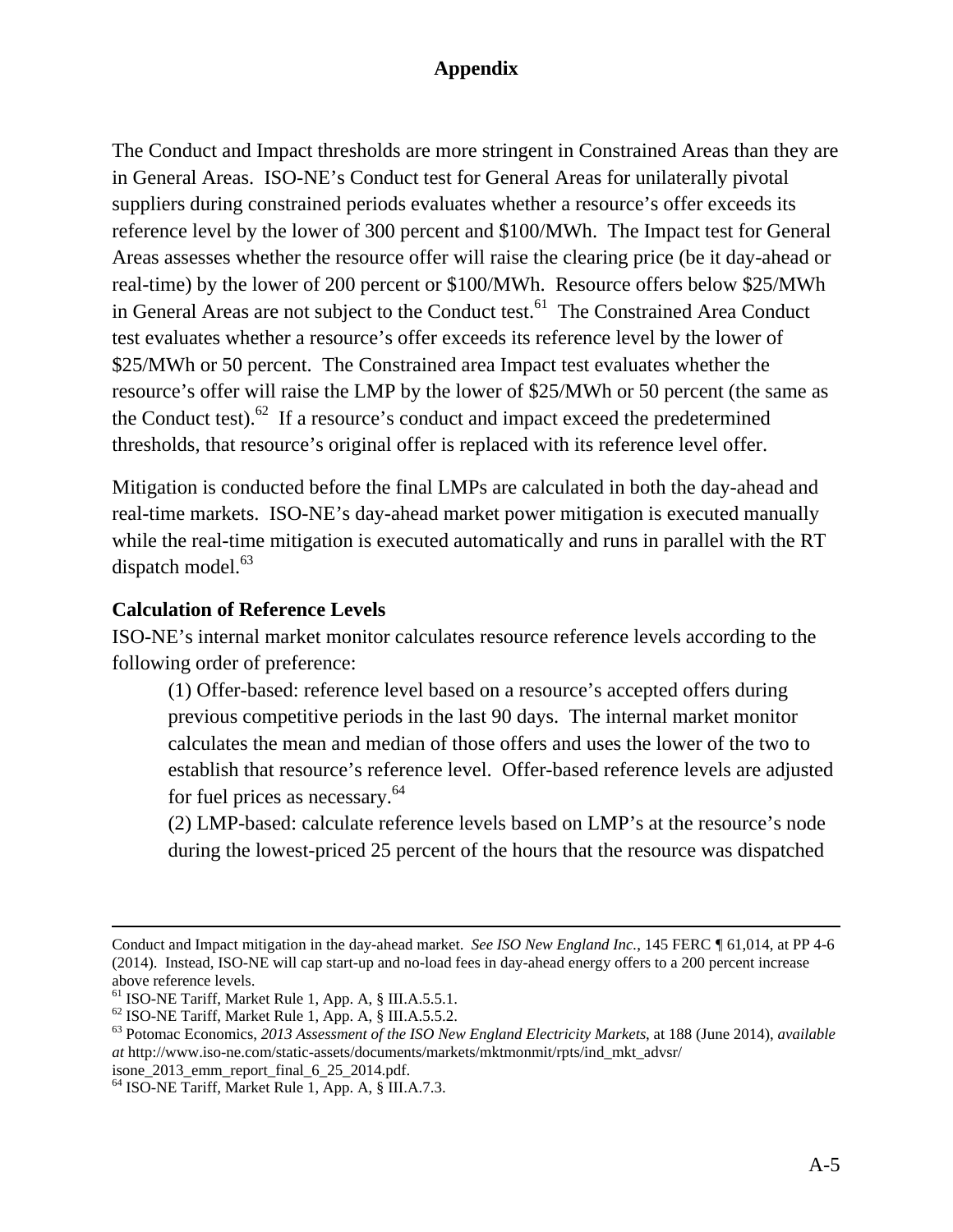during the previous 90 days. LMP-based reference levels are also adjusted for fuel price changes and differences between weekday and weekend LMPs.<sup>65</sup> (3) Cost-based: reference levels are calculated by the internal market monitor based on information provided by the resource, including original equipment manufacturer recommendations, applicable environmental permit costs, and verifiable physical operating characteristics.<sup>66</sup> Reference levels are also indexed for changes in the daily, or hourly at the internal market monitor's discretion, ICE natural gas index prices at New England trading hubs.<sup>67</sup> The internal market monitor calculates incremental energy costs with the following formula:

incremental energy cost = (incremental heat rate  $*$  fuel costs) + (emissions rate  $*$ emissions allowance price) + variable operating and maintenance costs + opportunity costs.

Opportunity costs may include, but are not limited to emissions costs (not already captured), water storage limits; and, other operating permits that limit production of energy.<sup>68</sup>

The ICE natural gas price index may differ from a resource's actual fuel costs given the unique characteristics of the resource's fuel supply portfolio (often composed of multiple contracts of varying lengths), differences between gas nomination and energy market bidding schedules, and differences between same-day and next-day gas prices. A gasfired generator can request a Fuel Price Adjustment from the internal market monitor if its expected fuel costs differ from the internal market monitor's reference price calculation.

The internal market monitor received 4,298 requests for fuel price adjustments in the period between November 2012 and January 2014. The requests were concentrated in the winter months, with a total of 71 units requesting at least one fuel price adjustment during the period.<sup>69</sup> ISO-NE will implement new offer-flexibility changes will allow resources to submit day ahead energy supply offers that vary by hour and update their

 $\overline{a}$ 65 ISO-NE Tariff, Market Rule 1, App. A, § III.A.7.4.

<sup>66</sup> ISO-NE Tariff, Market Rule 1, App. A, § III.A.7.5.

<sup>67</sup> ISO-NE Tariff, Market Rule 1, App. A, § III.A.7

<sup>68</sup> ISO-NE Tariff, Market Rule 1, App. A, § III.A.7.5

<sup>69</sup> ISO New England Internal Market Monitor, *2013 Annual Markets Report*, at 40, (May 2012), *available at* http://www.iso-ne.com/static-assets/documents/markets/mkt\_anlys\_rpts/annl\_mkt\_rpts/ 2013/2013\_amr\_final\_050614.pdf.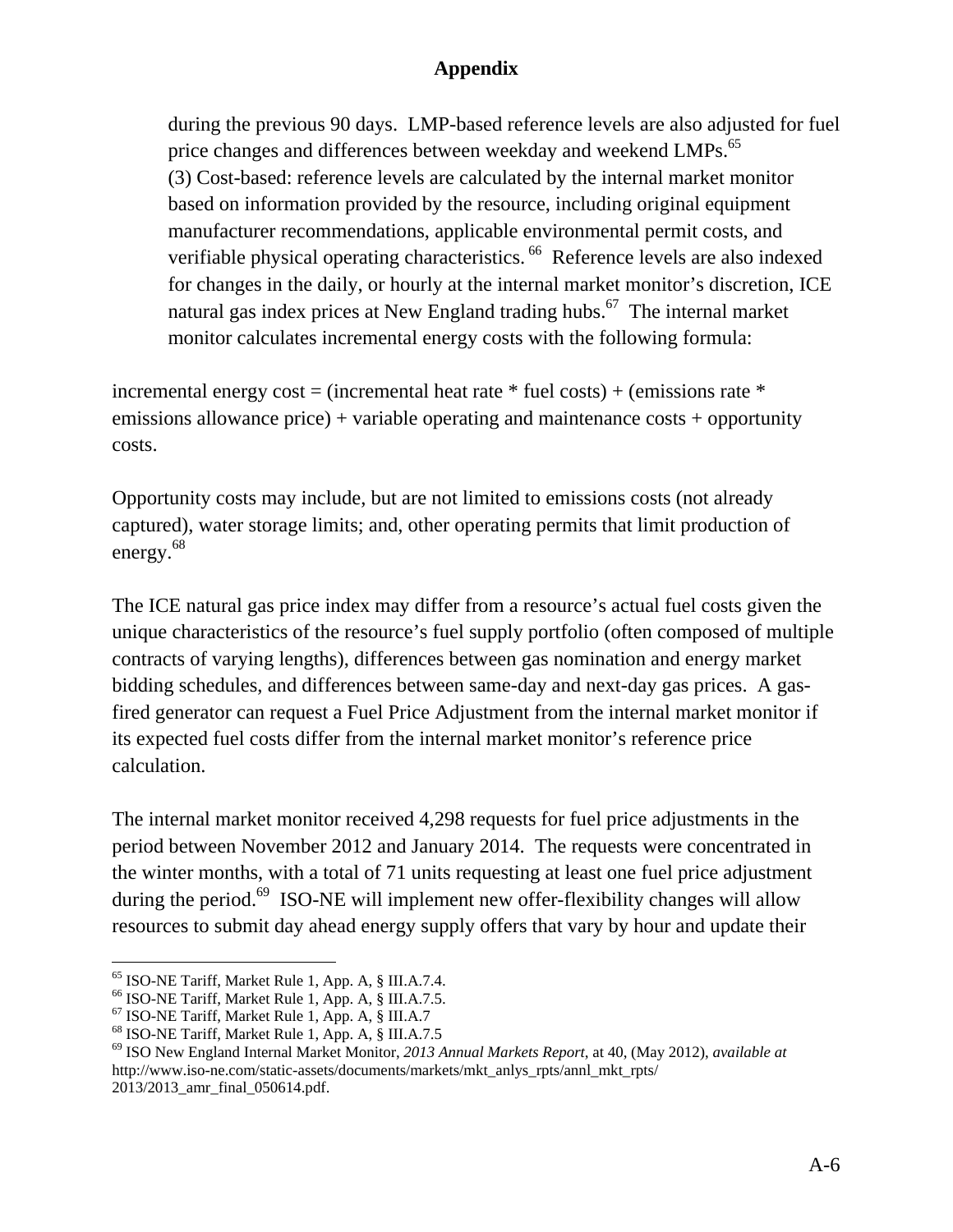real-time supply offers up to 30 minutes prior to the beginning of the real-time hour, which includes some changes to the reference level calculations.<sup>70</sup> ISO-NE also has a \$1,000/MWh cap on incremental energy offers.

#### **Market Monitor Comments about Mitigation Practices**

Table 11 shows the instances of mitigation of energy offers in 2013 and 2012.

| energy offer mitigation events |                  |  |  |  |  |  |  |
|--------------------------------|------------------|--|--|--|--|--|--|
| Year                           | number of events |  |  |  |  |  |  |
| 2012                           | 131              |  |  |  |  |  |  |
| 2013                           |                  |  |  |  |  |  |  |
|                                |                  |  |  |  |  |  |  |

**Table 11: ISO-NE day-ahead and real-time energy offer mitigation events** 

Source: ISO New England, "2013 Annual Markets Report", May 2014, at 30 and ISO New England "2012 Annual Markets Report", May 2013, at 31.

According to ISO-NE's external market monitor Potomac Economics, 51 of the instances of mitigation in 2013 were automatic mitigation in the real-time energy market. ISO-NE has stated that, during the past ten years, no General Area mitigation has been imposed in the day-ahead market.<sup>71</sup> As mentioned previously, in implementing new Flexible Offer Rules, ISO-NE proposed to eliminate General Area Threshold mitigation in the dayahead market. In its place, ISO-NE proposed offer caps that limit start-up and no-load offer parameters to three times their respective reference level parameters.<sup>72</sup> The Commission approved ISO-NE's proposal to be effective in December 2014.73

ISO-NE's internal market monitor estimated that in 2013, markups at the margin contributed an average of \$6.30/MWh to the real-time clearing price for energy, which was \$56.06/MWh on average at the hub in real-time.<sup>74</sup> The internal market monitor also estimated average real-time gross margins, which is the resource's revenue minus its reference level on a \$/MWh basis. The internal market monitor estimated two annual

<sup>&</sup>lt;sup>70</sup> *ISO New England Inc.*, 145 FERC *¶* 61,014 at PP 4-6.<br><sup>71</sup> *ISO New England Inc. and New England Power Pool*, Direct testimony of Robert V. Laurita and Mario S. DePillis Jr., Docket No. ER14-1147, at 15-16 (filed Jan. 24, 2014).<br><sup>72</sup> Id. at 8.<br><sup>73</sup> ISO New England Inc., Docket No. ER14-1147-000 (July 9, 2014) (delegated letter order).<br><sup>74</sup> ISO New England Internal Market Monitor,

http://www.iso-ne.com/staticassets/documents/markets/mkt\_anlys\_rpts/annl\_mkt\_rpts/

<sup>2013/2013</sup>\_amr\_final\_050614.pdf.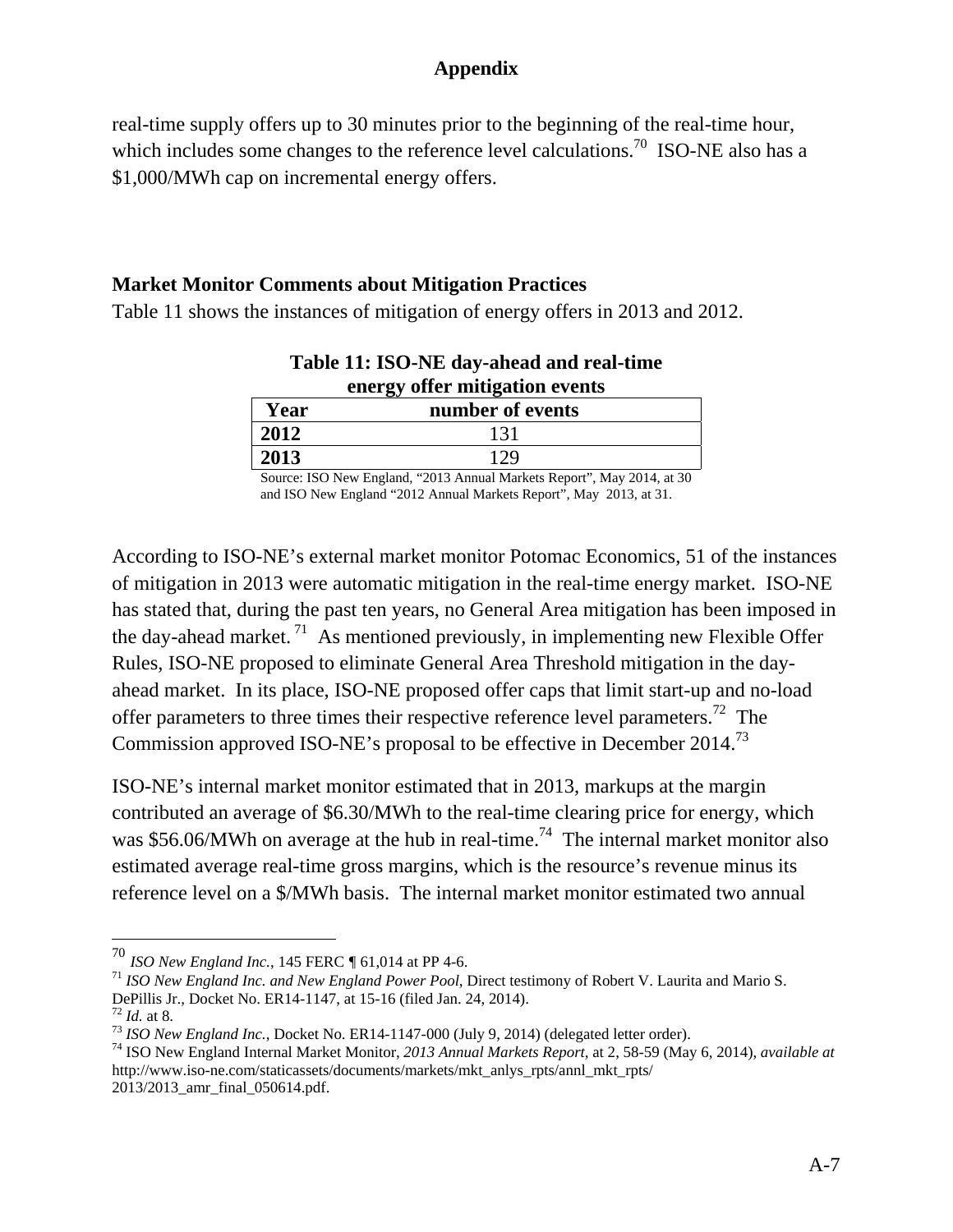MW-weighted average gross margins for each resource: one based on its actual offers and another based on reference level offers. The average difference between actual offerbased margin and the reference level-based margin was \$4.40/MWh in 2013, which the internal market monitor referred to as the average gross margin above marginal cost.<sup>75</sup>

# **A.3 MISO**

Markets and Offers monitored by external market monitor:

- Energy
- Operating Reserves
- Unit commitment/Revenue Sufficiency Guarantees
- Voluntary Capacity Auctions
- FTR<sub>s</sub>

Structure:

- Internal: None
- External: Independent Market Monitor Potomac Economics

#### **Mitigation Summary**

MISO's external market monitor monitors for economic withholding via examining offers for energy, operating reserves, start-up and no-load, and related physical parameters. The external market monitor also monitors for the following activities: physical withholding; uneconomic production; uneconomic virtual transactions; and any bidding practices that distort competitive outcomes in MISO-administered markets.<sup>76</sup>

MISO's external market monitor relies on a Conduct and Impact structure to implement its market mitigation procedures in energy markets. The Conduct and Impact thresholds to which a resource is subject depends on whether it is located in a Narrow or Broad Constrained Area as defined below:

 *Narrow Constrained Area*: Area with transmission constraints or reserve zone constraints that are expected to bind for at least 500 hours during a given 12 month period and where one or more resources is pivotal to relieving the constraint. Narrow Constrained Areas are defined in advance by the external market monitor.<sup>77</sup>

<sup>&</sup>lt;sup>75</sup> *Id*. at 58-59.<br><sup>76</sup> MISO Tariff, Module D, § 63.3

<sup>77</sup> MISO Tariff, Module D, § 63.4.1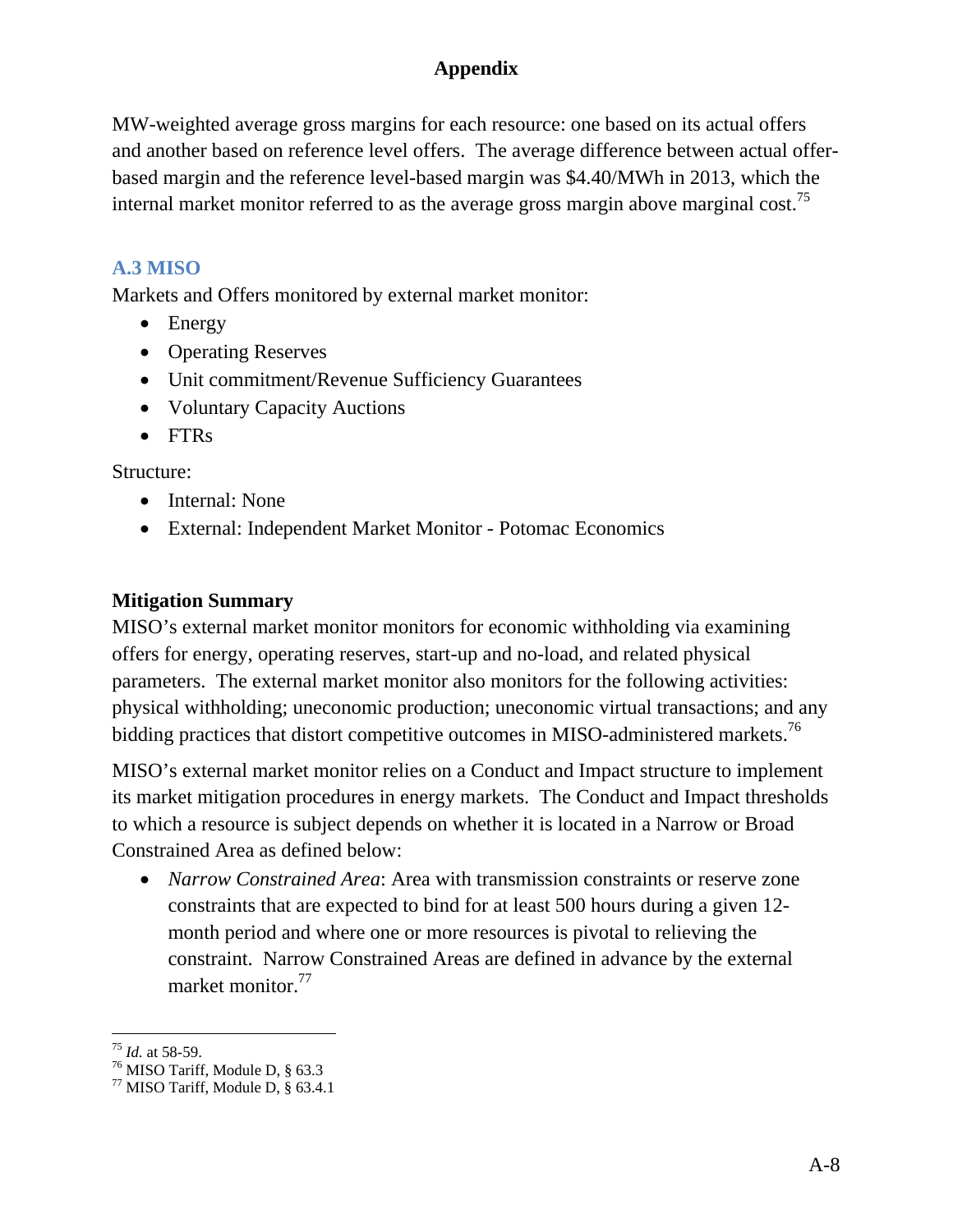*Broad Constrained Area*: Area where transmission constraints and reserve zone constraints bind infrequently but in which substantial market power can result when constraints bind. Broad Constrained Areas are not defined in advance by the external market monitor. Instead, MISO continuously monitors for constraints in Broad Constrained Areas.<sup>78</sup>

MISO's Narrow Constrained Areas in 2013 were Minnesota, Western-Upper Michigan System, and North Western-Upper Michigan System in the Midwest region and Amite South and West of the Atchafalaya River Basin in the South region.<sup>79</sup> If a resource's offer exceeds its reference level by an amount in excess of the Conduct and Impact thresholds described below and there is a binding transmission constraint, MISO will mitigate its offer.

In Broad Constrained Areas, energy offers trigger the Conduct threshold if they exceed reference levels by the lower of 300 percent or \$100/MWh. Offers below \$25/MWh are not mitigated.<sup>80</sup> The Impact test in Broad Constrained Areas evaluates whether a resource's offer will result in a 200 percent or \$100/MWh increase in the LMP, whichever is lower. The Conduct test for resources located in Narrow Constrained Areas is triggered when a resource energy offer exceeds its reference level by more than the Narrow Constrained Area Threshold, which is equal to the net annual fixed cost of a new peaker divided by the number of constrained hours during the past 12 months.<sup>81</sup> MISO posts the Narrow Constrained Area mitigation thresholds on its website and they vary by location.<sup>82</sup> During periods when constraints bind, the Narrow Constrained Area Impact test assesses whether the resources' offer raises the LMP by an amount that exceeds the relevant Narrow Constrained Area threshold.<sup>83</sup>

If a resource is mitigated, the relevant part of its offer is replaced with reference levels. The mitigation takes place before the final network model run is performed. A resource that is not located in either a Narrow Constrained Area or a Broad Constrained Area is not subject to MISO's automatic market power mitigation provisions and only subject to the \$1,000/MWh offer cap.

 $\overline{a}$  $78$  MISO Tariff, Module D,  $\S$  63.4.2

<sup>79</sup> Potomac Economics, *2013 State of the Market Report for the MISO Electricity Markets*, at 65-66 (June 2014), *available at* https://www.misoenergy.org/Library/Repository/Report/IMM/

<sup>2013%20</sup>State%20of%20the%20Market%20Report.pdf.

<sup>80</sup> MISO Tariff, Module D, §§ 64.1.1-64.1.3

<sup>81</sup> MISO Tariff, Module D, § 64.1.2.

<sup>82</sup> *See, e.g.*, MISO, *Narrow Constrained Area Mitigation Thresholds* (Mar. 7, 2014), *available at* https://www.misoenergy.org/Library/Repository/Report/IMM/2014\_NCA\_Threshold\_Update.pdf 83 MISO Tariff, Module D, § 64.2.1.c.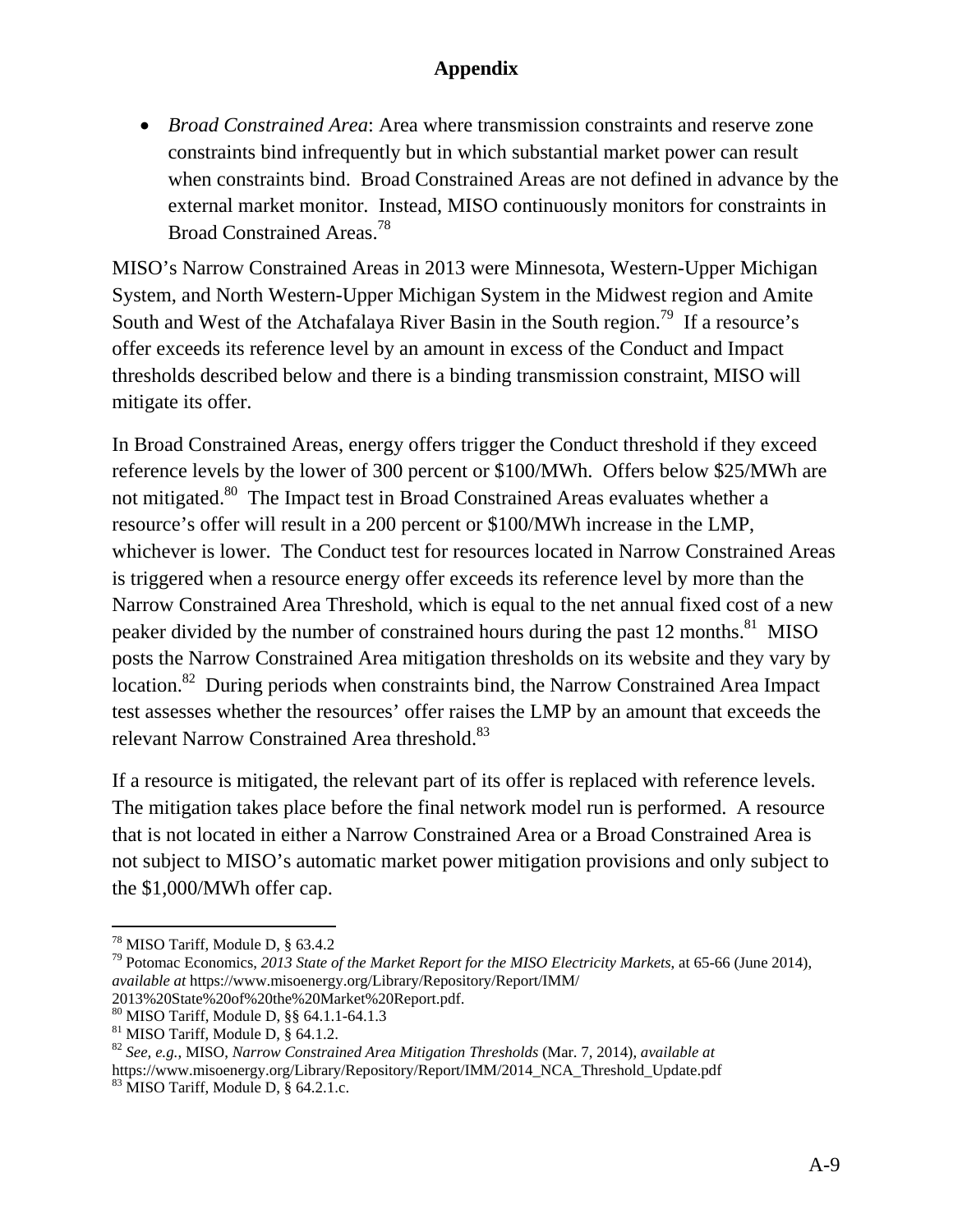# **Calculation of Reference Levels**

Reference levels in MISO are calculated based on one of the following three methods, subject to data availability, using the first method for which sufficient data is available:

- 1. Offer-based: The lower of the mean or the median of the unit's accepted offers during competitive periods in similar hours or load levels during the previous 90 days, adjusted for fuel prices.
- 2. LMP-based: The mean of the LMP or applicable Market Clearing Price at the unit's location during the lowest 25 percent of hours where the unit was dispatched during the previous 90 days, for similar hours or load levels, adjusted for fuel prices .
- 3. Cost-based: Consultation between the external market monitor and the market participant wherein the resource submits supporting cost information to the external market monitor. These costs can include risk premiums and opportunity costs, or justifiable technical characteristics for physical offer parameters.<sup>84</sup>

If sufficient data for options 1 through 3 do not exist, the external market monitor will determine a reference level based on (a) its estimate of the costs taking into account operating cost data, input from the market participant, and the best information available to the external market monitor, or (b) an appropriate average of competitive offers of one or more similar generation resources.

If a resource's reference levels are developed through consultation with the external market monitor, they may be based on the resource's documented going-forward costs. Fuel price adjustments to the offer- and LMP-based reference levels are based on fuel price indices that are updated daily. Resources may contact the external market monitor and request changes if their reference levels do not reflect their incremental operating costs.

# **Market Monitor Comments on Mitigation Practices**

The external market monitor's 2013 State of the Markets report for MISO indicated that mitigation was infrequent in 2013. Mitigation was higher in the real-time market as compared to the day-ahead market. In 2013, 41 Broad Constrained Areas unit-hours (1,825 MWh) were mitigated compared to 40 Narrow Constrained Areas unit-hours (or

 $\overline{a}$ 84 MISO Tariff, Module D, § 64.1.4.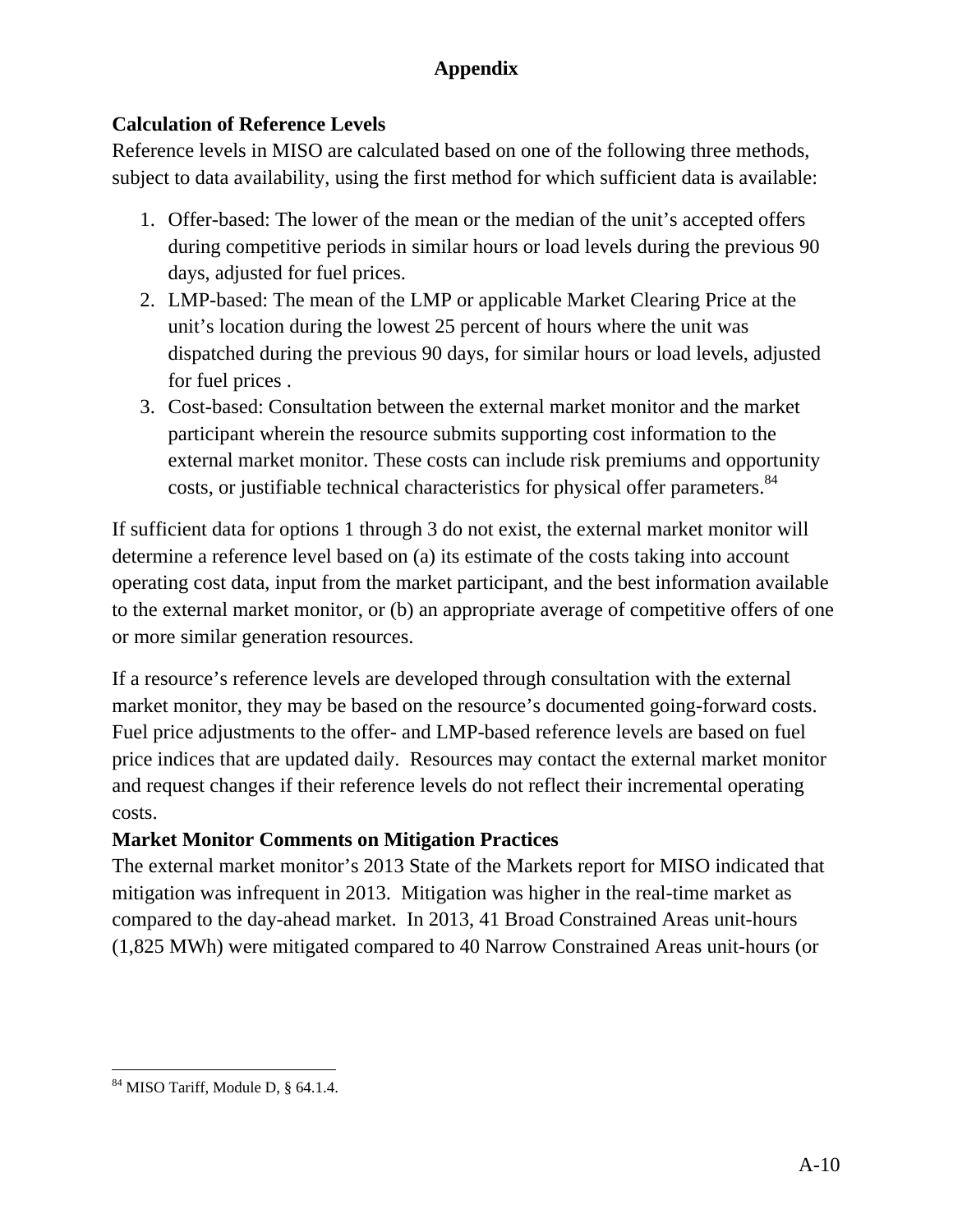1,504 MWh).<sup>85</sup> The external market monitor estimated that the average markup of the system marginal price in MISO was 1.7 percent in 2013.<sup>86</sup>

# **A.4 NYISO**

Markets and offers subject to mitigation

- Energy
- Ancillary services
- Bid production cost guarantees
- Installed Capacity Auctions
- Transmission Congestion Contracts

#### **Structure**

- Internal: Market Monitoring Unit
- External: Market Monitoring Unit Potomac Economics

#### **Mitigation Summary**

NYISO has both an internal and external market monitor. NYISO's internal market monitor is called the Market Monitoring Unit.<sup>87</sup> NYISO, like ISO-NE and MISO, implements market mitigation based on Conduct and Impact tests. Mitigation applies to two broad categories: resources in Unconstrained Areas; and resources in Constrained Areas. A resource is defined as located in a Constrained Area if the interface or facility into the area in which it is located has a shadow price greater than \$0.04/MWh. A resource is defined as located in Unconstrained Area if it does not meet the definition of located in a Constrained Area.

The Constrained Area Conduct test assesses whether a resource's energy offer exceeds its reference level by more than the following threshold:

[2%\*Avg. Price \*8760]/[constrained hours] where the "Avg. Price" is the relevant average price (be it real-time or day-ahead), adjusted for fuel prices and out-of-merit generation and "constrained hours" is the

<sup>85</sup> Potomac Economics, *2013 State of the Market Report for the MISO Electricity Markets*, at A-171 (June 2014), *available at* https://www.misoenergy.org/Library/Repository/Report/IMM/ 2013%20State%20of%20the%20Market%20Report.pdf.

<sup>&</sup>lt;sup>87</sup> NYISO also has a Market Mitigation and Analysis Department that works collaboratively with the Market Monitoring Unit and NYISO to carry out the NYISO tariff. *See* NYISO Tariff, Market Services, Att. O, § 30.3.3.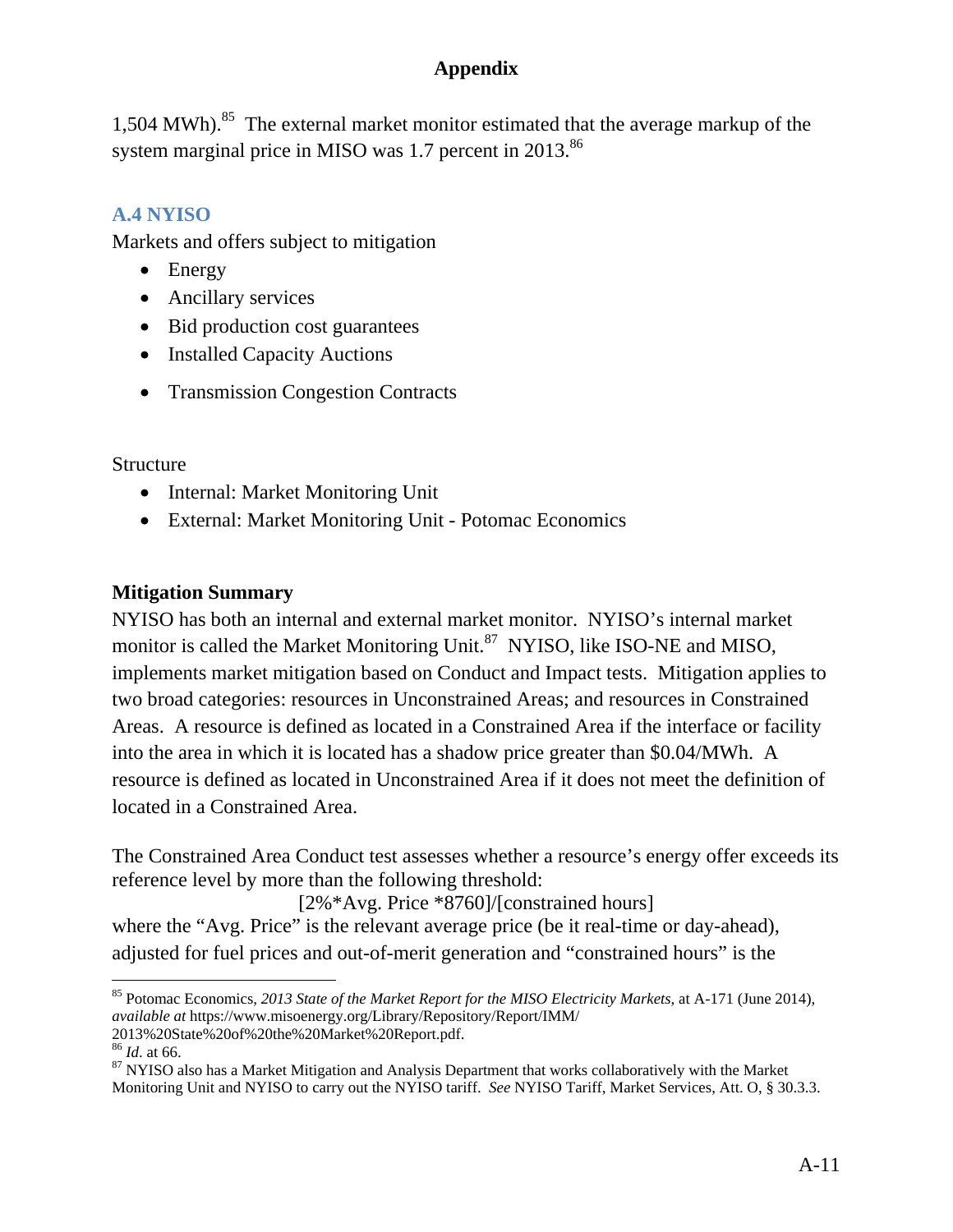number of hours when the shadow price of the constraint exceeded \$0.04/MWh during the past 12 months.<sup>88</sup> If the Unconstrained Area threshold is lower than the Constrained Area threshold, then the Constrained Area resource is subject to the Unconstrained Area threshold.

The Constrained Area Conduct threshold is designed to become less stringent as the number of congested hours falls. If the area has been constrained for less than 2 percent of the hours during the previous 12 months, then a resource in a Constrained Area can submit an offer that exceeds its reference level by an amount equal to the average LBMP for its location in the past 12 months. If the area has only been constrained during 1% of the hours in the previous 12 months, a resource's offer can exceed its reference level by twice the average locational based marginal price (LBMP) for its area. If a given Constrained Area were constrained for 50 percent of the hours during the past 12 months, then a resource in that area can submit offers that exceed its reference levels by up to 4 percent of the average LBMP in the past 12 months. The Constrained Area Impact threshold assesses whether the resource offer will raise the clearing price by an amount that exceeds the Constrained Area Conduct threshold.

In Unconstrained Areas, a resource's energy offer fails the Conduct test if it exceeds its reference level by the lower of \$100/MWh or 300 percent. If a resource offer fails the Unconstrained Area Conduct test, it is subject to the Impact test, which determines if that resource's offer will raise the clearing price by the lower of 200 percent or \$100/MWh. If a resource's offer fails the Conduct and Impact tests, NYISO mitigates the offer and replaces any mitigated offer parameters with reference level parameters.<sup>89</sup> NYISO also has a \$1,000/MWh offer cap on incremental energy offers.<sup>90</sup>

#### **Calculation of Reference Levels**

Reference levels can vary over the output range of each unit and are computed for all elements of a resource's bid, including start-up cost, economic minimums, and the physical parameters governing the operation of the unit.<sup>91</sup> The internal market monitor accepts three types of reference level in the following order of preference:

<sup>88</sup> NYISO Tariff, Market Services, Att. H, § 23.3.1.2.2.1.

<sup>89</sup> NYISO Tariff, Market Services, Att. H, §§ 23.3.1.2.3 and 23.3.2.2.3

<sup>&</sup>lt;sup>90</sup> NYISO Tariff, Market Services, Att. H, §§ 21.4 and 21.5.1.

<sup>&</sup>lt;sup>91</sup> NYISO Tariff, Market Services, Att. H, § 23.3.1.4.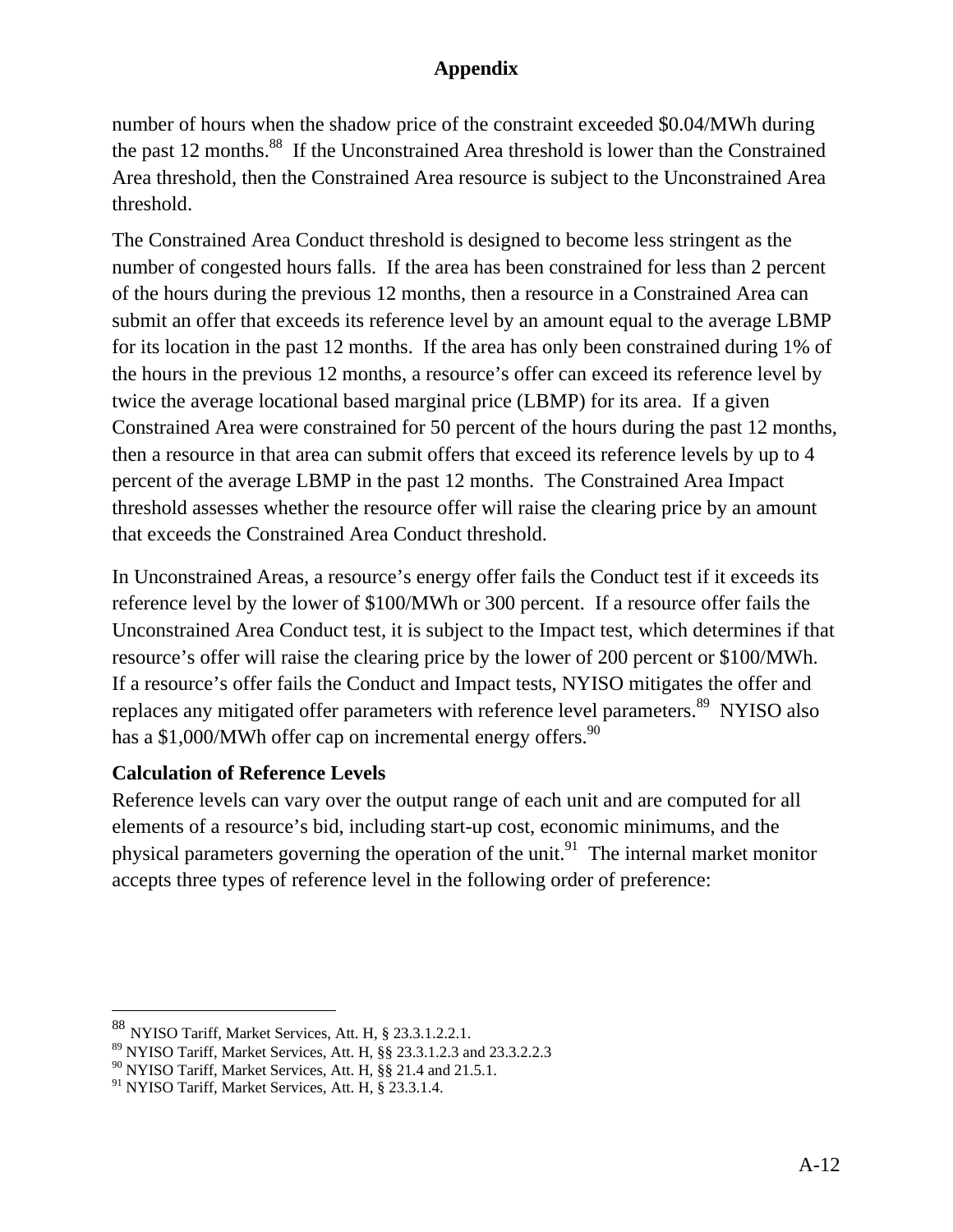- 1) Offer-based: compute reference levels based upon the resource's accepted bids during periods deemed competitive in the previous 90 days, adjusted for fuel prices as necessary.92
- 2) LMP-based: calculate reference levels based on the mean of the LBMP at the resource's location during the lowest-priced 50 percent of hours when the resource was dispatched in the previous 90 days. <sup>93</sup>
- 3) Cost-based: determine reference levels in consultation with the resource based on the resource's documented marginal costs, which are defined as follows: (heat rate \* fuel costs)+(emissions rate \* emissions allowance price) + other variable O&M costs.<sup>94</sup>

The internal market monitor updates reference levels based on daily fuel indices but resources may request consultation with NYISO and the market monitor to revise their reference levels if necessary.

#### **Market Monitor Comments about Mitigation Practices**

According to NYISO's 2013 State of the Market report, which was written by the internal market monitor, the majority (92 percent) of automatic energy offer mitigation in NYISO occurs in the day-ahead market because most of the load is scheduled day-ahead. Areas within New York City were mitigated most frequently.<sup>95</sup> Automatic mitigation of incremental energy offers in NYISO's day ahead and real-time energy markets fell from an hourly average of 95 MW in 2012 to 55 MW in 2013.<sup>96</sup>

#### **A.5 PJM**

Markets subject to mitigation

- Energy
- Ancillary services
- Capacity

Monitoring Structure

 $\overline{a}$  $92$  Reference levels are based on the lower of the mean or median of a resource's accepted bids from hour ending 7am to hour ending 10pm, excluding weekends and holidays during competitive periods during the previous 90 days. NYISO Tariff, Market Services, Att. H, § 23.3.1.4.1.1.

<sup>93</sup> NYISO Tariff, Market Services, Att. H, § 23.3.1.4.1.2.

<sup>94</sup> NYISO Tariff, Market Services, Att. H, § 23.3.1.4.1.3.

<sup>95</sup> Potomac Economics, *2013 State of the Market Report for the New York ISO Markets*, at 20 (May 2014), *available at* http://www.nyiso.com/public/webdocs/markets\_operations/documents/

Studies\_and\_Reports/Reports/Market\_Monitoring\_Unit\_Reports/2013/2013%20State%20of%20the%20Market%20 Report.pdf..

<sup>96</sup> Potomac Economics *Analytic Appendix - 2013 State of the Market Report for the New York ISO Markets*, at A-58 (May 2014), *available at* http://www.nyiso.com/public/webdocs/markets\_operations/documents/

Studies\_and\_Reports/Reports/Market\_Monitoring\_Unit\_Reports/2013/2013%20State%20of%20the%20Market%20 Report.pdf.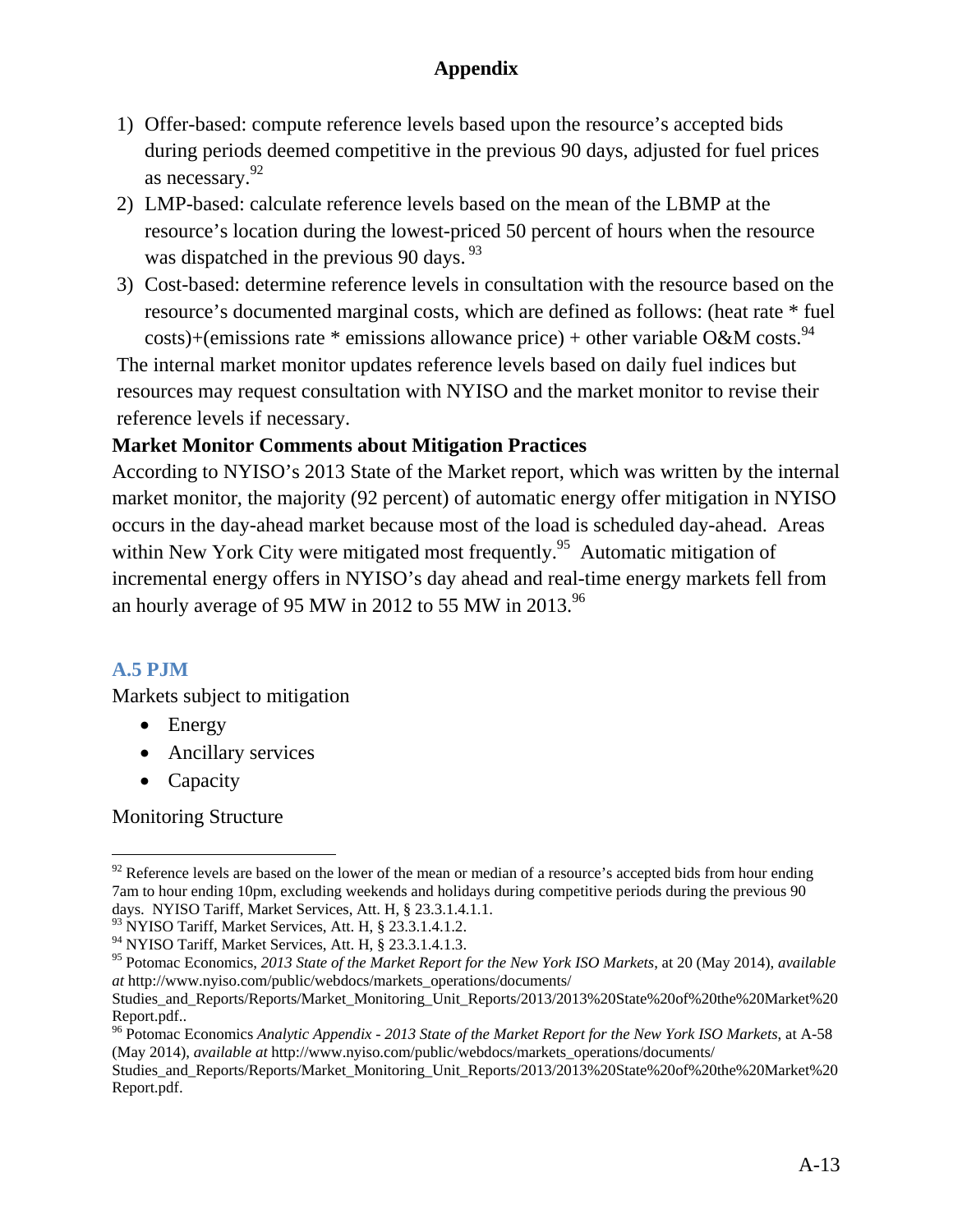- Internal: none
- External: Market Monitoring Unit Monitoring Analytics

#### **Mitigation Summary**

PJM market power mitigation is carried out by an external market monitor and employs the Three Pivotal Supplier test. The Three Pivotal Supplier test is used in both the dayahead and real-time energy markets when operators have to re-dispatch out-of-merit to relieve a transmission constraint.<sup>97</sup> The Three Pivotal Supplier test determines whether the three suppliers are jointly necessary to relieve a given constraint. PJM examines the distribution factors (dFax) of a constraint to identify which resources as physically capable of relieving the constraint. Resources with a dFax value of three percent are deemed capable of relieving the constraint.<sup>98</sup> To identify the set of resources against which PJM will measure the three largest suppliers' market share, PJM considers only those suppliers that are offering capacity at or below a price level equal to 1.5 times clearing price that would result from the intersection of supply and demand, including the demand necessary to relieve the constraint.<sup>99</sup> PJM considers the capacity offered by suppliers in this range to be the only meaningful competition that the three pivotal suppliers face.

Once the relevant resources are identified, PJM conducts the Three Pivotal Supplier test on the three largest suppliers by calculating the following ratio for each supplier deemed capable of relieving the constraint:  $100$ 

Three Pivotal Supplier test<sub>*i*</sub> =  $(S - L2 - S_i)$  / [MW needed to relieve constraint];

where S is the sum of the effective supply available to relieve the constraint,  $S_i$  is the capacity of the resource *i* being tested, and L2 is the sum of the capacity of the two largest suppliers available to relieve the constraint (other than resource  $i$ ).<sup>101</sup> If the ratio is less than one, PJM deems resource *i* to be jointly pivotal with the two largest suppliers

 $\overline{a}$ 97 Monitoring Analytics, *2013 State of the Market Report for PJM*, at 81 (Mar. 13, 2014), *available at* http://www.monitoringanalytics.com/reports/PJM\_State\_of\_the\_Market/2013.shtml.

<sup>&</sup>lt;sup>98</sup> PJM may change the dfax value from three percent and changes will be posted to the PJM website pursuant to Section 6.4 of Attachment K to the PJM tariff.

<sup>99</sup> Monitoring Analytics, *2010 State of the Market Report for PJM: Technical Reference for PJM Markets*, at 45 (Mar. 10, 2011), *available at* http://www.monitoringanalytics.com/reports/Technical\_References/docs/2010-sompjm-technical-reference.pdf.

<sup>&</sup>lt;sup>100</sup> The Three Pivotal Supplier test does not evaluate resources on a standalone bases. Resource ownership is taken into consideration and resource capacity is aggregated by owner or "supplier".<br><sup>101</sup> Monitoring Analytics, *2010 State of the Market Report for PJM: Technical Reference for PJM Markets*, at 45-46

<sup>(</sup>Mar. 10, 2011), *available at* http://www.monitoringanalytics.com/reports/Technical\_References/docs/2010-sompjm-technical-reference.pdf.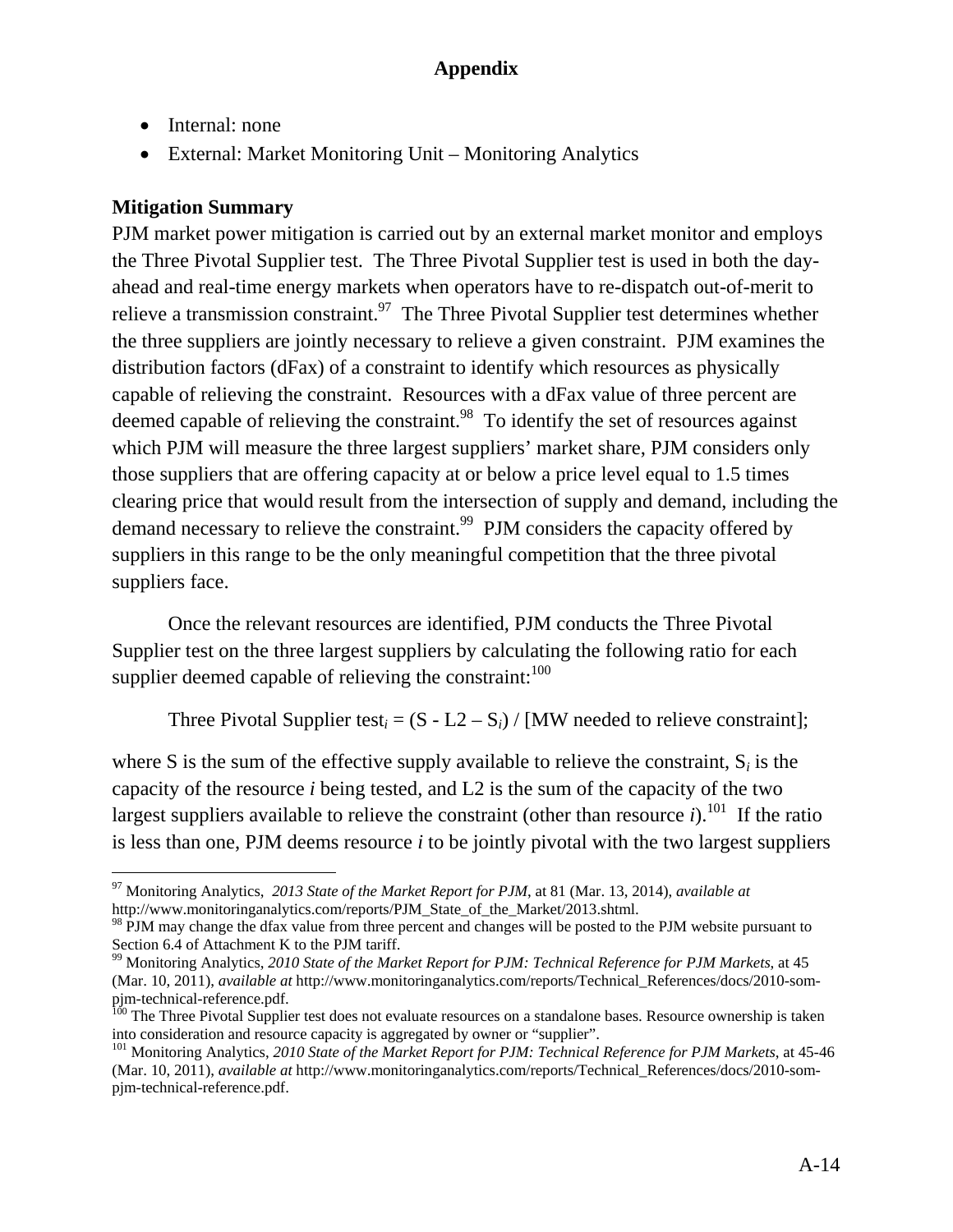and replaces resource i's offer with its cost-based offer. The two largest suppliers are deemed jointly pivotal if the third largest resource is found to be jointly pivotal. This calculation is done until all pivotal suppliers are identified.

PJM does not mitigate resources that have already been committed to operate during the interval.<sup>102</sup> Resources that fail the Three Pivotal Supplier test are mitigated to their "costbased" bid, equal to 110 percent of incremental production costs or to costs plus relevant adders for frequently mitigated units. $103$  All energy offers in PJM are subject to a  $$1,000/MWh$  cap.<sup>104</sup> Mitigation occurs before the final network model run that determines dispatch and LMPs.

#### **Calculation of Reference Levels**

Resources in PJM submit a single incremental energy offer for the entire operating day (i.e., energy offers may not vary hour-to-hour). PJM defines incremental production costs as the sum of fuel, emissions, and other variable operations and maintenance costs. Resources calculate their own reference level costs, which are referred to as cost-based offers, pursuant to a fuel cost policy that must be approved by PJM.<sup>105</sup>

A resource can also include opportunity costs that are legitimate and verifiable such as an operating constraint imposed by an external regulatory agency  $(e.g.,\text{ an air permit})$ .<sup>106</sup> The external market monitor can verify the incremental costs submitted by resources at its discretion.<sup>107</sup> Resources may contact the external market monitor and request changes if their calculated reference levels do not reflect their actual incremental operating costs. Finally, units that are frequently mitigated are entitled to Frequently Mitigated Unit adders which were originally designed to ensure that such units are able to recover all fixed costs.

#### **Market Monitor Comments on Mitigation Practices**

The 2013 State of the Market report for PJM indicates that the Three Pivotal Supplier test results in very few mitigation events in its energy markets. Table 12 summarizes the instances of mitigation in PJM from 2009 through 2013. In 2013, 0.4 percent of unit

 $\overline{a}$ 102 Monitoring Analytics, *2013 State of the Market Report for PJM*, at 81 (Mar 13, 2014), *available at* http://www.monitoringanalytics.com/reports/PJM\_State\_of\_the\_Market/2013.shtml.

<sup>&</sup>lt;sup>103</sup> PJM Tariff, § 6.4.2.<br><sup>104</sup> PJM Tariff, Att. K App., § 1.10<br><sup>105</sup> PJM, Manual 15 Cost Development Guidelines, § 2.3.<br><sup>106</sup> PJM, Manual 15 Cost Development Guidelines, § 12.1.<br><sup>107</sup> PJM Tariff, Att. M, § II.A.2.